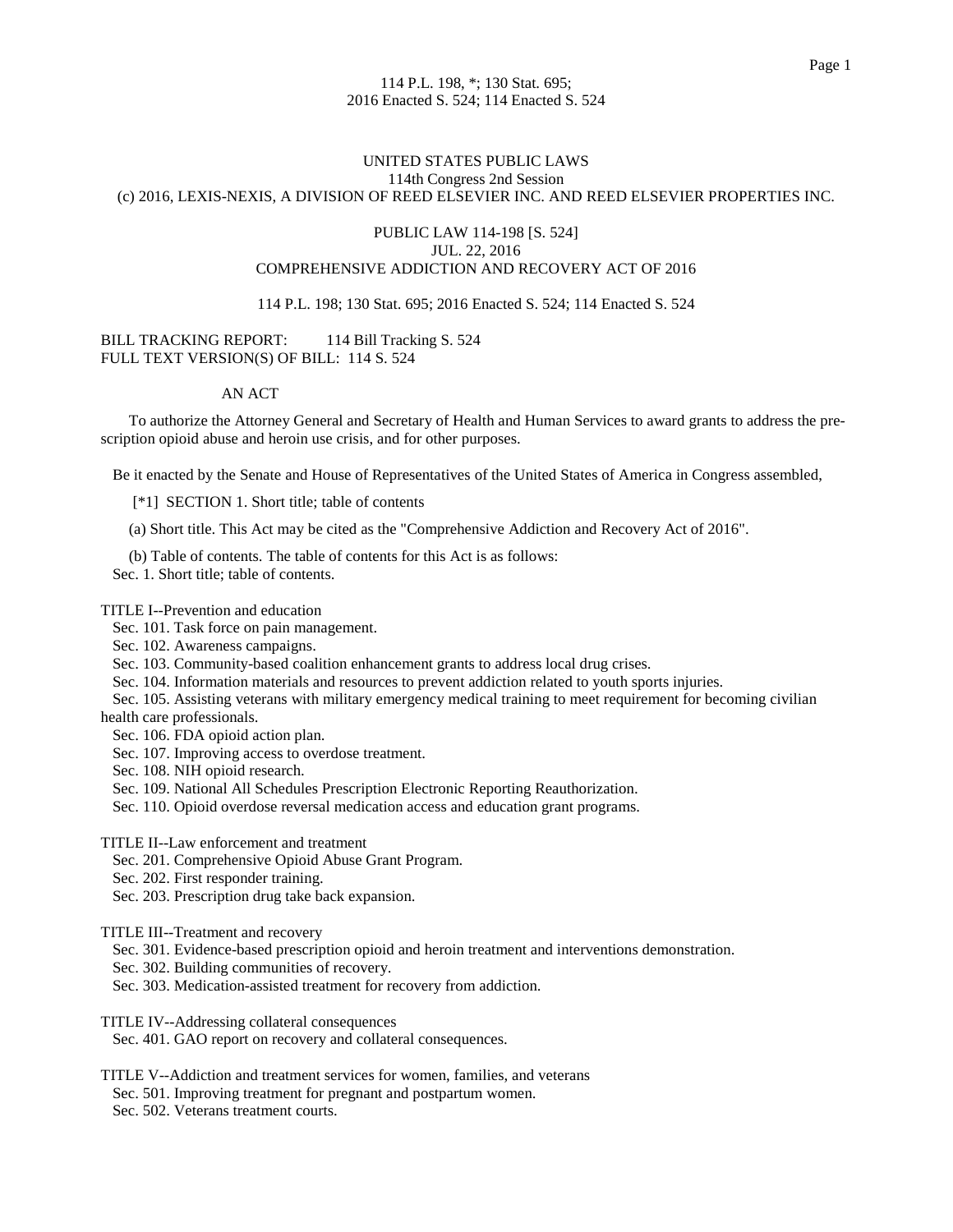Sec. 503. Infant plan of safe care.

Sec. 504. GAO report on neonatal abstinence syndrome (NAS).

TITLE VI--Incentivizing State comprehensive initiatives to address prescription opioid abuse

Sec. 601. State demonstration grants for comprehensive opioid abuse response.

TITLE VII--Miscellaneous

Sec. 701. Grant accountability and evaluations.

Sec. 702. Partial fills of schedule II controlled substances.

Sec. 703. Good samaritan assessment.

Sec. 704. Programs to prevent prescription drug abuse under Medicare parts C and D.

 Sec. 705. Excluding abuse-deterrent formulations of prescription drugs from the Medicaid additional rebate requirement for new formulations of prescription drugs.

 Sec. 706. Limiting disclosure of predictive modeling and other analytics technologies to identify and prevent waste, fraud, and abuse.

Sec. 707. Medicaid Improvement Fund.

Sec. 708. Sense of the Congress regarding treatment of substance abuse epidemics.

TITLE VIII--Kingpin Designation Improvement

 Sec. 801. Protection of classified information in Federal court challenges relating to designations under the Narcotics Kingpin Designation Act.

TITLE IX--Department of Veterans Affairs

Sec. 901. Short title.

Sec. 902. Definitions.

Subtitle A--Opioid therapy and pain management

Sec. 911. Improvement of opioid safety measures by Department of Veterans Affairs.

 Sec. 912. Strengthening of joint working group on pain management of the Department of Veterans Affairs and the Department of Defense.

Sec. 913. Review, investigation, and report on use of opioids in treatment by Department of Veterans Affairs.

Sec. 914. Mandatory disclosure of certain veteran information to State controlled substance monitoring programs.

 Sec. 915. Elimination of copayment requirement for veterans receiving opioid antagonists or education on use of opioid antagonists.

Subtitle B--Patient advocacy

Sec. 921. Community meetings on improving care furnished by Department of Veterans Affairs.

 Sec. 922. Improvement of awareness of patient advocacy program and patient bill of rights of Department of Veterans Affairs.

Sec. 923. Comptroller General report on patient advocacy program of Department of Veterans Affairs.

Sec. 924. Establishment of Office of Patient Advocacy of the Department of Veterans Affairs.

Subtitle C--Complementary and integrative health

Sec. 931. Expansion of research and education on and delivery of complementary and integrative health to veterans.

Sec. 932. Expansion of research and education on and delivery of complementary and integrative health to veterans.

 Sec. 933. Pilot program on integration of complementary and integrative health and related issues for veterans and family members of veterans.

Subtitle D--Fitness of health care providers

Sec. 941. Additional requirements for hiring of health care providers by Department of Veterans Affairs.

 Sec. 942. Provision of information on health care providers of Department of Veterans Affairs to State medical boards.

 Sec. 943. Report on compliance by Department of Veterans Affairs with reviews of health care providers leaving the Department or transferring to other facilities.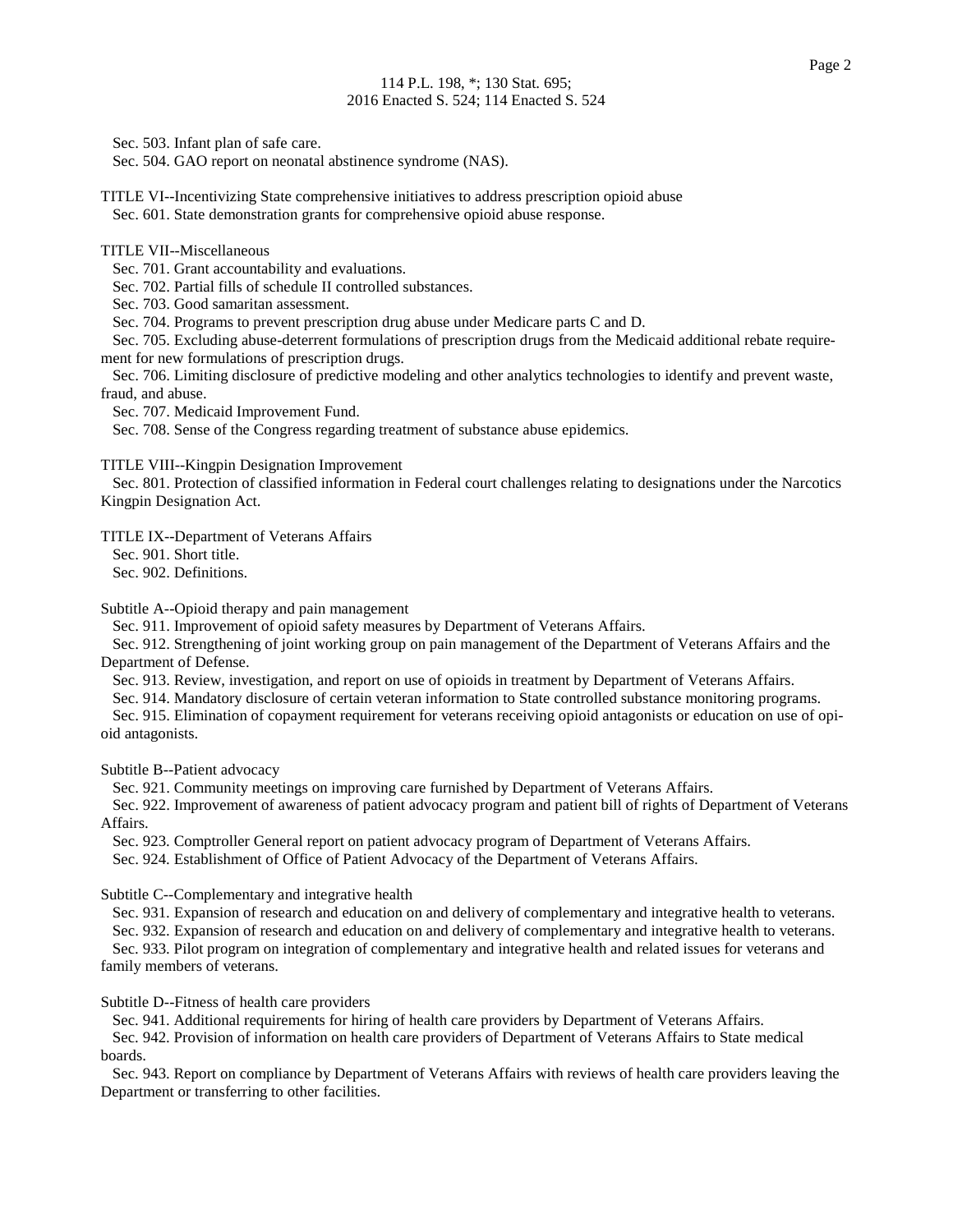Subtitle E--Other matters

Sec. 951. Modification to limitation on awards and bonuses.

#### TITLE I--PREVENTION AND EDUCATION

[\*101] Sec. 101. Task force on pain management

(a) Definitions. In this section:

(1) Secretary. The term "Secretary" means the Secretary of Health and Human Services.

 (2) Task force. The term "task force" means the Pain Management Best Practices Inter-Agency Task Force convened under subsection (b).

(b) Inter-Agency Task Force. Not later than 2 years after the date of enactment of this Act, the Secretary, in cooperation with the Secretary of Veterans Affairs and the Secretary of Defense, shall convene a Pain Management Best Practices Inter-Agency Task Force.

(c) Membership. The task force shall be comprised of--

(1) representatives of--

 (A) the Department of Health and Human Services and relevant agencies within the Department of Health and Human Services;

(B) the Department of Veterans Affairs;

(C) the Department of Defense; and

(D) the Office of National Drug Control Policy;

(2) currently licensed and practicing physicians, dentists, and nonphysician prescribers;

(3) currently licensed and practicing pharmacists and pharmacies;

 (4) experts in the fields of pain research and addiction research, including adolescent and young adult addiction research;

(5) representatives of--

(A) pain management professional organizations;

(B) the mental health treatment community;

(C) the addiction treatment community, including individuals in recovery from substance use disorder;

- (D) pain advocacy groups, including patients;
- (E) veteran service organizations;
- (F) groups with expertise on overdose reversal, including first responders;
- (G) State medical boards; and
- (H) hospitals;

 (6) experts on the health of, and prescription opioid use disorders in, members of the Armed Forces and veterans; and

(7) experts in the field of minority health.

(d) Representation. The Secretary shall ensure that the membership of the task force includes individuals representing rural and underserved areas.

(e) Duties. The task force shall--

 (1) identify, review, and, as appropriate, determine whether there are gaps in or inconsistencies between best practices for pain management (including chronic and acute pain) developed or adopted by Federal agencies;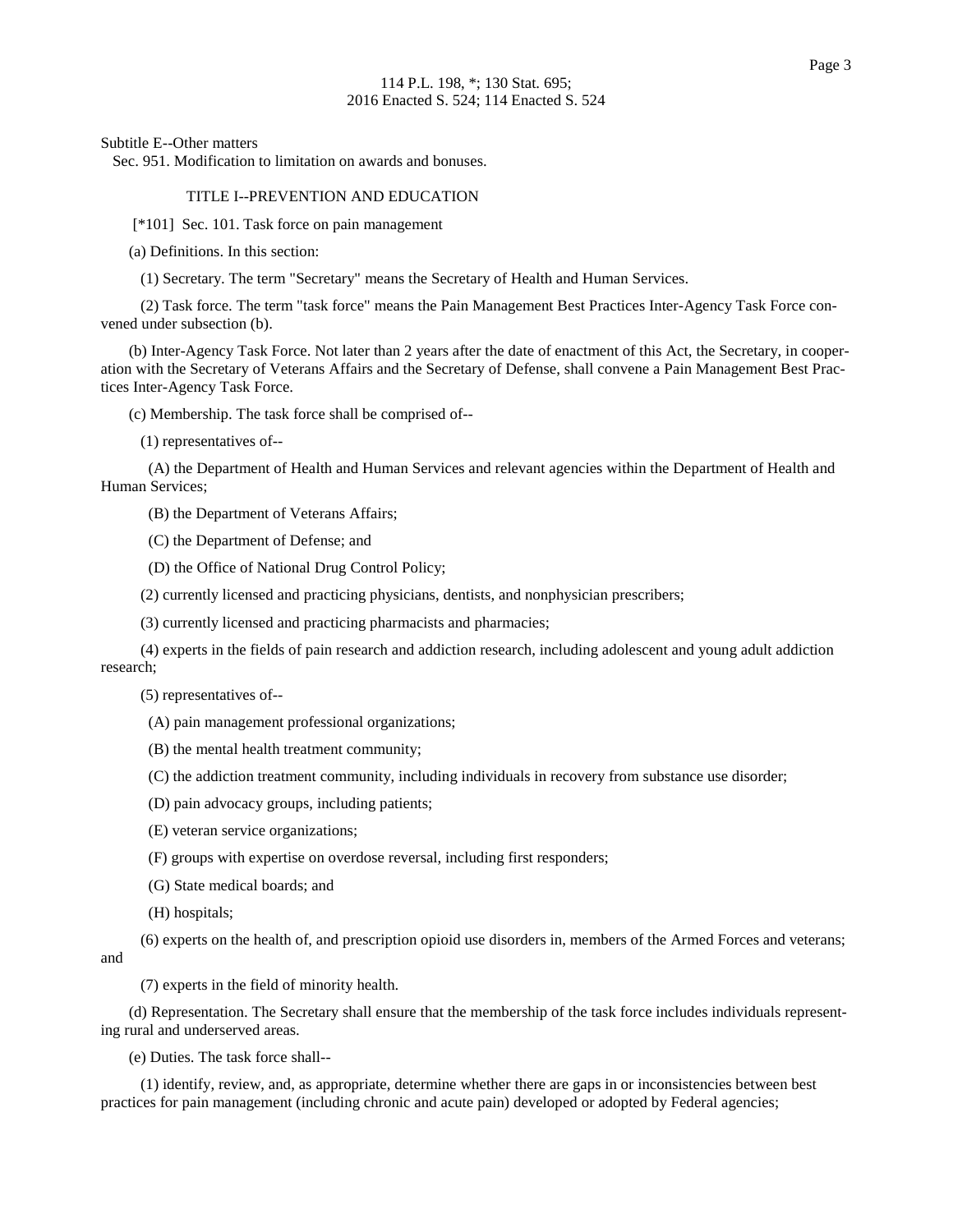(2) not later than 1 year after the date on which the task force is convened under subsection (b), propose updates to best practices and recommendations on addressing gaps or inconsistencies identified under paragraph (1), as appropriate, and submit to relevant Federal agencies and the general public such proposed updates and recommendations, taking into consideration--

(A) existing pain management research and other relevant research;

(B) recommendations from relevant conferences and existing relevant evidence-based guidelines;

 (C) ongoing efforts at the State and local levels and by medical professional organizations to develop improved pain management strategies, including consideration of differences within and between classes of opioids, the availability of opioids with abuse deterrent technology, and pharmacological, nonpharmacological, and medical device alternatives to opioids to reduce opioid monotherapy in appropriate cases;

 (D) the management of high-risk populations who receive opioids in the course of medical care, other than for pain management;

 (E) the 2016 Guideline for Prescribing Opioids for Chronic Pain issued by the Centers for Disease Control and Prevention; and

 (F) private sector, State, and local government efforts related to pain management and prescribing pain medication;

 (3) provide the public with at least 90 days to submit comments on any proposed updates and recommendations under paragraph (2); and

 (4) develop a strategy for disseminating information about best practices for pain management (including chronic and acute pain) to stakeholders, if appropriate.

(f) Limitation. The task force shall not have rulemaking authority.

(g) Sunset. The task force under this section shall sunset after 3 years.

[\*102] Sec. 102. Awareness campaigns

(a) In general. The Secretary of Health and Human Services, in coordination with the heads of other departments and agencies, shall, as appropriate, through existing programs and activities, advance the education and awareness of the public (including providers, patients, and consumers) and other appropriate entities regarding the risk of abuse of prescription opioids if such drugs are not taken as prescribed.

(b) Topics. The education and awareness campaigns under subsection (a) shall address--

(1) the dangers of opioid abuse;

 (2) the prevention of opioid abuse, including through safe disposal of prescription medications and other safety precautions; and

(3) the detection of early warning signs of addiction.

(c) Other requirements. The education and awareness campaigns under subsection (a) shall, as appropriate--

(1) take into account any association between prescription opioid abuse and heroin use;

(2) emphasize--

(A) the similarities between heroin and prescription opioids; and

(B) the effects of heroin and prescription opioids on the human body; and

 (3) bring greater public awareness to the dangerous effects of fentanyl when mixed with heroin or abused in a similar manner.

[\*103] Sec. 103. Community-based coalition enhancement grants to address local drug crises

(a) Definitions. In this section: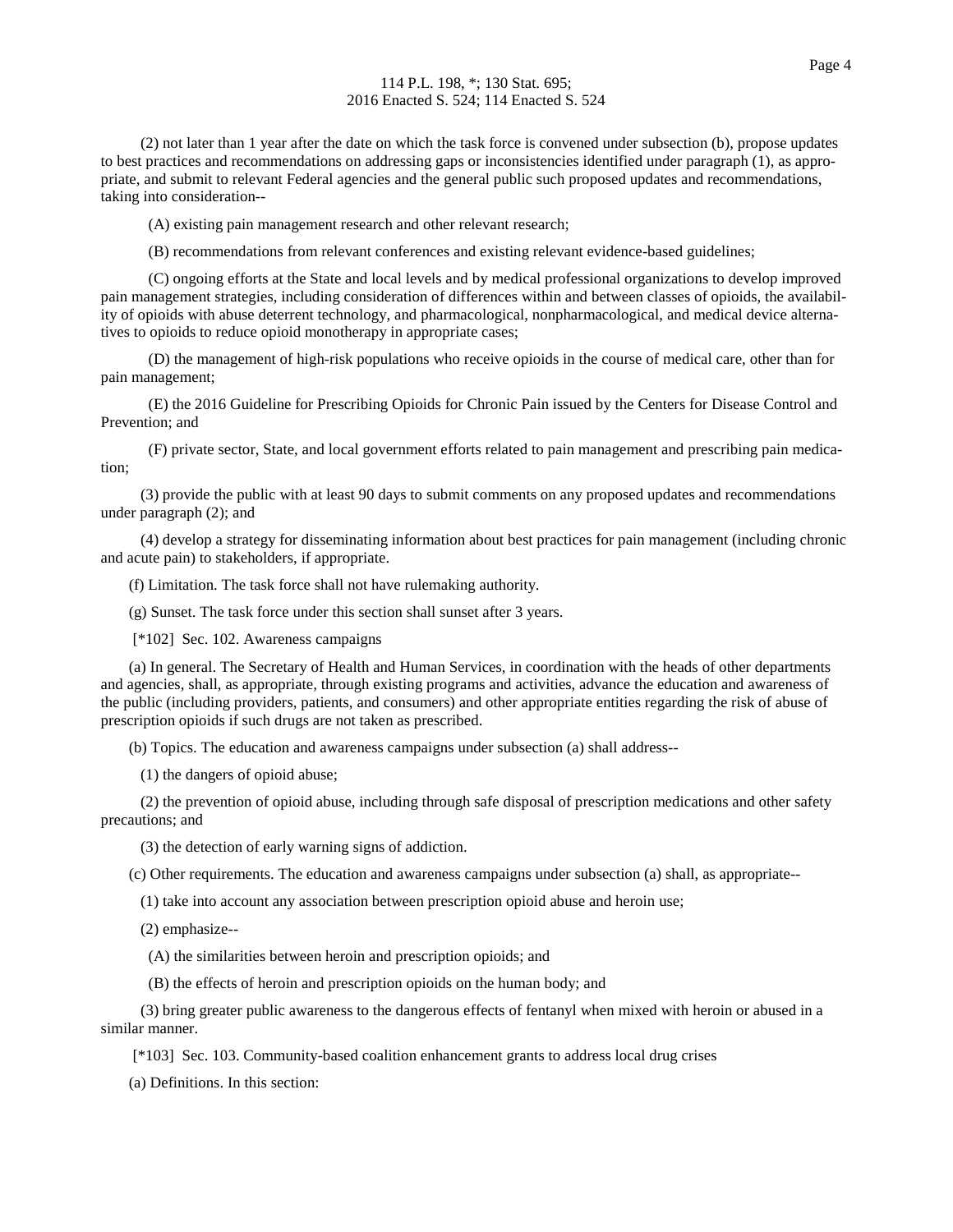(1) Administrator. The term "Administrator" means the Administrator of the Substance Abuse and Mental Health Services Administration.

(2) Director. The term "Director" means the Director of the Office of National Drug Control Policy.

 (3) Drug-Free Communities Act of 1997. The term "Drug-Free Communities Act of 1997" means chapter 2 of the National Narcotics Leadership Act of 1988 (21 U.S.C. 1521 et seq.).

(4) Eligible entity. The term "eligible entity" means an organization that--

 (A) on or before the date of submitting an application for a grant under this section, receives or has received a grant under the Drug-Free Communities Act of 1997; and

(B) has documented, using local data, rates of abuse of opioids or methamphetamines at levels that are--

 (i) significantly higher than the national average as determined by the Secretary (including appropriate consideration of the results of the Monitoring the Future Survey published by the National Institute on Drug Abuse and the National Survey on Drug Use and Health published by the Substance Abuse and Mental Health Services Administration); or

 (ii) higher than the national average, as determined by the Secretary (including appropriate consideration of the results of the surveys described in clause (i)), over a sustained period of time.

 (5) Emerging drug abuse issue. The term "emerging drug abuse issue" means a substance use disorder within an area involving--

(A) a sudden increase in demand for particular drug abuse treatment services relative to previous demand; and

(B) a lack of resources in the area to address the emerging problem.

(6) Local drug crisis. The term "local drug crisis" means, with respect to the area served by an eligible entity--

(A) a sudden increase in the abuse of opioids or methamphetamines, as documented by local data;

 (B) the abuse of prescription medications, specifically opioids or methamphetamines, that is significantly higher than the national average, over a sustained period of time, as documented by local data; or

(C) a sudden increase in opioid-related deaths, as documented by local data.

 (7) Opioid. The term "opioid" means any drug having an addiction-forming or addiction-sustaining liability similar to morphine or being capable of conversion into a drug having such addiction-forming or addiction-sustaining liability.

(b) Program authorized. The Director, in coordination with the Administrator, may make grants to eligible entities to implement comprehensive community-wide strategies that address local drug crises and emerging drug abuse issues within the area served by the eligible entity.

(c) Application.

 (1) In general. An eligible entity seeking a grant under this section shall submit an application to the Director at such time, in such manner, and accompanied by such information as the Director may require.

 (2) Criteria. As part of an application for a grant under this section, the Director shall require an eligible entity to submit a detailed, comprehensive, multisector plan for addressing the local drug crisis or emerging drug abuse issue within the area served by the eligible entity.

(d) Use of funds. An eligible entity shall use a grant received under this section--

 (1) for programs designed to implement comprehensive community-wide prevention strategies to address the local drug crisis in the area served by the eligible entity, in accordance with the plan submitted under subsection  $(c)(2)$ ;

 (2) to obtain specialized training and technical assistance from the organization funded under section 4 of Public Law 107-82 (21 U.S.C. 1521 note); and

 (3) for programs designed to implement comprehensive community-wide strategies to address emerging drug abuse issues in the community.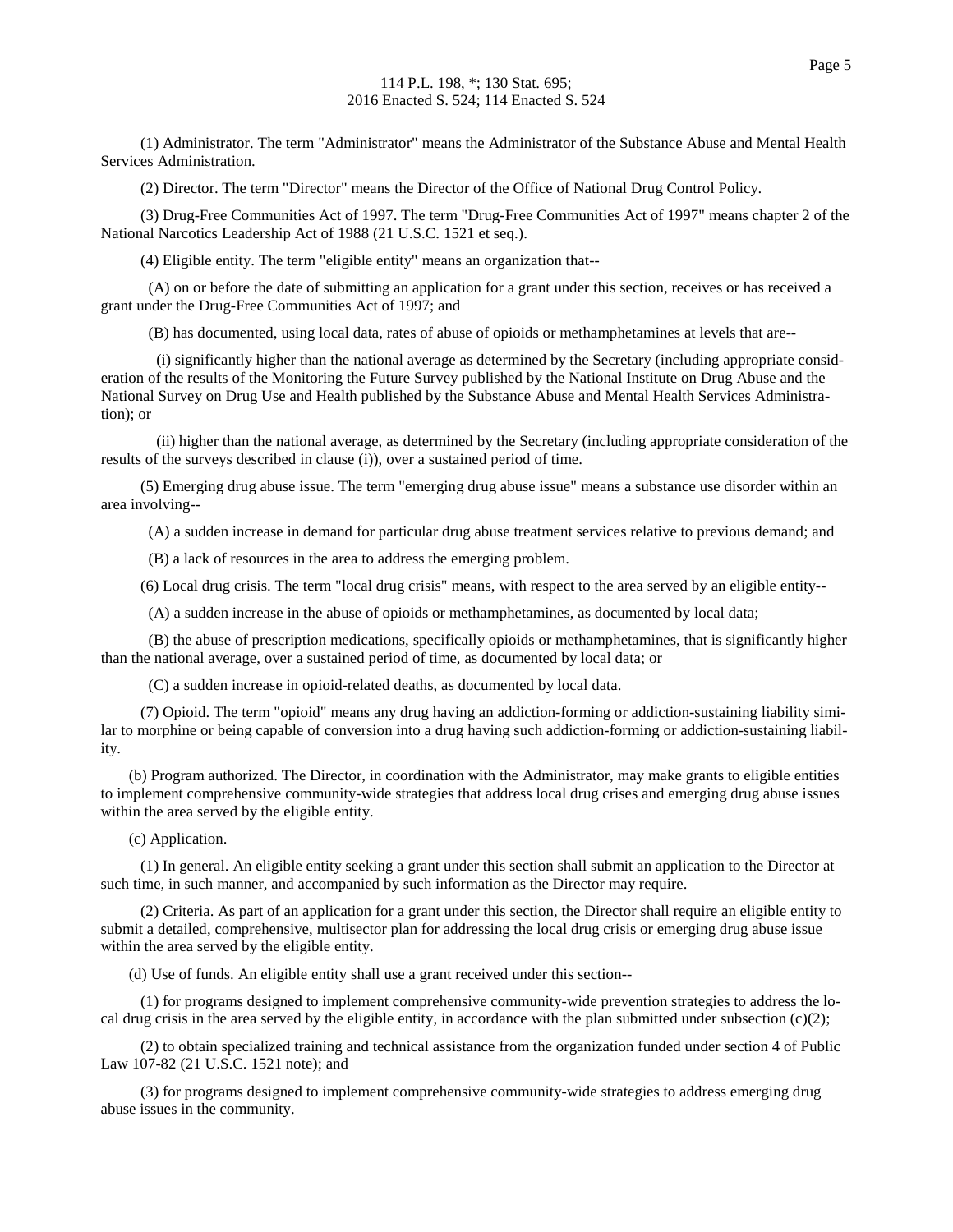(e) Supplement not supplant. An eligible entity shall use Federal funds received under this section only to supplement the funds that would, in the absence of those Federal funds, be made available from other Federal and non-Federal sources for the activities described in this section, and not to supplant those funds.

(f) Evaluation. A grant under this section shall be subject to the same evaluation requirements and procedures as the evaluation requirements and procedures imposed on the recipient of a grant under the Drug-Free Communities Act of 1997, and may also include an evaluation of the effectiveness at reducing abuse of opioids or methamphetamines.

(g) Limitation on administrative expenses. Not more than 8 percent of the amounts made available to carry out this section for a fiscal year may be used to pay for administrative expenses.

(h) Delegation authority. The Director may enter into an interagency agreement with the Administrator to delegate authority for the execution of grants and for such other activities as may be necessary to carry out this section.

(i) Authorization of appropriations. For the purpose of carrying out this section, there are authorized to be appropriated \$ 5,000,000 for each of fiscal years 2017 through 2021.

[\*104] Sec. 104. Information materials and resources to prevent addiction related to youth sports injuries

(a) Report. The Secretary of Health and Human Services (referred to in this section as the "Secretary") shall, not later than 24 months after the date of the enactment of this section, make publicly available on the appropriate website of the Department of Health and Human Services a report determining the extent to which informational materials and resources described in subsection (c) are available to teenagers and adolescents who play youth sports, families of such teenagers and adolescents, nurses, youth sports groups, and relevant health care provider groups.

(b) Development of informational materials and resources. The Secretary may, for purposes of preventing substance use disorder in teenagers and adolescents who are injured playing youth sports and are subsequently prescribed an opioid, not later than 12 months after the report is made publicly available under subsection (a), and taking into consideration the findings of such report and in coordination with relevant health care provider groups, facilitate the development of informational materials and resources described in subsection (c) for teenagers and adolescents who play youth sports, families of such teenagers and adolescents, nurses, youth sports groups, and relevant health care provider groups.

(c) Materials and resources described. For purposes of this section, the informational materials and resources described in this subsection are informational materials and resources with respect to youth sports injuries for which opioids are potentially prescribed, including materials and resources focused on the risks associated with opioid use and misuse, treatment options for such injuries that do not involve the use of opioids, and how to seek treatment for addiction.

(d) No additional funds. No additional funds are authorized to be appropriated for the purpose of carrying out this section. This section shall be carried out using amounts otherwise available for such purpose.

[\*105] Sec. 105. Assisting veterans with military emergency medical training to meet requirement for becoming civilian health care professionals

Part B of title III of the Public Health Service Act (42 U.S.C. 243 et seq.) is amended by inserting after section 314 the following:

"Sec. 315. Assisting veterans with military emergency medical training to meet requirements for becoming civilian health care professionals

#### "(a) Program.

 "(1) In general. The Secretary may establish a program, in consultation with the Secretary of Labor, consisting of awarding demonstration grants to States to streamline State requirements and procedures in order to assist veterans who held certain military occupational specialties related to medical care or who have completed certain medical training while serving in the Armed Forces of the United States to meet certification, licensure, and other requirements applicable to civilian health care professions (such as emergency medical technician, paramedic, licensed practical nurse, registered nurse, physical therapy assistant, or physician assistant professions) in the State.

 "(2) Consultation and collaboration. In determining the eligible military occupational specialties or training courses and the assistance required as described in paragraph (1), the Secretary shall consult with the Secretary of De-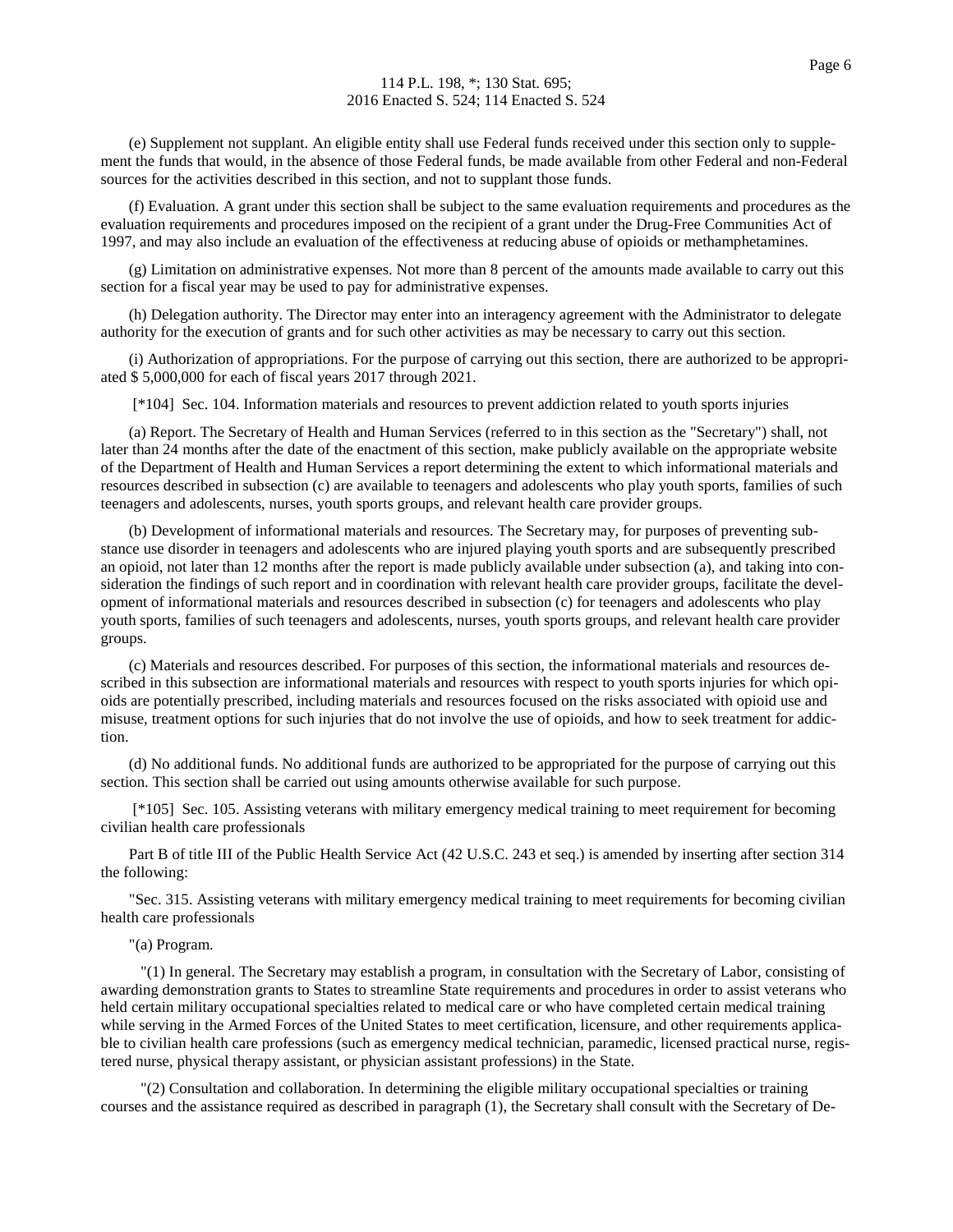fense, the Secretary of Veterans Affairs, and the Assistant Secretary of Labor for Veterans' Employment and Training, and shall collaborate with the initiatives carried out under section 4114 of title 38, United States Code, and sections 1142 through 1144 of title 10, United States Code.

"(b) Use of funds. Amounts received as a demonstration grant under this section shall be used to--

 "(1) prepare and implement a plan to streamline State requirements and procedures as described in subsection (a), including by--

 "(A) determining the extent to which the requirements for the education, training, and skill level of civilian health care professions (such as emergency medical technicians, paramedics, licensed practical nurses, registered nurses, physical therapy assistants, or physician assistants) in the State are equivalent to requirements for the education, training, and skill level of veterans who served in medical related fields while a member of the Armed Forces of the United States; and

 "(B) identifying methods, such as waivers, for veterans who served in medical related fields while a member of the Armed Forces of the United States to forgo or meet any such equivalent State requirements; and

 "(2) if necessary to meet workforce shortages or address gaps in education, training, or skill level to meet certification, licensure or other requirements applicable to becoming a civilian health care professional (such as an emergency medical technician, paramedic, licensed practical nurse, registered nurse, physical therapy assistant, or physician assistant professions) in the State, develop or expand career pathways at institutions of higher education to support veterans in meeting such requirements.

"(c) Report. Upon the completion of the demonstration program under this section, the Secretary shall submit to Congress a report on the program.

"(d) Funding. No additional funds are authorized to be appropriated for the purpose of carrying out this section. This section shall be carried out using amounts otherwise available for such purpose.

"(e) Sunset. The demonstration program under this section shall not exceed 5 years. ".

[\*106] Sec. 106. FDA opioid action plan

(a) In general.

(1) New drug application.

 (A) In general. Subject to subparagraph (B), prior to the approval pursuant to an application submitted under section 505(b) of the Federal Food, Drug, and Cosmetic Act (21 U.S.C. 355(b)) of a new drug that is an opioid, the Secretary of Health and Human Services (referred to in this section as the "Secretary") shall refer the application to an advisory committee of the Food and Drug Administration to seek recommendations from such advisory committee.

 (B) Public health exemption. A referral to an advisory committee under subparagraph (A) is not required with respect to a new opioid drug or drugs if the Secretary--

(i) finds that such a referral is not in the interest of protecting and promoting public health;

(ii) finds that such a referral is not necessary based on a review of the relevant scientific information; and

 (iii) submits a notice containing the rationale for such findings to the Committee on Health, Education, Labor, and Pensions of the Senate and the Committee on Energy and Commerce of the House of Representatives.

 (2) Pediatric opioid labeling. The Secretary shall convene the Pediatric Advisory Committee of the Food and Drug Administration to seek recommendations from such Committee regarding a framework for the inclusion of information in the labeling of drugs that are opioids relating to the use of such drugs in pediatric populations before the Secretary approves any labeling or change to labeling for any drug that is an opioid intended for use in a pediatric population.

(3) Sunset. The requirements of paragraphs (1) and (2) shall cease to be effective on October 1, 2022.

(b) Prescriber education. Not later than 1 year after the date of the enactment of this Act, the Secretary, acting through the Commissioner of Food and Drugs, as part of the Food and Drug Administration's evaluation of the Extended-Release/Long-Acting Opioid Analgesics Risk Evaluation and Mitigation Strategy, and in consultation with relevant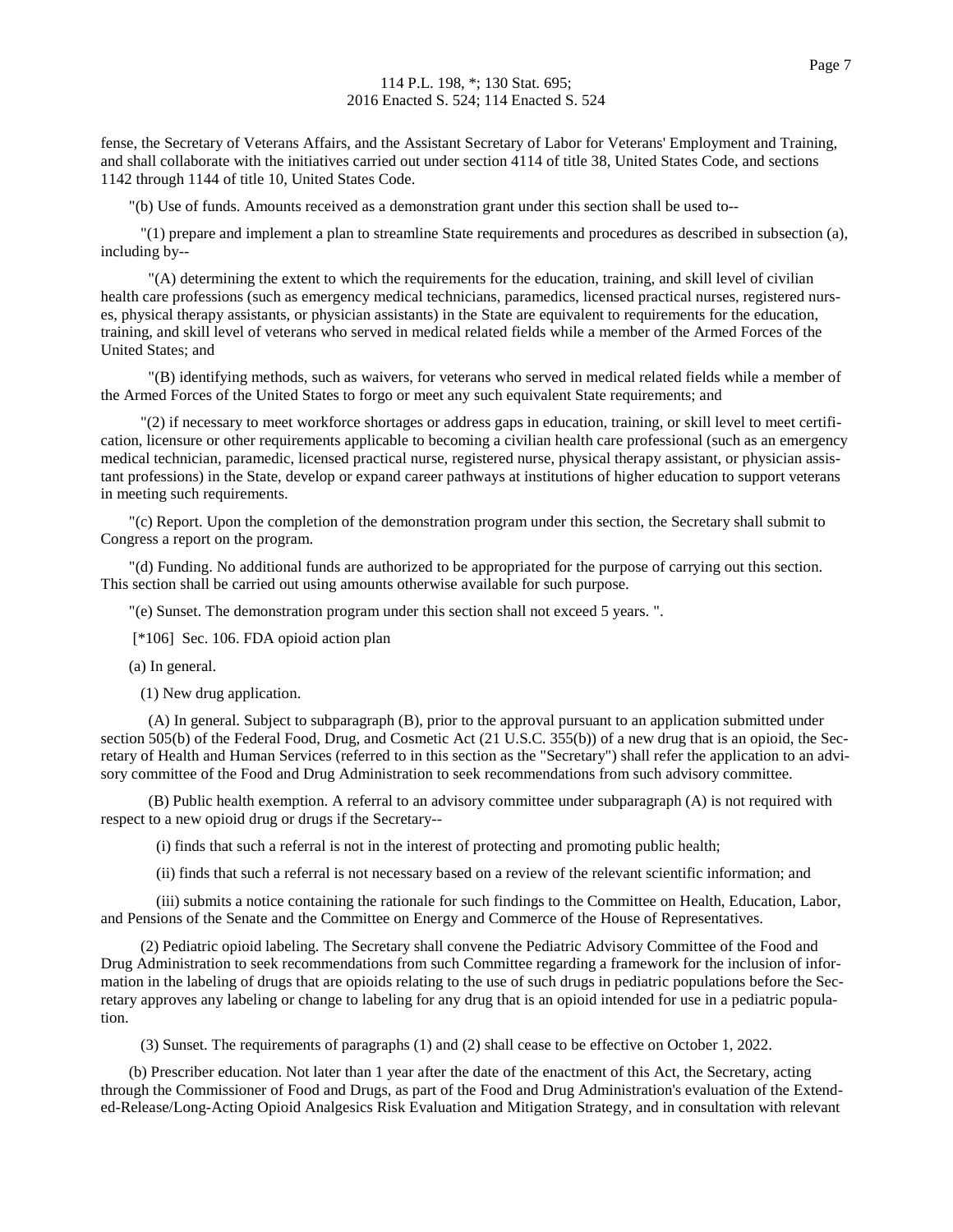stakeholders, shall develop recommendations regarding education programs for prescribers of opioids pursuant to section 505-1 of the Federal Food, Drug, and Cosmetic Act (21 U.S.C. 355-1), including recommendations on--

(1) which prescribers should participate in such programs; and

(2) how often participation in such programs is necessary.

(c) Guidance on evaluating the abuse deterrence of generic solid oral opioid drug products. Not later than 18 months after the end of the period for public comment on the draft guidance entitled "General Principles for Evaluating the Abuse Deterrence of Generic Solid Oral Opioid Drug Products" issued by the Center for Drug Evaluation and Research of the Food and Drug Administration in March 2016, the Commissioner of Food and Drugs shall publish in the Federal Register a final version of such guidance.

[\*107] Sec. 107. Improving access to overdose treatment

(a) Grants for reducing overdose deaths. Part D of title V of the Public Health Service Act (42 U.S.C. 290dd et seq.) is amended by adding at the end the following:

"Sec. 544. Grants for reducing overdose deaths

"(a) Establishment.

 "(1) In general. The Secretary shall award grants to eligible entities to expand access to drugs or devices approved or cleared under the Federal Food, Drug, and Cosmetic Act for emergency treatment of known or suspected opioid overdose.

 "(2) Maximum grant amount. A grant awarded under this section may not be for more than \$ 200,000 per grant year.

 "(3) Eligible entity. For purposes of this section, the term "eligible entity" means a Federally qualified health center (as defined in section 1861(aa) of the Social Security Act), an opioid treatment program under part 8 of title 42, Code of Federal Regulations, any practitioner dispensing narcotic drugs pursuant to section 303(g) of the Controlled Substances Act, or any other entity that the Secretary deems appropriate.

 "(4) Prescribing. For purposes of this section, the term "prescribing" means, with respect to a drug or device approved or cleared under the Federal Food, Drug, and Cosmetic Act for emergency treatment of known or suspected opioid overdose, the practice of prescribing such drug or device--

"(A) in conjunction with an opioid prescription for patients at an elevated risk of overdose;

 "(B) in conjunction with an opioid agonist approved under section 505 of the Federal Food, Drug, and Cosmetic Act for the treatment of opioid use disorder;

"(C) to the caregiver or a close relative of patients at an elevated risk of overdose from opioids; or

 "(D) in other circumstances in which a provider identifies a patient is at an elevated risk for an intentional or unintentional drug overdose from heroin or prescription opioid therapies.

"(b) Application. To be eligible to receive a grant under this section, an eligible entity shall submit to the Secretary, in such form and manner as specified by the Secretary, an application that describes--

 "(1) the extent to which the area to which the entity will furnish services through use of the grant is experiencing significant morbidity and mortality caused by opioid abuse;

"(2) the criteria that will be used to identify eligible patients to participate in such program; and

"(3) a plan for sustaining the program after Federal support for the program has ended.

"(c) Use of funds. An eligible entity receiving a grant under this section may use amounts under the grant for any of the following activities, but may use not more than 20 percent of the grant funds for activities described in paragraphs (3) and (4):

 "(1) To establish a program for prescribing a drug or device approved or cleared under the Federal Food, Drug, and Cosmetic Act for emergency treatment of known or suspected opioid overdose.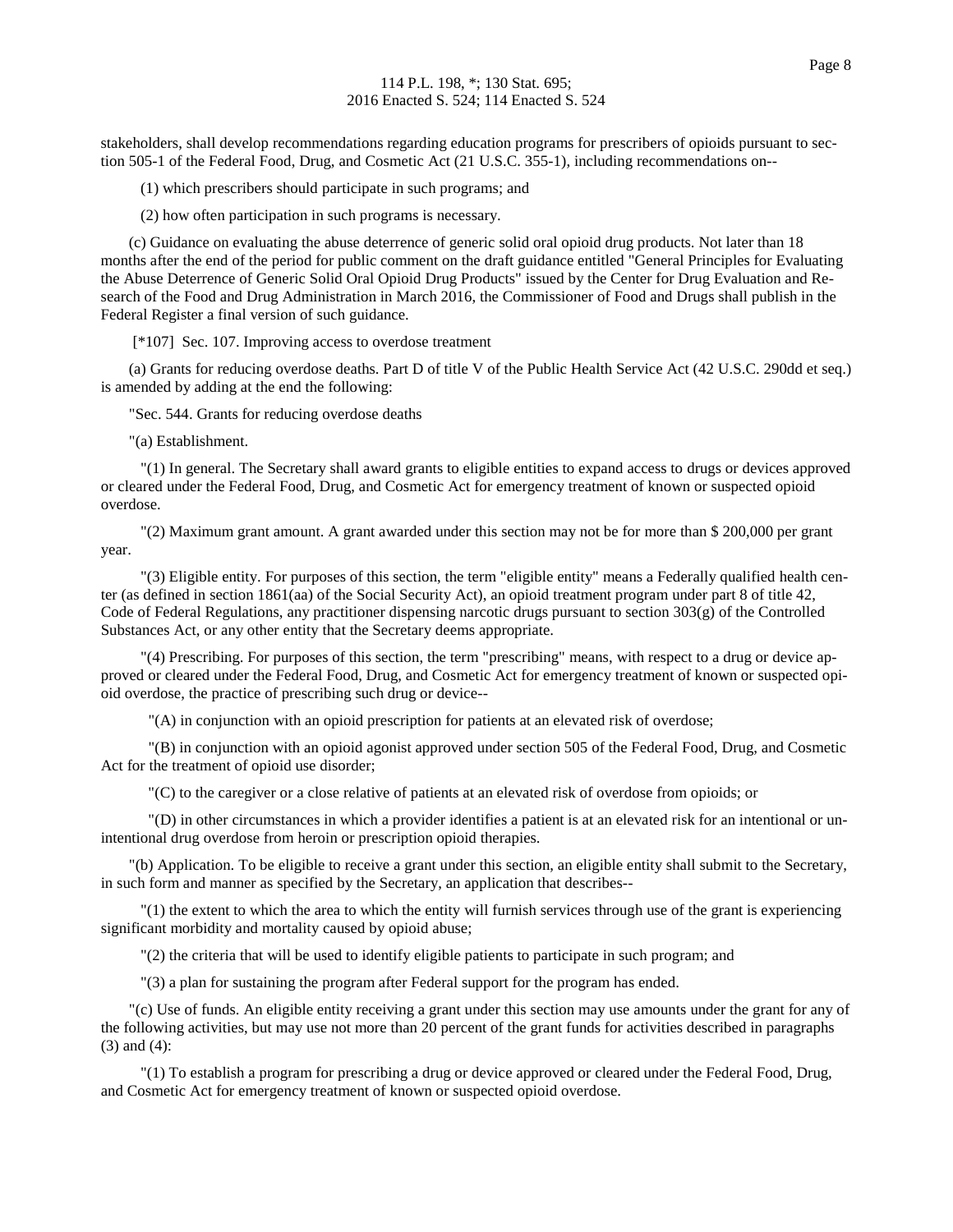"(2) To train and provide resources for health care providers and pharmacists on the prescribing of drugs or devices approved or cleared under the Federal Food, Drug, and Cosmetic Act for emergency treatment of known or suspected opioid overdose.

 "(3) To purchase drugs or devices approved or cleared under the Federal Food, Drug, and Cosmetic Act for emergency treatment of known or suspected opioid overdose, for distribution under the program described in paragraph (1).

 "(4) To offset the co-payments and other cost sharing associated with drugs or devices approved or cleared under the Federal Food, Drug, and Cosmetic Act for emergency treatment of known or suspected opioid overdose.

 "(5) To establish protocols to connect patients who have experienced a drug overdose with appropriate treatment, including medication-assisted treatment and appropriate counseling and behavioral therapies.

"(d) Evaluations by recipients. As a condition of receipt of a grant under this section, an eligible entity shall, for each year for which the grant is received, submit to the Secretary an evaluation of activities funded by the grant which contains such information as the Secretary may reasonably require.

"(e) Reports by the Secretary. Not later than 5 years after the date on which the first grant under this section is awarded, the Secretary shall submit to the appropriate committees of the House of Representatives and of the Senate a report aggregating the information received from the grant recipients for such year under subsection (d) and evaluating the outcomes achieved by the programs funded by grants awarded under this section.

"(f) Authorization of appropriations. There is authorized to be appropriated to carry out this section, \$ 5,000,000 for the period of fiscal years 2017 through 2021. ".

(b) Improving access to overdose treatment.

(1) Information on best practices. Not later than 180 days after the date of enactment of this Act:

 (A) The Secretary of Health and Human Services may provide information to prescribers within Federally qualified health centers (as defined in paragraph (4) of section 1861(aa) of the Social Security Act (42 U.S.C. 1395x(aa))), and the health care facilities of the Indian Health Service, on best practices for prescribing or co-prescribing a drug or device approved or cleared under the Federal Food, Drug, and Cosmetic Act (21 U.S.C. 301 et seq.) for emergency treatment of known or suspected opioid overdose, including for patients receiving chronic opioid therapy and patients being treated for opioid use disorders.

 (B) The Secretary of Defense may provide information to prescribers within Department of Defense medical facilities on best practices for prescribing or co-prescribing a drug or device approved or cleared under the Federal Food, Drug, and Cosmetic Act (21 U.S.C. 301 et seq.) for emergency treatment of known or suspected opioid overdose, including for patients receiving chronic opioid therapy and patients being treated for opioid use disorders.

 (C) The Secretary of Veterans Affairs may provide information to prescribers within Department of Veterans Affairs medical facilities on best practices for prescribing or co-prescribing a drug or device approved or cleared under the Federal Food, Drug, and Cosmetic Act (21 U.S.C. 301 et seq.) for emergency treatment of known or suspected opioid overdose, including for patients receiving chronic opioid therapy and patients being treated for opioid use disorders.

 (2) Rule of construction. Nothing in this subsection should be construed to establish or contribute to a medical standard of care.

[\*108] Sec. 108. NIH opioid research

(a) In general. The Director of the National Institutes of Health (referred to in this section as the "NIH") may intensify and coordinate fundamental, translational, and clinical research of the NIH with respect to--

- (1) the understanding of pain;
- (2) the discovery and development of therapies for chronic pain; and
- (3) the development of alternatives to opioids for effective pain treatments.

(b) Priority and direction. The prioritization and direction of the Federally funded portfolio of pain research studies shall consider recommendations made by the Interagency Pain Research Coordinating Committee in concert with the Pain Management Best Practices Inter-Agency Task Force, and in accordance with the National Pain Strategy, the Federal Pain Research Strategy, and the NIH-Wide Strategic Plan for Fiscal Years 2016-2020, the latter of which calls for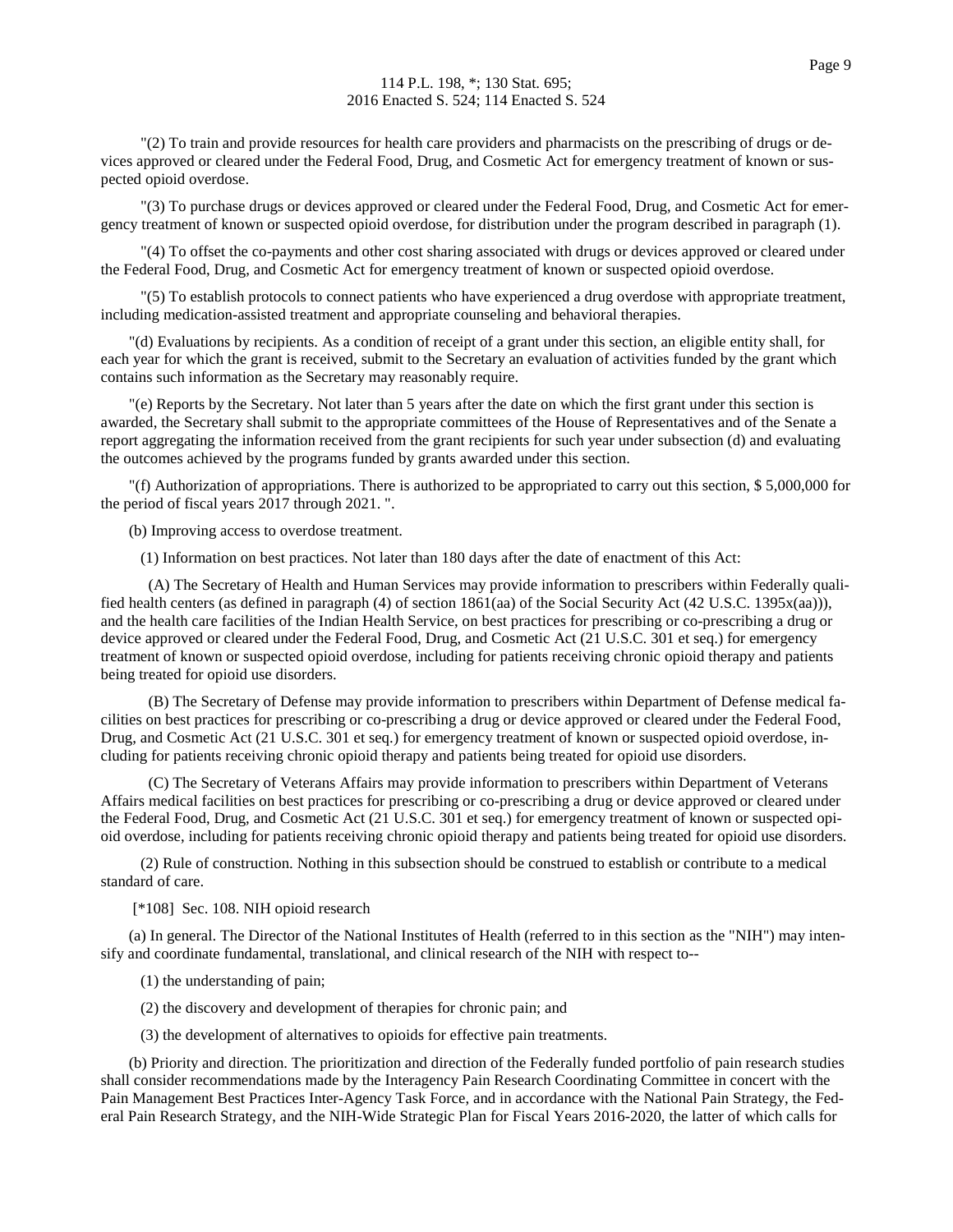#### Page 10

## 114 P.L. 198, \*; 130 Stat. 695; 2016 Enacted S. 524; 114 Enacted S. 524

the relative burdens of individual diseases and medical disorders to be regarded as crucial considerations in balancing the priorities of the Federal research portfolio.

[\*109] Sec. 109. National All Schedules Prescription Electronic Reporting Reauthorization

(a) Amendment to purpose. Paragraph (1) of section 2 of the National All Schedules Prescription Electronic Reporting Act of 2005 (Public Law 109-60) is amended to read as follows:

 "(1) foster the establishment of State-administered controlled substance monitoring systems in order to ensure that health care providers have access to the accurate, timely prescription history information that they may use as a tool for the early identification of patients at risk for addiction in order to initiate appropriate medical interventions and avert the tragic personal, family, and community consequences of untreated addiction; and ".

(b) Amendments to controlled substance monitoring program. Section 399O of the Public Health Service Act (42 U.S.C. 280g-3) is amended--

 $(1)$  in subsection  $(a)(1)$ --

 (A) in the matter preceding subparagraph (A), by inserting ", in consultation with the Administrator of the Substance Abuse and Mental Health Services Administration and Director of the Centers for Disease Control and Prevention," after "the Secretary";

- (B) in subparagraph (A), by striking "or";
- (C) in subparagraph (B), by striking the period at the end and inserting "; or"; and
- (D) by adding at the end the following:

"(C) to maintain an existing State-controlled substance monitoring program. ";

(2) by amending subsection (b) to read as follows:

"(b) Minimum requirements. The Secretary shall maintain and, as appropriate, supplement or revise (after publishing proposed additions and revisions in the Federal Register and receiving public comments thereon) minimum requirements for criteria to be used by States for purposes of clauses (ii), (v), (vi), and (vii) of subsection (c)(1)(A). ";

(3) in subsection (c)--

 $(A)$  in paragraph  $(1)(B)$ --

(i) in the matter preceding clause (i), by striking " $(a)(1)(B)$ " and inserting " $(a)(1)(B)$  or  $(a)(1)(C)$ ";

(ii) in clause (i), by striking "program to be improved" and inserting "program to be improved or maintained";

(iii) by redesignating clauses (iii) and (iv) as clauses (iv) and (v), respectively;

(iv) by inserting after clause (ii), the following:

 "(iii) a plan to apply the latest advances in health information technology, to the extent practicable, in order to incorporate prescription drug monitoring program data directly into the workflow of prescribers and dispensers to ensure timely access to patients' controlled prescription drug history; ";

 (v) in clause (iv) (as so redesignated), by striking "; and" and inserting the following: "and at least one health information technology system such as electronic health records, health information exchanges, or e-prescribing systems;";

- (vi) in clause (v) (as so redesignated)--
- (I) by striking "public health" and inserting "public health or safety"; and
- (II) by striking the period and inserting "; and"; and
- (vii) by adding at the end the following:

 "(vi) information, where applicable, on how the controlled substance monitoring program jointly works with the applicant's respective State substance abuse agency to ensure information collected and maintained by the controlled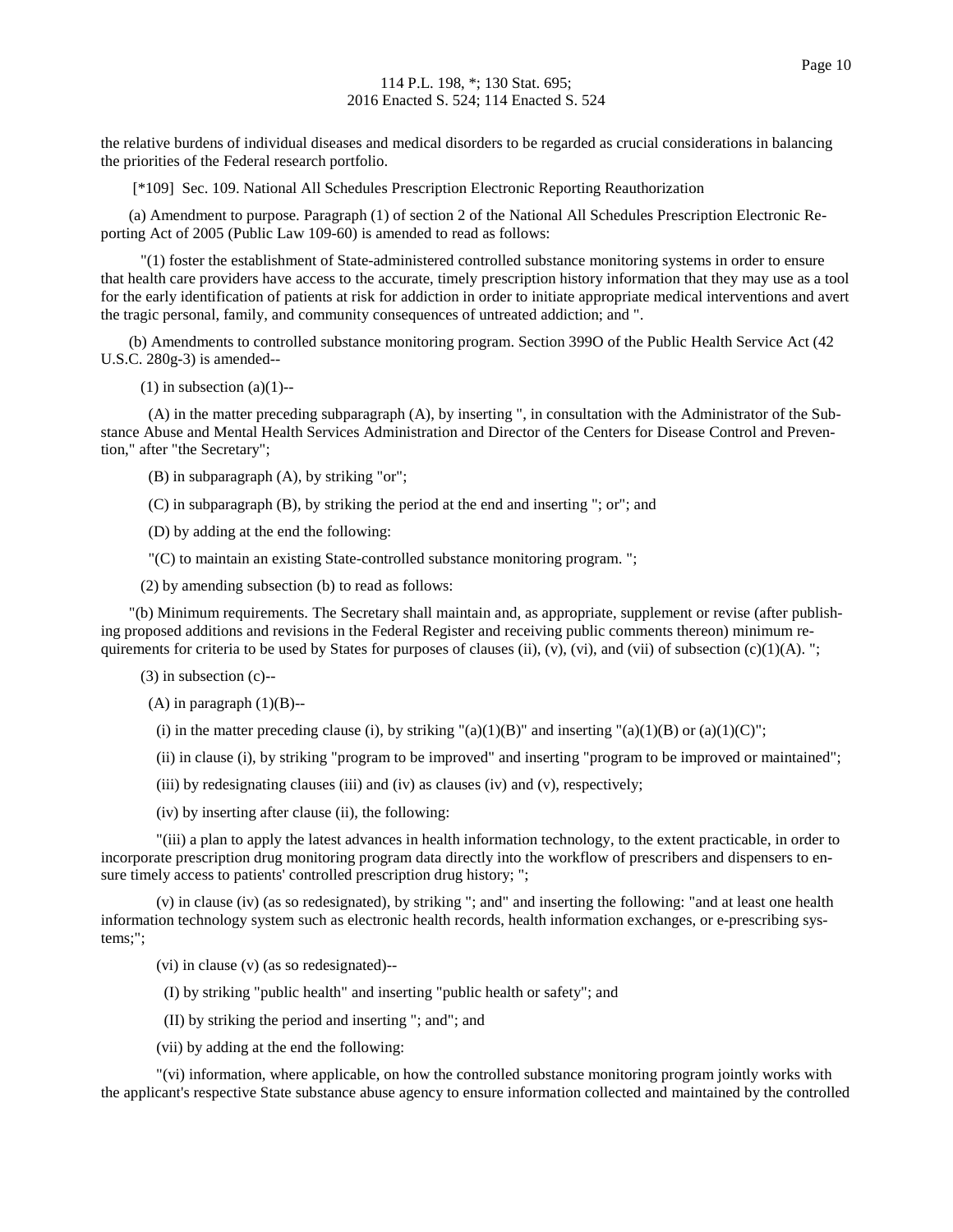substance monitoring program is used to inform the provision of clinically appropriate substance use disorder services to individuals in need. ";

(B) in paragraph (3)--

(i) by striking "If a State that submits" and inserting the following:

"(A) In general. If a State that submits ";

 (ii) by inserting before the period at the end "and include timelines for full implementation of such interoperability. The State shall also describe the manner in which it will achieve interoperability between its monitoring program and health information technology systems, as allowable under State law, and include timelines for the implementation of such interoperability"; and

(iii) by adding at the end the following:

 "(B) Monitoring of efforts. The Secretary shall monitor State efforts to achieve interoperability, as described in subparagraph (A). "; and

(C) in paragraph (5)--

(i) by striking "implement or improve" and inserting "establish, improve, or maintain"; and

 (ii) by adding at the end the following: "The Secretary shall redistribute any funds that are so returned among the remaining grantees under this section in accordance with the formula described in subsection (a)(2)(B).";

(4) in subsection (d)--

(A) in the matter preceding paragraph (1)--

(i) by striking "In implementing or improving" and all that follows through " $(a)(1)(B)$ " and inserting "In establishing, improving, or maintaining a controlled substance monitoring program under this section, a State shall comply, or with respect to a State that applies for a grant under subparagraph  $(B)$  or  $(C)$  of subsection  $(a)(1)$ "; and

(ii) by striking "public health" and inserting "public health or safety"; and

(B) by adding at the end the following:

 "(5) The State shall report on interoperability with the controlled substance monitoring program of Federal agencies, where appropriate, interoperability with health information technology systems such as electronic health records, health information exchanges, and e-prescribing, where appropriate, and whether or not the State provides automatic, up-to-date, or daily information about a patient when a practitioner (or the designee of a practitioner, where permitted) requests information about such patient. ";

 (5) in subsections (e), (f)(1), and (g), by striking "implementing or improving" each place it appears and inserting "establishing, improving, or maintaining";

 $(6)$  in subsection  $(f)$ --

(A) in paragraph (1)--

 (i) in subparagraph (B), by striking "misuse of a schedule II, III, or IV substance" and inserting "misuse of a controlled substance included in schedule II, III, or IV of section 202(c) of the Controlled Substances Act"; and

(ii) in subparagraph (D)--

(I) by inserting "a State substance abuse agency," after "State health department,"; and

 (II) by striking "such department, program, or administration" each place it appears and inserting "such department, program, agency, or administration" in each such place; and

(B) by adding at the end the following:

 "(3) Evaluation and reporting. Subject to subsection (g), a State receiving a grant under subsection (a) shall provide the Secretary with aggregate data to enable the Secretary--

"(A) to evaluate the success of the State's program in achieving its purposes; or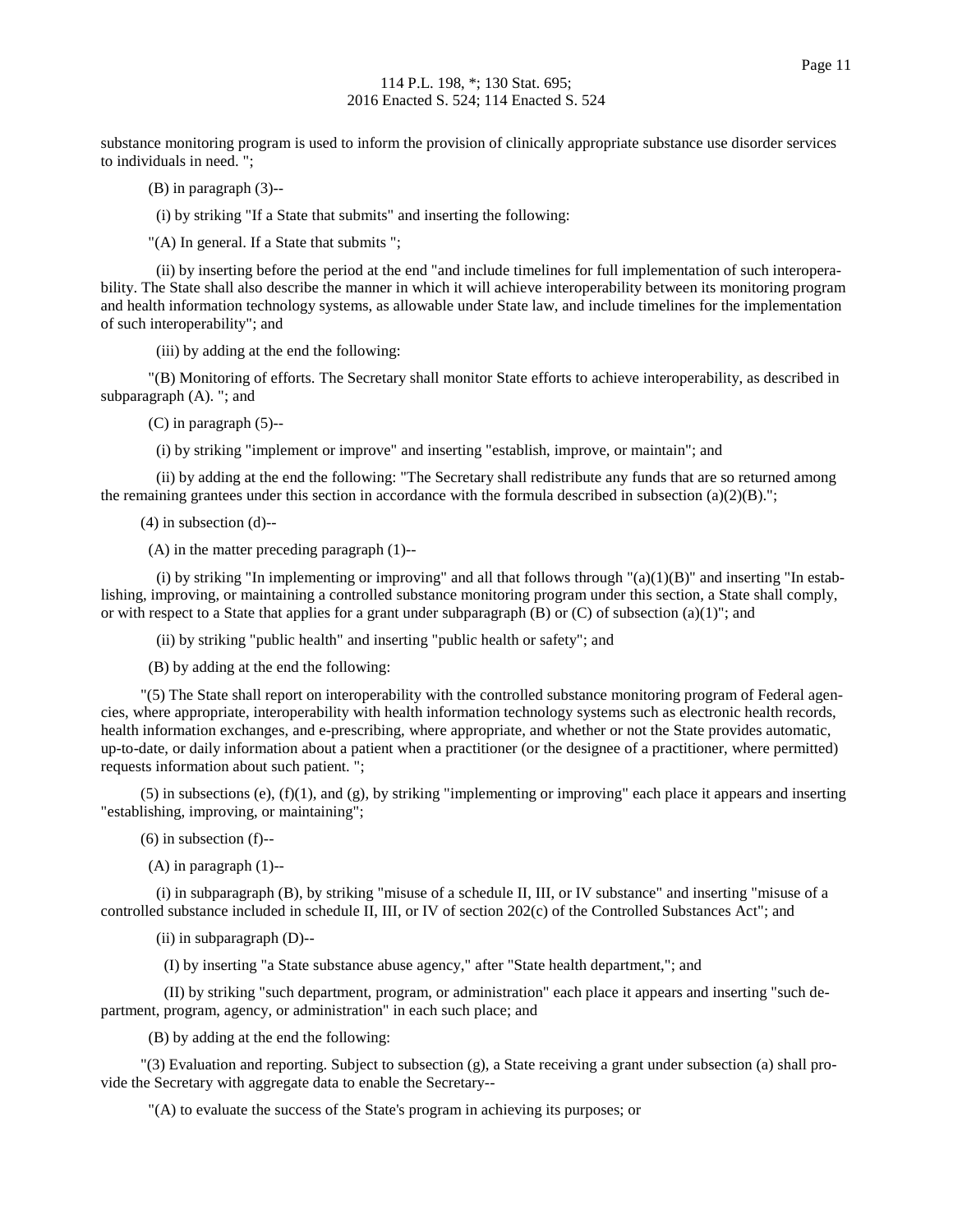$'(B)$  to prepare and submit the report to Congress required by subsection  $(k)(2)$ .

 "(4) Research by other entities. A department, program, agency, or administration receiving nonidentifiable information under paragraph (1)(D) may make such information available to other entities for research purposes. ";

(7) by striking subsection (k);

 $(8)$  by redesignating subsections (h) through (i) as subsections (i) through (k), respectively;

(9) in subsections  $(c)(1)(A)(iv)$  and  $(d)(4)$ , by striking "subsection (h)" each place it appears and inserting "subsection (i)";

(10) by inserting after subsection (g) the following:

"(h) Education and access to the monitoring system. A State receiving a grant under subsection (a) shall take steps to--

 "(1) facilitate prescriber and dispenser use of the State's controlled substance monitoring system, to the extent practicable; and

"(2) educate prescribers and dispensers on the benefits of the system. ";

 $(11)$  in subsection  $(k)(2)(A)$ , as so redesignated--

 (A) in clause (ii), by striking "or affected" and inserting ", established or strengthened initiatives to ensure linkages to substance use disorder services, or affected"; and

 (B) in clause (iii), by striking "including an assessment" and inserting "and between controlled substance monitoring programs and health information technology systems, including an assessment";

 $(12)$  in subsection  $(l)(1)$ , by striking "establishment, implementation, or improvement" and inserting "establishment, improvement, or maintenance";

 (13) in subsection (m)(8), by striking "and the District of Columbia" and inserting ", the District of Columbia, and any commonwealth or territory of the United States"; and

(14) by amending subsection (n) to read as follows:

"(n) Authorization of appropriations. To carry out this section, there are authorized to be appropriated, \$ 10,000,000 for each of fiscal years 2017 through 2021. ".

[\*110] Sec. 110. Opioid overdose reversal medication access and education grant programs

(a) In general. Part D of title V of the Public Health Service Act (42 U.S.C. 290dd et seq.), as amended by section 107, is further amended by adding at the end the following:

"Sec. 545. Opioid overdose reversal medication access and education grant programs

"(a) Grants to States. The Secretary shall make grants to States to--

 "(1) implement strategies for pharmacists to dispense a drug or device approved or cleared under the Federal Food, Drug, and Cosmetic Act for emergency treatment of known or suspected opioid overdose, as appropriate, pursuant to a standing order;

"(2) encourage pharmacies to dispense opioid overdose reversal medication pursuant to a standing order;

 "(3) develop or provide training materials that persons authorized to prescribe or dispense a drug or device approved or cleared under the Federal Food, Drug, and Cosmetic Act for emergency treatment of known or suspected opioid overdose may use to educate the public concerning--

"(A) when and how to safely administer such drug or device; and

"(B) steps to be taken after administering such drug or device; and

 "(4) educate the public concerning the availability of drugs or devices approved or cleared under the Federal Food, Drug, and Cosmetic Act for emergency treatment of known or suspected opioid overdose without a personspecific prescription.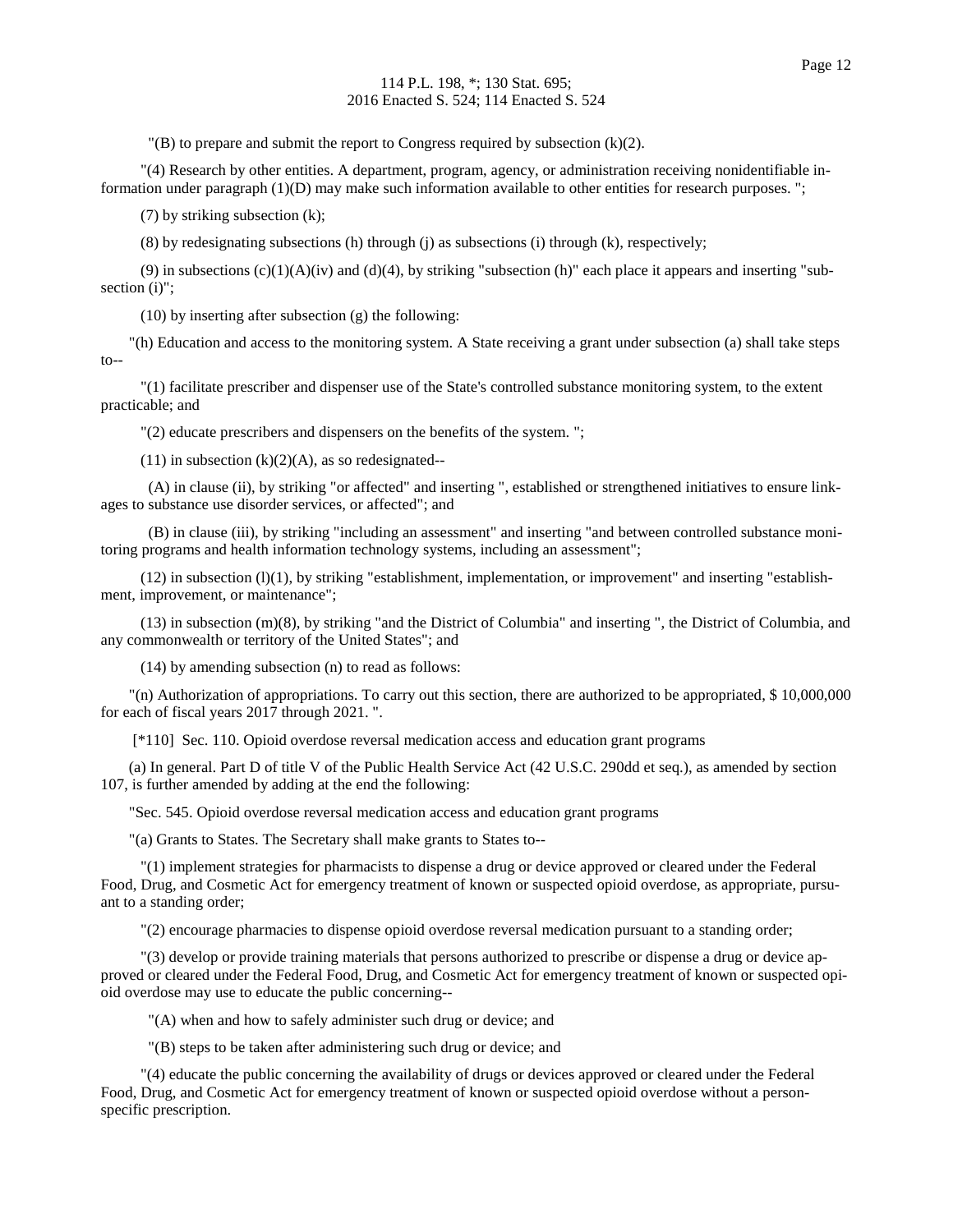"(b) Certain requirement. A grant may be made under this section only if the State involved has authorized standing orders to be issued for drugs or devices approved or cleared under the Federal Food, Drug, and Cosmetic Act for emergency treatment of known or suspected opioid overdose.

"(c) Preference in making grants. In making grants under this section, the Secretary may give preference to States that have a significantly higher rate of opioid overdoses than the national average, and that--

 "(1) have not implemented standing orders regarding drugs or devices approved or cleared under the Federal Food, Drug, and Cosmetic Act for emergency treatment of known or suspected opioid overdose;

 "(2) authorize standing orders to be issued that permit community-based organizations, substance abuse programs, or other nonprofit entities to acquire, dispense, or administer drugs or devices approved or cleared under the Federal Food, Drug, and Cosmetic Act for emergency treatment of known or suspected opioid overdose; or

 "(3) authorize standing orders to be issued that permit police, fire, or emergency medical services agencies to acquire and administer drugs or devices approved or cleared under the Federal Food, Drug, and Cosmetic Act for emergency treatment of known or suspected opioid overdose.

"(d) Grant terms.

"(1) Number. A State may not receive more than one grant under this section at a time.

"(2) Period. A grant under this section shall be for a period of 3 years.

 "(3) Limitation. A State may use not more than 20 percent of a grant under this section for educating the public pursuant to subsection (a)(4).

"(e) Applications. To be eligible to receive a grant under this section, a State shall submit an application to the Secretary in such form and manner and containing such information as the Secretary may reasonably require, including detailed proposed expenditures of grant funds.

"(f) Reporting. A State that receives a grant under this section shall, at least annually for the duration of the grant, submit a report to the Secretary evaluating the progress of the activities supported through the grant. Such reports shall include information on the number of pharmacies in the State that dispense a drug or device approved or cleared under the Federal Food, Drug, and Cosmetic Act for emergency treatment of known or suspected opioid overdose under a standing order, and other information as the Secretary determines appropriate to evaluate the use of grant funds.

"(g) Definitions. In this section the term "standing order" means a document prepared by a person authorized to prescribe medication that permits another person to acquire, dispense, or administer medication without a personspecific prescription.

"(h) Authorization of appropriations.

 "(1) In general. To carry out this section, there are authorized to be appropriated \$ 5,000,000 for the period of fiscal years 2017 through 2019.

 "(2) Administrative costs. Not more than 3 percent of the amounts made available to carry out this section may be used by the Secretary for administrative expenses of carrying out this section. ".

(b) Technical clarification. Effective as if included in the enactment of the Children's Health Act of 2000 (Public Law 106-310), section 3405(a) of such Act ( 114 Stat. 1221) is amended by striking "Part E of title III" and inserting "Part E of title III of the Public Health Service Act".

## TITLE II--LAW ENFORCEMENT AND TREATMENT

[\*201] Sec. 201. Comprehensive Opioid Abuse Grant Program

(a) Comprehensive Opioid Abuse Grant Program.

 (1) In general. Title I of the Omnibus Crime Control and Safe Streets Act of 1968 (42 U.S.C. 3711 et seq.) is amended by adding at the end the following:

## "PART LL--COMPREHENSIVE OPIOID ABUSE GRANT PROGRAM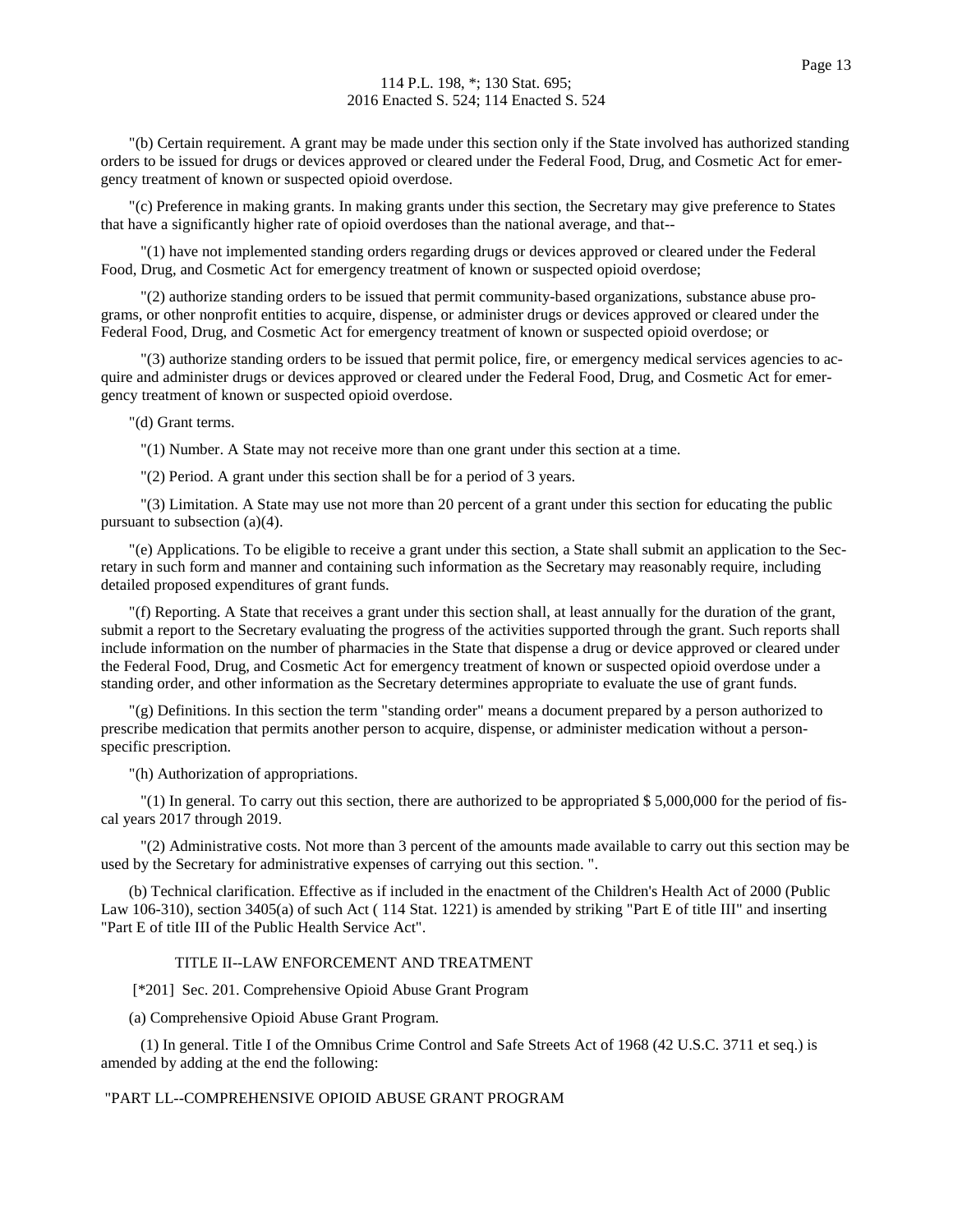"Sec. 3021. Description

"(a) Grants authorized. From amounts made available to carry out this part, the Attorney General may make grants to States, units of local government, and Indian tribes, for use by the State, unit of local government, or Indian tribe to provide services primarily relating to opioid abuse, including for any one or more of the following:

 "(1) Developing, implementing, or expanding a treatment alternative to incarceration program, which may include--

 "(A) prebooking or postbooking components, which may include the activities described in part DD or HH of this title;

 "(B) training for criminal justice agency personnel on substance use disorders and co-occurring mental illness and substance use disorders;

"(C) a mental health court, including the activities described in part V of this title;

"(D) a drug court, including the activities described in part EE of this title;

 "(E) a veterans treatment court program, including the activities described in subsection (i) of section 2991 of this title;

"(F) a focus on parents whose incarceration could result in their children entering the child welfare system; and

"(G) a community-based substance use diversion program sponsored by a law enforcement agency.

 "(2) In the case of a State, facilitating or enhancing planning and collaboration between State criminal justice agencies and State substance abuse agencies in order to more efficiently and effectively carry out activities or services described in any paragraph of this subsection that address problems related to opioid abuse.

 "(3) Providing training and resources for first responders on carrying and administering an opioid overdose reversal drug or device approved or cleared by the Food and Drug Administration, and purchasing such a drug or device for first responders who have received such training to so carry and administer.

"(4) Locating or investigating illicit activities related to the unlawful distribution of opioids.

 "(5) Developing, implementing, or expanding a medication-assisted treatment program used or operated by a criminal justice agency, which may include training criminal justice agency personnel on medication-assisted treatment, and carrying out the activities described in part S of this title.

 "(6) In the case of a State, developing, implementing, or expanding a prescription drug monitoring program to collect and analyze data related to the prescribing of schedules II, III, and IV controlled substances through a centralized database administered by an authorized State agency, which includes tracking the dispensation of such substances, and providing for interoperability and data sharing with each other such program in each other State, and with any interstate entity that shares information between such programs.

"(7) Developing, implementing, or expanding a program to prevent and address opioid abuse by juveniles.

 "(8) Developing, implementing, or expanding a program (which may include demonstration projects) to utilize technology that provides a secure container for prescription drugs that would prevent or deter individuals, particularly adolescents, from gaining access to opioid medications that are lawfully prescribed for other individuals.

"(9) Developing, implementing, or expanding a prescription drug take-back program.

"(10) Developing, implementing, or expanding an integrated and comprehensive opioid abuse response program.

"(b) Contracts and subawards. A State, unit of local government, or Indian tribe may, in using a grant under this part for purposes authorized by subsection (a), use all or a portion of that grant to contract with, or make one or more subawards to, one or more--

"(1) local or regional organizations that are private and nonprofit, including faith-based organizations;

"(2) units of local government; or

"(3) tribal organizations.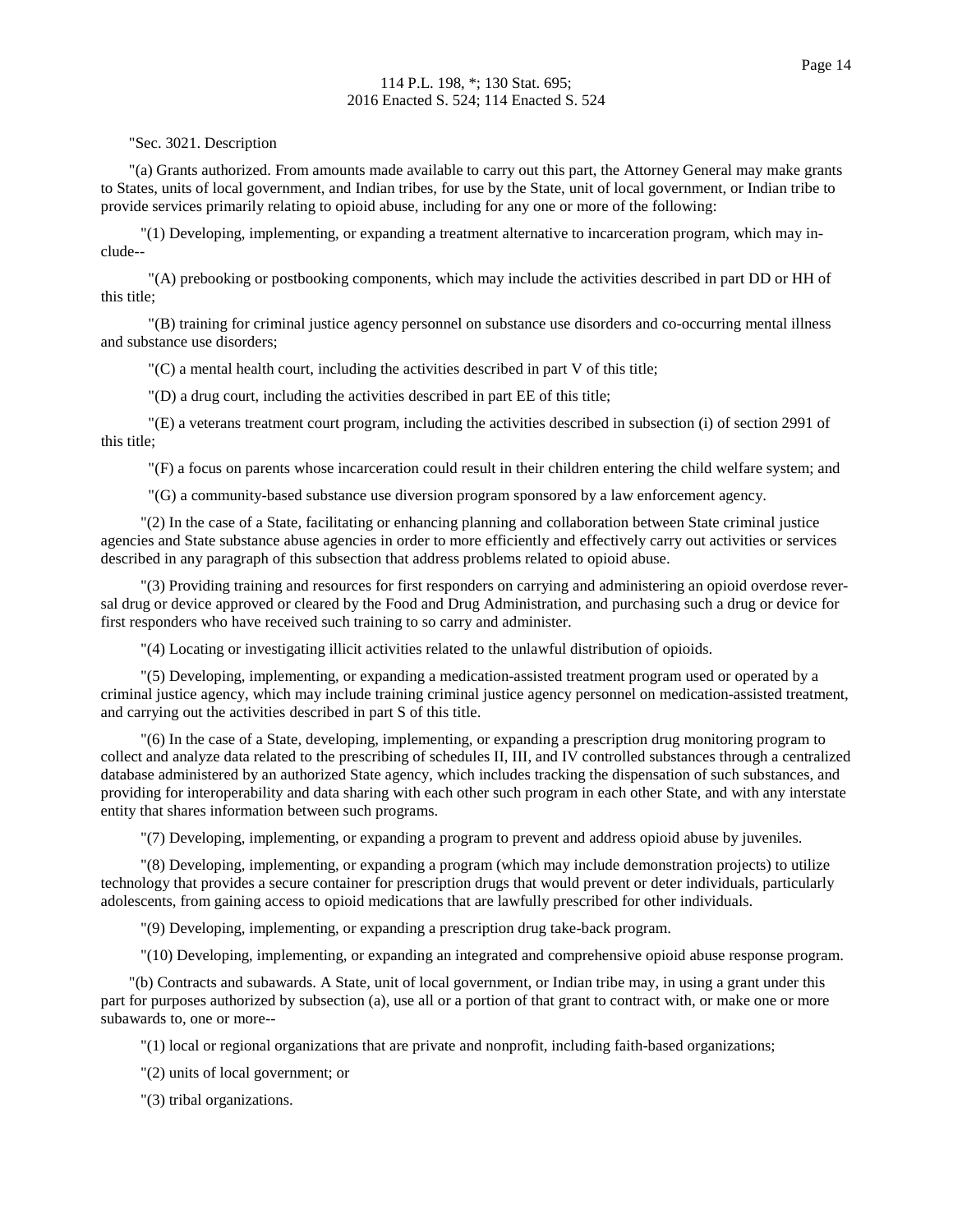#### "(c) Program Assessment Component; Waiver.

 "(1) Program Assessment Component. Each program funded under this part shall contain a program assessment component, developed pursuant to guidelines established by the Attorney General, in coordination with the National Institute of Justice.

 "(2) Waiver. The Attorney General may waive the requirement of paragraph (1) with respect to a program if, in the opinion of the Attorney General, the program is not of sufficient size to justify a full program assessment.

"(d) Administrative costs. Not more than 10 percent of a grant made under this part may be used for costs incurred to administer such grant.

"(e) Period. The period of a grant made under this part may not be longer than 4 years, except that renewals and extensions beyond that period may be granted at the discretion of the Attorney General.

#### "Sec. 3022. Applications

"To request a grant under this part, the chief executive officer of a State, unit of local government, or Indian tribe shall submit an application to the Attorney General at such time and in such form as the Attorney General may require. Such application shall include the following:

 "(1) A certification that Federal funds made available under this part will not be used to supplant State, local, or tribal funds, but will be used to increase the amounts of such funds that would, in the absence of Federal funds, be made available for the activities described in section 3021(a).

 "(2) An assurance that, for each fiscal year covered by an application, the applicant shall maintain and report such data, records, and information (programmatic and financial) as the Attorney General may reasonably require.

 "(3) A certification, made in a form acceptable to the Attorney General and executed by the chief executive officer of the applicant (or by another officer of the applicant, if qualified under regulations promulgated by the Attorney General), that--

"(A) the activities or services to be funded by the grant meet all the requirements of this part;

"(B) all the information contained in the application is correct;

"(C) there has been appropriate coordination with affected agencies; and

"(D) the applicant will comply with all provisions of this part and all other applicable Federal laws.

 "(4) An assurance that the applicant will work with the Drug Enforcement Administration to develop an integrated and comprehensive strategy to address opioid abuse.

"Sec. 3023. Review of applications

"The Attorney General shall not finally disapprove any application (or any amendment to that application) submitted under this part without first affording the applicant reasonable notice of any deficiencies in the application and an opportunity for correction of any such deficiencies and reconsideration.

"Sec. 3024. Equitable distribution of funds

"In awarding grants under this part, the Attorney General shall distribute funds in a manner that--

"(1) equitably addresses the needs of underserved populations, including rural and tribal communities; and

"(2) focuses on communities that have been disproportionately impacted by opioid abuse as evidenced in part by-

-

"(A) high rates of primary treatment admissions for heroin and other opioids;

"(B) high rates of drug poisoning deaths from heroin and other opioids; and

"(C) a lack of accessibility to treatment providers and facilities and to emergency medical services.

"Sec. 3025. Definitions

"In this part: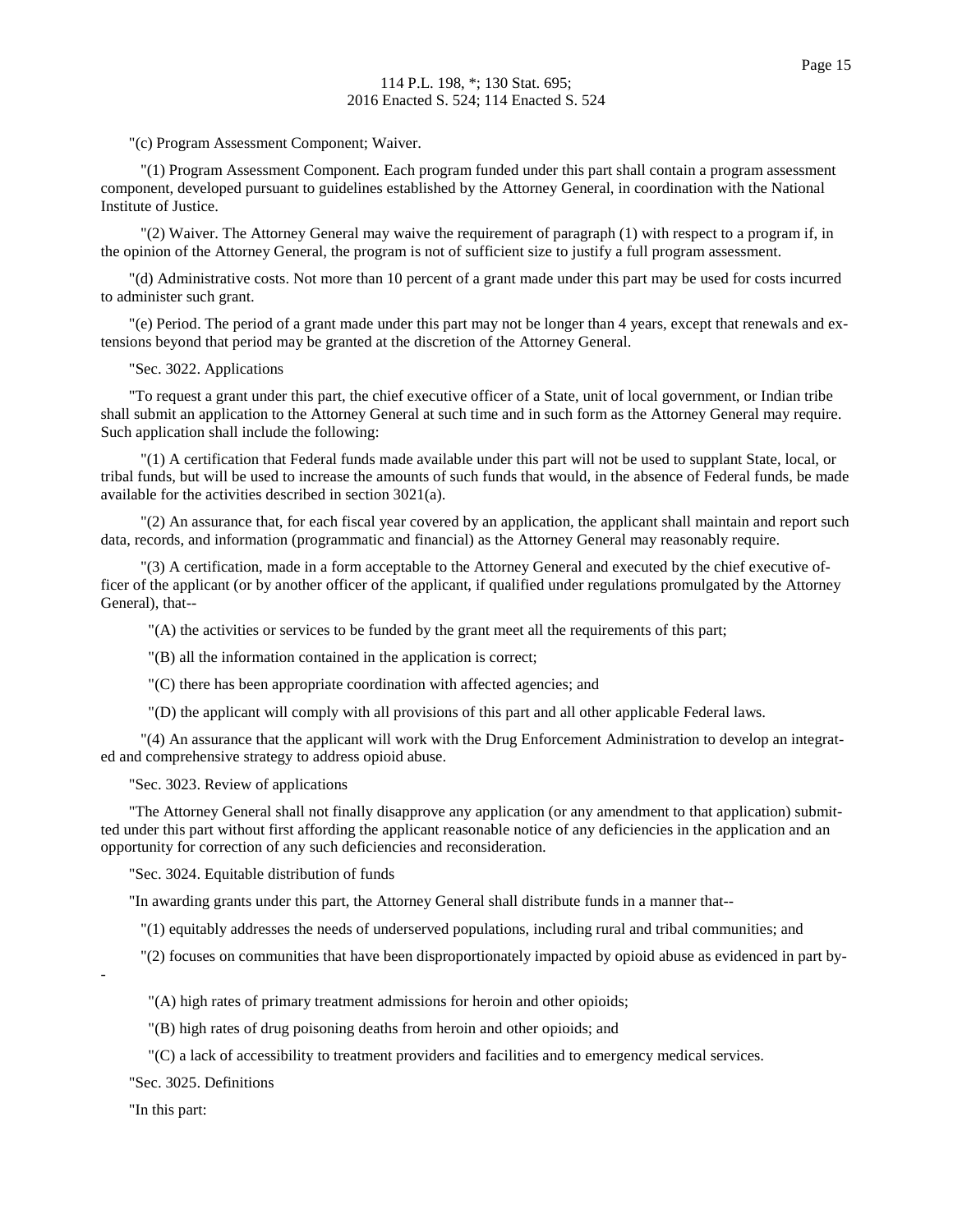"(1) The term "first responder" includes a firefighter, law enforcement officer, paramedic, emergency medical technician, or other individual (including an employee of a legally organized and recognized volunteer organization, whether compensated or not), who, in the course of his or her professional duties, responds to fire, medical, hazardous material, or other similar emergencies.

 "(2) The term "medication-assisted treatment" means the use of medications approved by the Food and Drug Administration for the treatment of opioid abuse.

 "(3) The term "opioid" means any drug, including heroin, having an addiction-forming or addiction-sustaining liability similar to morphine or being capable of conversion into a drug having such addiction-forming or addictionsustaining liability.

 "(4) The term "schedule II, III, or IV controlled substance" means a controlled substance that is listed on schedule II, schedule III, or schedule IV of section 202(c) of the Controlled Substances Act (21 U.S.C. 812(c)).

 "(5) The terms "drug" and "device" have the meanings given those terms in section 201 of the Federal Food, Drug, and Cosmetic Act (21 U.S.C. 321).

"(6) The term "criminal justice agency" means a State, local, or tribal--

"(A) court;

"(B) prison;

"(C) jail;

"(D) law enforcement agency; or

 "(E) other agency that performs the administration of criminal justice, including prosecution, pretrial services, and community supervision.

 "(7) The term "tribal organization" has the meaning given that term in section 4 of the Indian Self-Determination and Education Assistance Act (25 U.S.C. 450b).

 "(8) The term "State substance abuse agency" has the meaning given that term in section 508(r)(6) of the Public Health Service Act (42 U.S.C. 290bb-1). ".

 (2) Authorization of appropriations. Section 1001(a) of title I of the Omnibus Crime Control and Safe Streets Act of 1968 (42 U.S.C. 3793(a)) is amended by inserting after paragraph (26) the following:

 "(27) There are authorized to be appropriated to carry out part LL \$ 103,000,000 for each of fiscal years 2017 through 2021. ".

(b) Emergency Federal law enforcement assistance. Section 609Y(a) of the Justice Assistance Act of 1984 (42 U.S.C. 10513(a)) is amended by striking "September 30, 1984" and inserting "September 30, 2021".

(c) Inclusion of services for pregnant women under family-Based substance abuse grants. Part DD of title I of the Omnibus Crime Control and Safe Streets Act (42 U.S.C. 3797s et seq.) is amended--

(1) in section 2921(2), by inserting before the period at the end "or pregnant women"; and

(2) in section 2927--

(A) in paragraph (1)(A), by inserting "pregnant or" before "a parent"; and

(B) in paragraph (3), by inserting "or pregnant women" after "incarcerated parents".

(d) GAO study and report on Federal agency programs and research relative to substance use and substance use disorders among adolescents and young adults.

 (1) Study. The Comptroller General of the United States shall conduct a study on how Federal agencies, through grant programs, are addressing prevention of, treatment for, and recovery from, substance use by, and substance use disorders among, adolescents and young adults. Such study shall include an analysis of each of the following: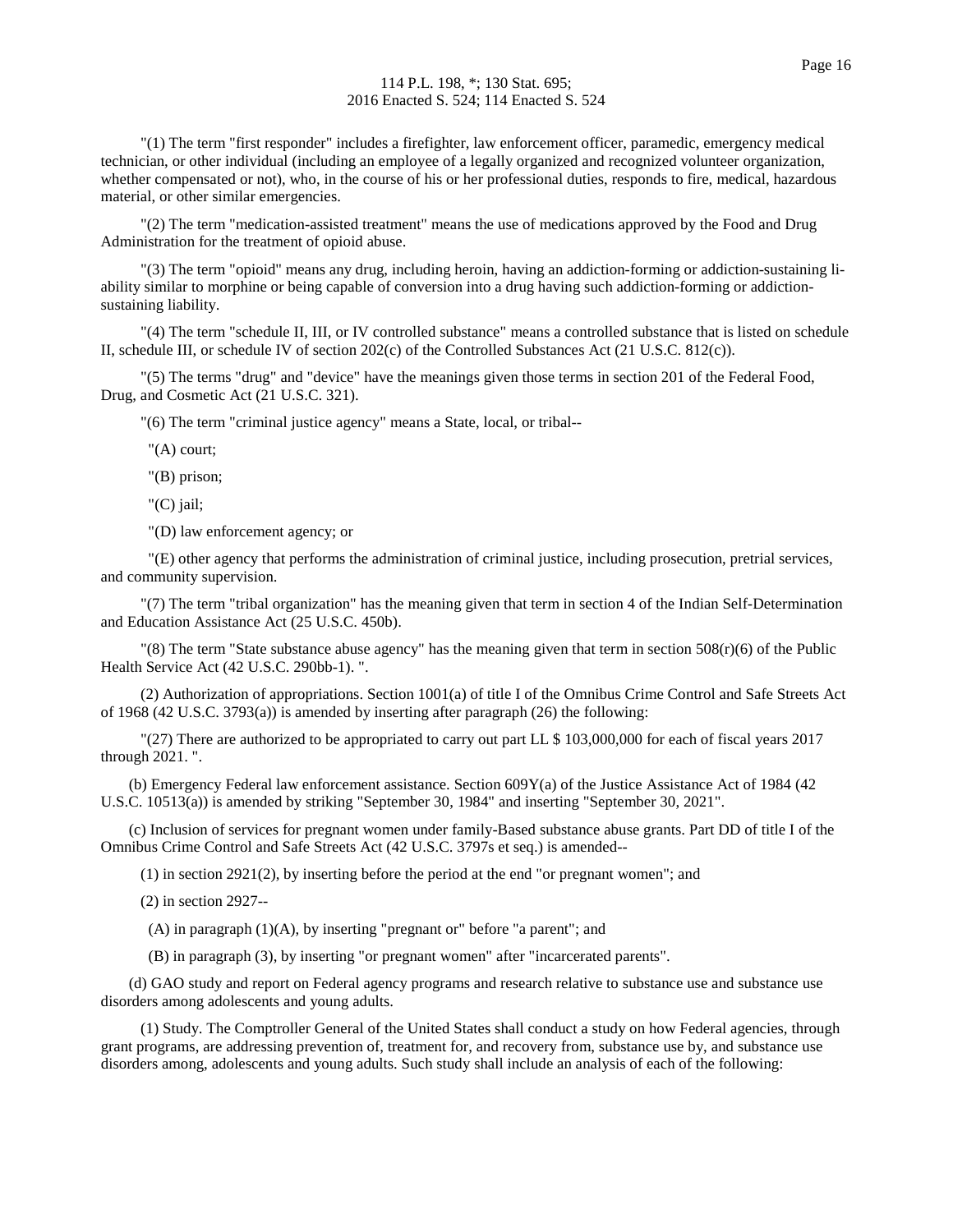(A) The research that has been, and is being, conducted or supported pursuant to grant programs operated by Federal agencies on prevention of, treatment for, and recovery from substance use by and substance use disorders among adolescents and young adults, including an assessment of--

 (i) such research relative to any unique circumstances (including social and biological circumstances) of adolescents and young adults that may make adolescent-specific and young adult-specific treatment protocols necessary, including any effects that substance use and substance use disorders may have on brain development and the implications for treatment and recovery; and

 (ii) areas of such research in which greater investment or focus is necessary relative to other areas of such research.

 (B) Federal agency nonresearch programs and activities that address prevention of, treatment for, and recovery from substance use by and substance use disorders among adolescents and young adults, including an assessment of the effectiveness of such programs and activities in preventing substance use by and substance use disorders among adolescents and young adults, treating such adolescents and young adults in a way that accounts for any unique circumstances faced by adolescents and young adults, and supports long-term recovery among adolescents and young adults.

 (C) Gaps that have been identified by officials of Federal agencies or experts in the efforts supported by grant programs operated by Federal agencies relating to prevention of, treatment for, and recovery from substance use by and substance use disorders among adolescents and young adults, including gaps in research, data collection, and measures to evaluate the effectiveness of such efforts, and the reasons for such gaps.

 (2) Report. Not later than 2 years after the date of enactment of this Act, the Comptroller General shall submit to the appropriate committees of the Congress a report containing the results of the study conducted under paragraph (1), including--

(A) a summary of the findings of the study; and

 (B) recommendations based on the results of the study, including recommendations for such areas of research and legislative and administrative action as the Comptroller General determines appropriate.

[\*202] Sec. 202. First responder training

Part D of title V of the Public Health Service Act (42 U.S.C. 290dd et seq.), as amended by section 110, is further amended by adding at the end the following:

"Sec. 546. First responder training

"(a) Program authorized. The Secretary shall make grants to States, local governmental entities, and Indian tribes and tribal organizations (as defined in section 4 of the Indian Self-Determination and Education Assistance Act) to allow first responders and members of other key community sectors to administer a drug or device approved or cleared under the Federal Food, Drug, and Cosmetic Act for emergency treatment of known or suspected opioid overdose.

"(b) Application.

"(1) In general. An entity seeking a grant under this section shall submit an application to the Secretary--

"(A) that meets the criteria under paragraph (2); and

"(B) at such time, in such manner, and accompanied by such information as the Secretary may require.

"(2) Criteria. An entity, in submitting an application under paragraph (1), shall--

 "(A) describe the evidence-based methodology and outcome measurements that will be used to evaluate the program funded with a grant under this section, and specifically explain how such measurements will provide valid measures of the impact of the program;

"(B) describe how the program could be broadly replicated if demonstrated to be effective;

 "(C) identify the governmental and community agencies with which the entity will coordinate to implement the program; and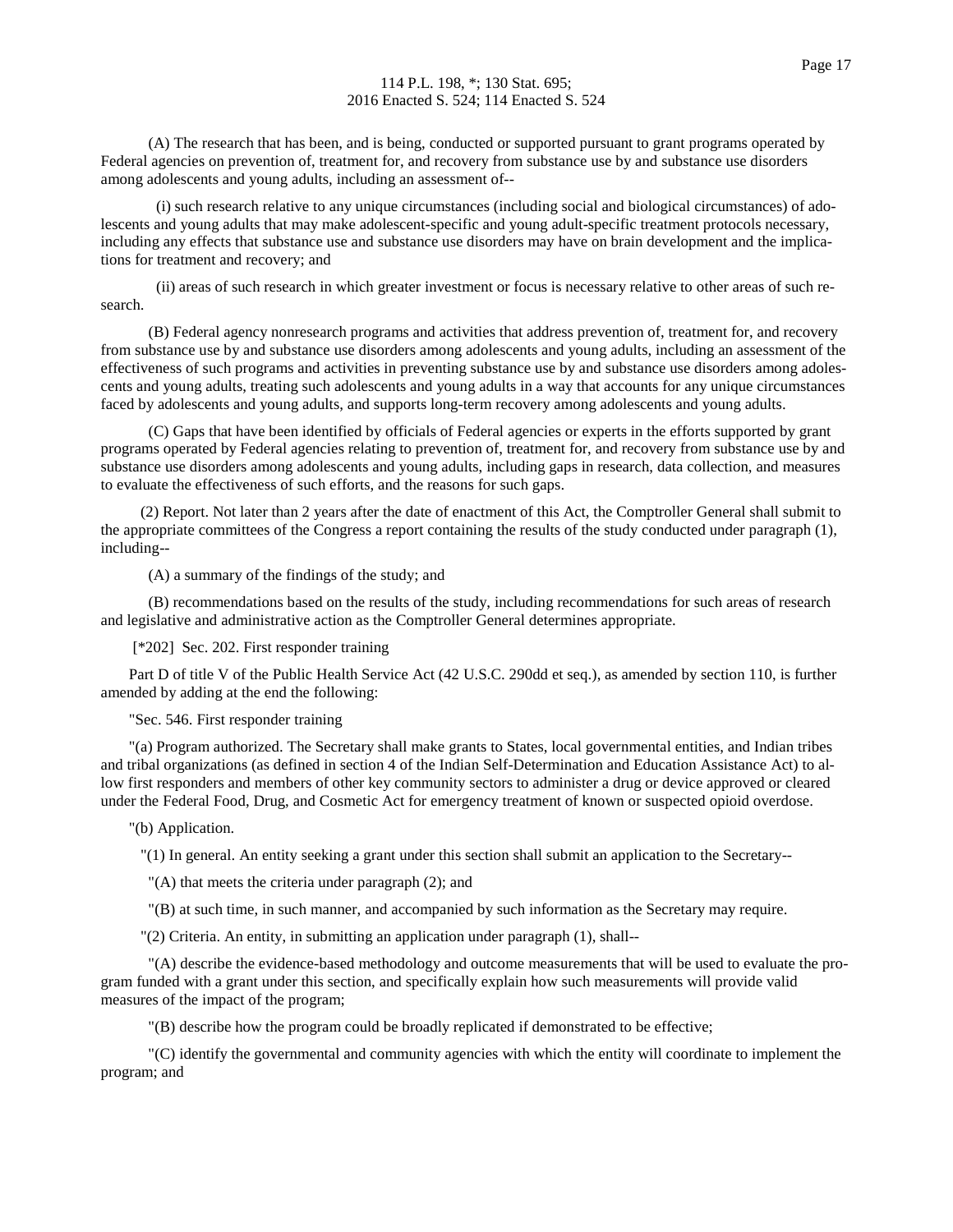"(D) describe how the entity will ensure that law enforcement agencies will coordinate with their corresponding State substance abuse and mental health agencies to identify protocols and resources that are available to overdose victims and families, including information on treatment and recovery resources.

"(c) Use of funds. An entity shall use a grant received under this section to--

 "(1) make a drug or device approved or cleared under the Federal Food, Drug, and Cosmetic Act for emergency treatment of known or suspected opioid overdose available to be carried and administered by first responders and members of other key community sectors;

 "(2) train and provide resources for first responders and members of other key community sectors on carrying and administering a drug or device approved or cleared under the Federal Food, Drug, and Cosmetic Act for emergency treatment of known or suspected opioid overdose; and

 "(3) establish processes, protocols, and mechanisms for referral to appropriate treatment, which may include an outreach coordinator or team to connect individuals receiving opioid overdose reversal drugs to followup services.

"(d) Technical assistance grants. The Secretary shall make a grant for the purpose of providing technical assistance and training on the use of a drug or device approved or cleared under the Federal Food, Drug, and Cosmetic Act for emergency treatment of known or suspected opioid overdose, and mechanisms for referral to appropriate treatment for an entity receiving a grant under this section.

"(e) Geographic distribution. In making grants under this section, the Secretary shall ensure that not less than 20 percent of grant funds are awarded to eligible entities that are not located in metropolitan statistical areas (as defined by the Office of Management and Budget). The Secretary shall take into account the unique needs of rural communities, including communities with an incidence of individuals with opioid use disorder that is above the national average and communities with a shortage of prevention and treatment services.

"(f) Evaluation. The Secretary shall conduct an evaluation of grants made under this section to determine--

 "(1) the number of first responders and members of other key community sectors equipped with a drug or device approved or cleared under the Federal Food, Drug, and Cosmetic Act for emergency treatment of known or suspected opioid overdose;

 "(2) the number of opioid and heroin overdoses reversed by first responders and members of other key community sectors receiving training and supplies of a drug or device approved or cleared under the Federal Food, Drug, and Cosmetic Act for emergency treatment of known or suspected opioid overdose, through a grant received under this section;

 "(3) the number of responses to requests for services by the entity or subgrantee, to opioid and heroin overdose; and

 "(4) the extent to which overdose victims and families receive information about treatment services and available data describing treatment admissions.

"(g) Authorization of appropriations. To carry out this section, there are authorized to be appropriated \$ 12,000,000 for each of fiscal years 2017 through 2021. ".

[\*203] Sec. 203. Prescription drug take back expansion

(a) Definition of covered entity. In this section, the term "covered entity" means--

(1) a State, local, or tribal law enforcement agency;

(2) a manufacturer, distributor, or reverse distributor of prescription medications;

(3) a retail pharmacy;

(4) a registered narcotic treatment program;

(5) a hospital or clinic with an onsite pharmacy;

(6) an eligible long-term care facility; or

(7) any other entity authorized by the Drug Enforcement Administration to dispose of prescription medications.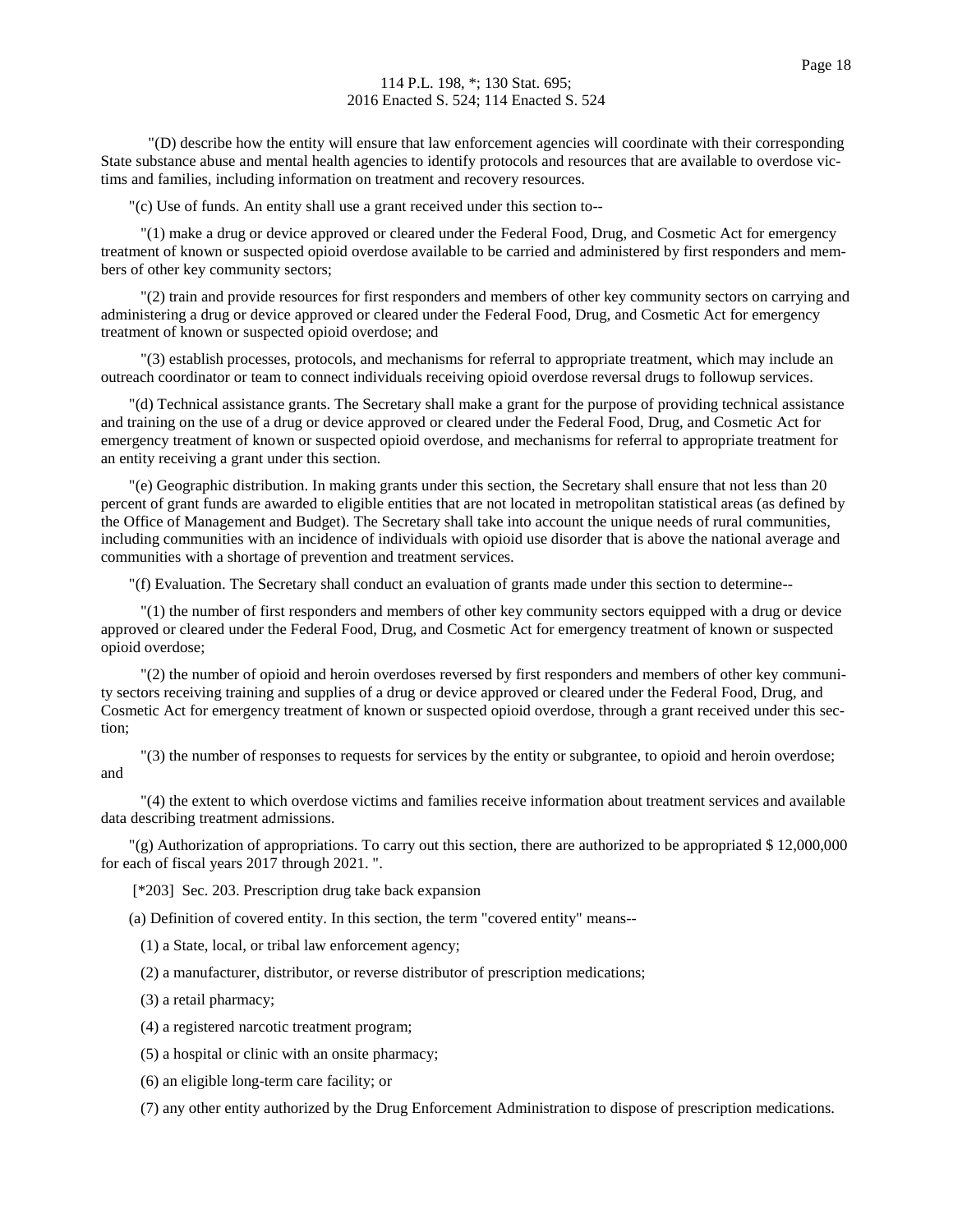(b) Program authorized. The Attorney General, in coordination with the Administrator of the Drug Enforcement Administration, the Secretary of Health and Human Services, and the Director of the Office of National Drug Control Policy, shall coordinate with covered entities in expanding or making available disposal sites for unwanted prescription medications.

#### TITLE III--TREATMENT AND RECOVERY

[\*301] Sec. 301. Evidence-based prescription opioid and heroin treatment and interventions demonstration

Subpart 1 of part B of title V of the Public Health Service Act (42 U.S.C. 290bb et seq.) is amended by adding at the end the following:

"Sec. 514B. Evidence-based prescription opioid and heroin treatment and interventions demonstration

"(a) Grants to expand access.

 "(1) Authority to award grants. The Secretary shall award grants, contracts, or cooperative agreements to State substance abuse agencies, units of local government, nonprofit organizations, and Indian tribes and tribal organizations (as defined in section 4 of the Indian Self-Determination and Education Assistance Act) that have a high rate, or have had a rapid increase, in the use of heroin or other opioids, in order to permit such entities to expand activities, including an expansion in the availability of evidence-based medication-assisted treatment and other clinically appropriate services, with respect to the treatment of addiction in the specific geographical areas of such entities where there is a high rate or rapid increase in the use of heroin or other opioids, such as in rural areas.

 "(2) Nature of activities. Funds awarded under paragraph (1) shall be used for activities that are based on reliable scientific evidence of efficacy in the treatment of problems related to heroin or other opioids.

"(b) Application. To be eligible for a grant, contract, or cooperative agreement under subsection (a), an entity shall submit an application to the Secretary at such time, in such manner, and accompanied by such information as the Secretary may reasonably require.

"(c) Evaluation. An entity that receives a grant, contract, or cooperative agreement under subsection (a) shall submit, in the application for such grant, contract, or agreement a plan for the evaluation of any project undertaken with funds provided under this section. Such entity shall provide the Secretary with periodic evaluations of the progress of such project and an evaluation at the completion of such project as the Secretary determines to be appropriate.

"(d) Geographic distribution. In awarding grants, contracts, and cooperative agreements under this section, the Secretary shall ensure that not less than 15 percent of funds are awarded to eligible entities that are not located in metropolitan statistical areas (as defined by the Office of Management and Budget). The Secretary shall take into account the unique needs of rural communities, including communities with an incidence of individuals with opioid use disorder that is above the national average and communities with a shortage of prevention and treatment services.

"(e) Additional activities. In administering grants, contracts, and cooperative agreements under subsection (a), the Secretary shall--

"(1) evaluate the activities supported under such subsection;

"(2) disseminate information, as appropriate, derived from evaluations as the Secretary considers appropriate;

 "(3) provide States, Indian tribes and tribal organizations, and providers with technical assistance in connection with the provision of treatment of problems related to heroin and other opioids; and

 "(4) fund only those applications that specifically support recovery services as a critical component of the program involved.

"(f) Authorization of appropriations. To carry out this section, there are authorized to be appropriated \$ 25,000,000 for each of fiscal years 2017 through 2021. ".

[\*302] Sec. 302. Building communities of recovery

Part D of title V of the Public Health Service Act (42 U.S.C. 290dd et seq.), as amended by section 202, is further amended by adding at the end the following:

"Sec. 547. Building communities of recovery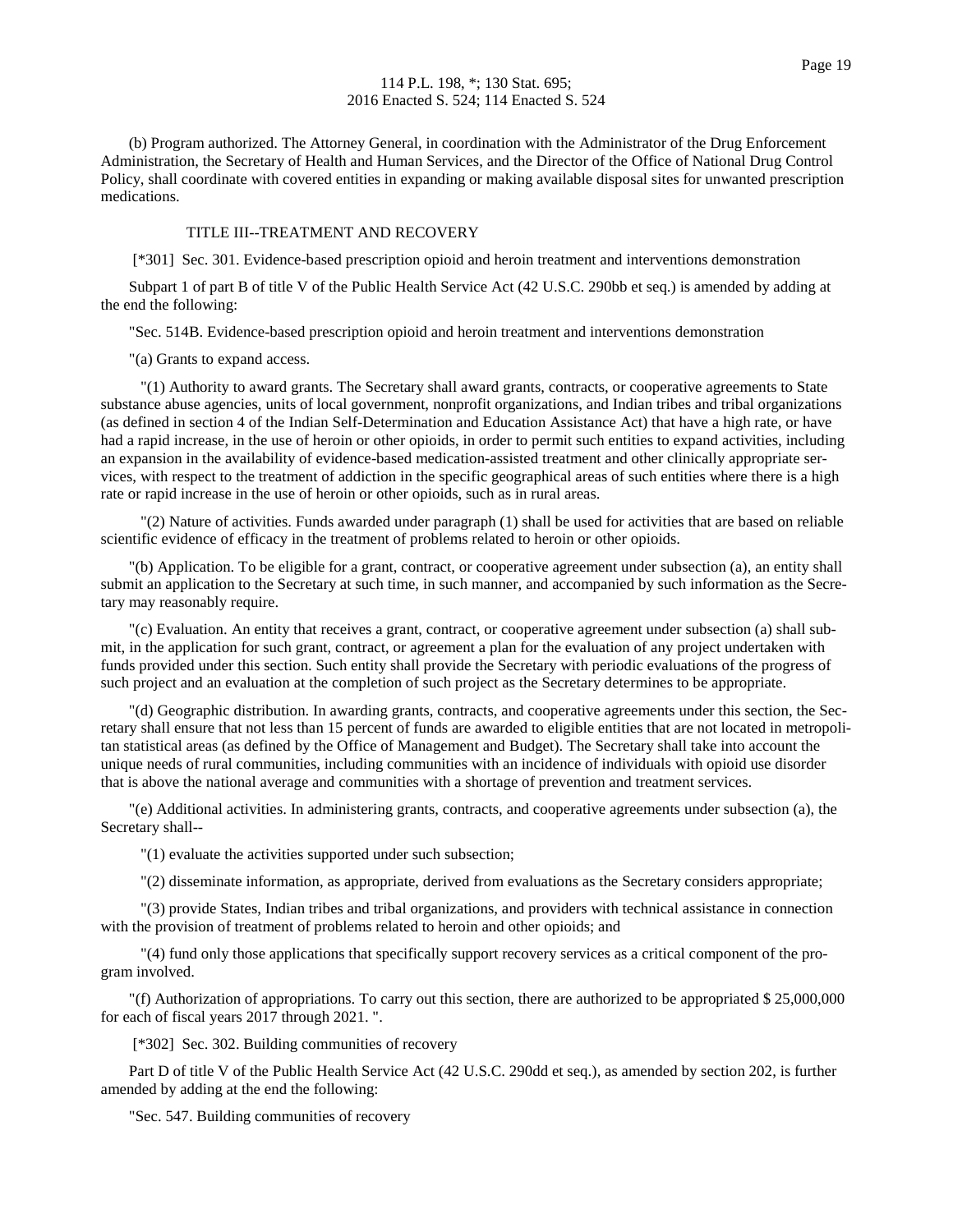"(a) Definition. In this section, the term "recovery community organization" means an independent nonprofit organization that--

 "(1) mobilizes resources within and outside of the recovery community to increase the prevalence and quality of long-term recovery from substance use disorders; and

 "(2) is wholly or principally governed by people in recovery for substance use disorders who reflect the community served.

"(b) Grants authorized. The Secretary shall award grants to recovery community organizations to enable such organizations to develop, expand, and enhance recovery services.

"(c) Federal share. The Federal share of the costs of a program funded by a grant under this section may not exceed 50 percent.

"(d) Use of funds. Grants awarded under subsection (b)--

"(1) shall be used to develop, expand, and enhance community and statewide recovery support services; and

"(2) may be used to--

 "(A) build connections between recovery networks, between recovery community organizations, and with other recovery support services, including--

"(i) behavioral health providers;

"(ii) primary care providers and physicians;

"(iii) the criminal justice system;

"(iv) employers;

"(v) housing services;

"(vi) child welfare agencies; and

"(vii) other recovery support services that facilitate recovery from substance use disorders;

"(B) reduce the stigma associated with substance use disorders; and

"(C) conduct outreach on issues relating to substance use disorders and recovery, including--

"(i) identifying the signs of addiction;

 "(ii) the resources available to individuals struggling with addiction and to families with a family member struggling with, or being treated for, addiction, including programs that mentor and provide support services to children;

"(iii) the resources available to help support individuals in recovery; and

 "(iv) related medical outcomes of substance use disorders, the potential of acquiring an infectious disease from intravenous drug use, and neonatal abstinence syndrome among infants exposed to opioids during pregnancy.

"(e) Authorization of appropriations. There are authorized to be appropriated to carry out this section \$ 1,000,000 for each of fiscal years 2017 through 2021. ".

[\*303] Sec. 303. Medication-assisted treatment for recovery from addiction

(a) In general.

(1) In general. Section  $303(g)(2)$  of the Controlled Substances Act (21 U.S.C. 823(g)(2)) is amended--

(A) in subparagraph (B), by striking clauses (i), (ii), and (iii) and inserting the following:

"(i) The practitioner is a qualifying practitioner (as defined in subparagraph (G)).

 "(ii) With respect to patients to whom the practitioner will provide such drugs or combinations of drugs, the practitioner has the capacity to provide directly, by referral, or in such other manner as determined by the Secretary--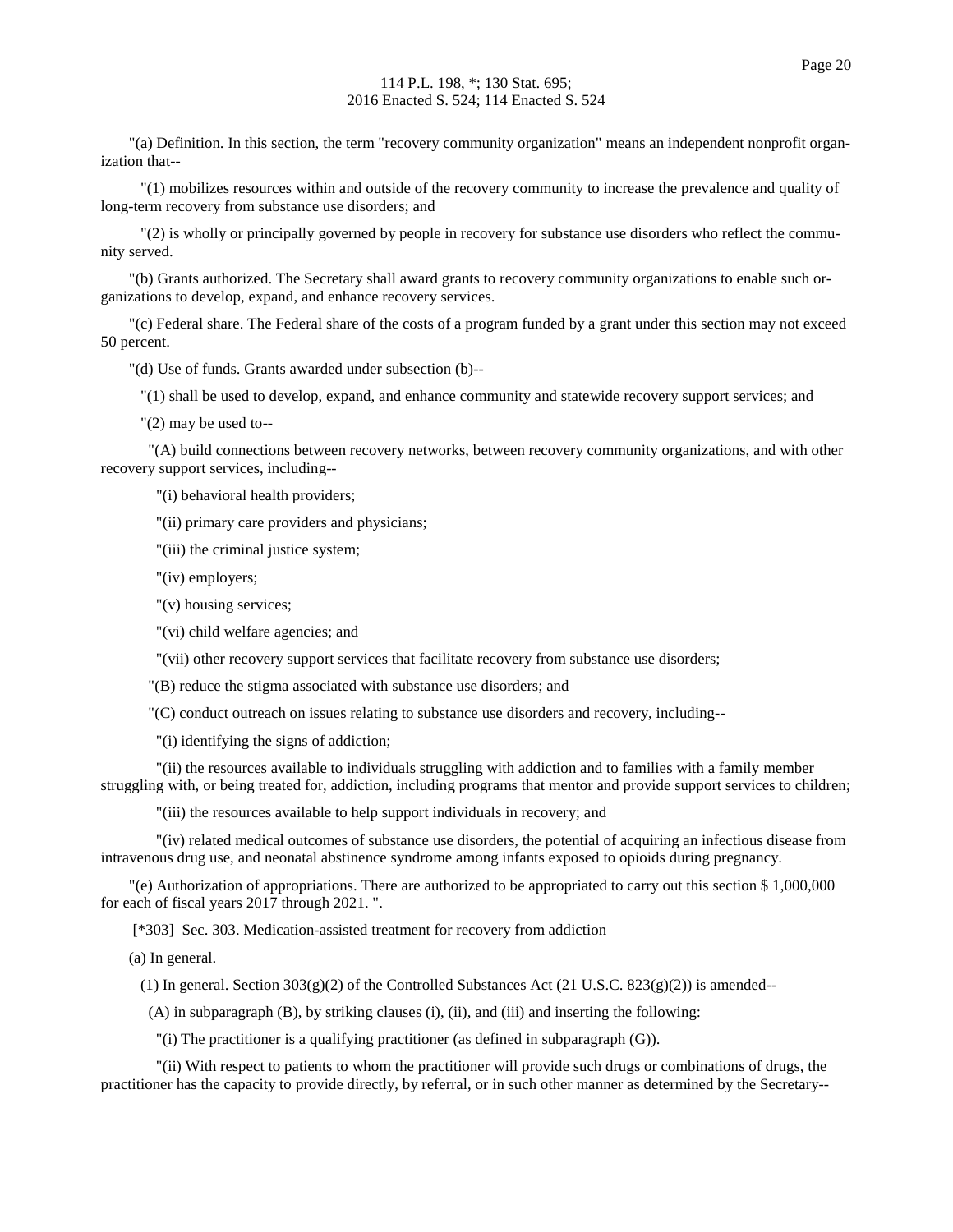"(I) all drugs approved by the Food and Drug Administration for the treatment of opioid use disorder, including for maintenance, detoxification, overdose reversal, and relapse prevention; and

"(II) appropriate counseling and other appropriate ancillary services.

 "(iii)(I) The total number of such patients of the practitioner at any one time will not exceed the applicable number. Except as provided in subclause (II), the applicable number is 30.

 "(II) The applicable number is 100 if, not sooner than 1 year after the date on which the practitioner submitted the initial notification, the practitioner submits a second notification to the Secretary of the need and intent of the practitioner to treat up to 100 patients.

"(III) The Secretary may by regulation change such applicable number.

 "(IV) The Secretary may exclude from the applicable number patients to whom such drugs or combinations of drugs are directly administered by the qualifying practitioner in the office setting. ";

(B) in subparagraph (D)--

 (i) in clause (ii), by striking "Upon receiving a notification under subparagraph (B)" and inserting "Upon receiving a determination from the Secretary under clause (iii) finding that a practitioner meets all requirements for a waiver under subparagraph (B)"; and

(ii) in clause (iii)--

 (I) by inserting "and shall forward such determination to the Attorney General" before the period at the end of the first sentence; and

(II) by striking "physician" and inserting "practitioner";

(C) in subparagraph (G)--

 $(i)$  by amending clause  $(ii)(I)$  to read as follows:

 "(I) The physician holds a board certification in addiction psychiatry or addiction medicine from the American Board of Medical Specialties. ";

(ii) by amending clause  $(ii)(II)$  to read as follows:

 "(II) The physician holds an addiction certification or board certification from the American Society of Addiction Medicine or the American Board of Addiction Medicine. ";

(iii) in clause (ii)(III), by striking "subspecialty";

 $(iv)$  by amending clause  $(ii)(IV)$  to read as follows:

 "(IV) The physician has, with respect to the treatment and management of opiate-dependent patients, completed not less than 8 hours of training (through classroom situations, seminars at professional society meetings, electronic communications, or otherwise) that is provided by the American Society of Addiction Medicine, the American Academy of Addiction Psychiatry, the American Medical Association, the American Osteopathic Association, the American Psychiatric Association, or any other organization that the Secretary determines is appropriate for purposes of this subclause. Such training shall include--

"(aa) opioid maintenance and detoxification;

 "(bb) appropriate clinical use of all drugs approved by the Food and Drug Administration for the treatment of opioid use disorder;

"(cc) initial and periodic patient assessments (including substance use monitoring);

"(dd) individualized treatment planning, overdose reversal, and relapse prevention;

"(ee) counseling and recovery support services;

"(ff) staffing roles and considerations;

"(gg) diversion control; and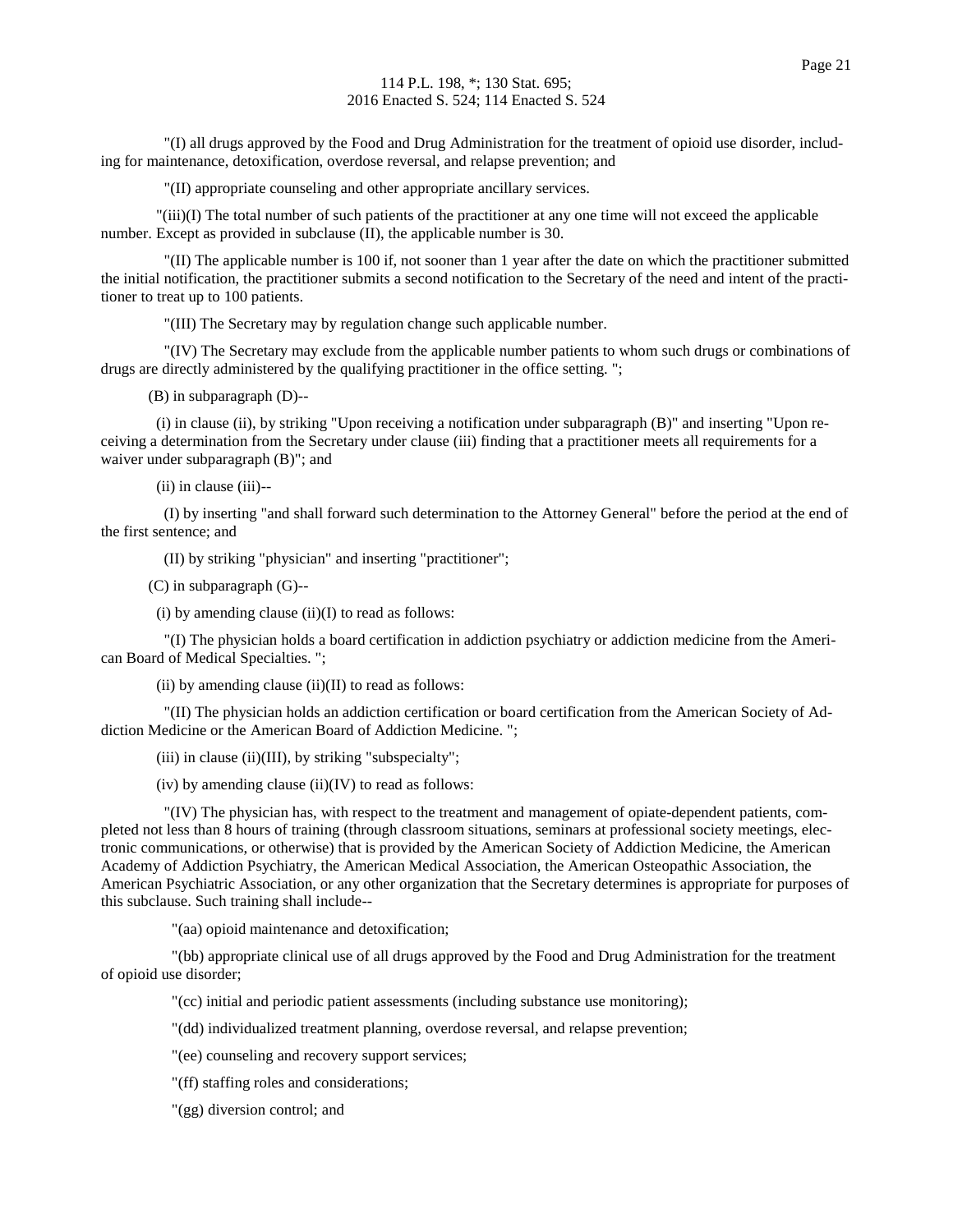"(hh) other best practices, as identified by the Secretary. "; and

(v) by adding at the end the following:

"(iii) The term "qualifying practitioner" means--

"(I) a qualifying physician, as defined in clause (ii); or

 "(II) during the period beginning on the date of enactment of the Comprehensive Addiction and Recovery Act of 2016 and ending on October 1, 2021, a qualifying other practitioner, as defined in clause (iv).

 "(iv) The term "qualifying other practitioner" means a nurse practitioner or physician assistant who satisfies each of the following:

 "(I) The nurse practitioner or physician assistant is licensed under State law to prescribe schedule III, IV, or V medications for the treatment of pain.

"(II) The nurse practitioner or physician assistant has--

 "(aa) completed not fewer than 24 hours of initial training addressing each of the topics listed in clause (ii)(IV) (through classroom situations, seminars at professional society meetings, electronic communications, or otherwise) provided by the American Society of Addiction Medicine, the American Academy of Addiction Psychiatry, the American Medical Association, the American Osteopathic Association, the American Nurses Credentialing Center, the American Psychiatric Association, the American Association of Nurse Practitioners, the American Academy of Physician Assistants, or any other organization that the Secretary determines is appropriate for purposes of this subclause; or

 "(bb) has such other training or experience as the Secretary determines will demonstrate the ability of the nurse practitioner or physician assistant to treat and manage opiate-dependent patients.

 "(III) The nurse practitioner or physician assistant is supervised by, or works in collaboration with, a qualifying physician, if the nurse practitioner or physician assistant is required by State law to prescribe medications for the treatment of opioid use disorder in collaboration with or under the supervision of a physician. The Secretary may, by regulation, revise the requirements for being a qualifying other practitioner under this clause. "; and

(D) in subparagraph (H)--

(i) in clause (i), by inserting after subclause (II) the following:

 "(III) Such other elements of the requirements under this paragraph as the Secretary determines necessary for purposes of implementing such requirements. "; and

(ii) by amending clause (ii) to read as follows:

 "(ii) Not later than 18 months after the date of enactment of the Opioid Use Disorder Treatment Expansion and Modernization Act, the Secretary shall update the treatment improvement protocol containing best practice guidelines for the treatment of opioid-dependent patients in office-based settings. The Secretary shall update such protocol in consultation with experts in opioid use disorder research and treatment. ".

 (2) Opioid defined. Section 102(18) of the Controlled Substances Act (21 U.S.C. 802(18)) is amended by inserting "or "opioid" " after "The term "opiate" ".

(3) Reports to Congress.

 (A) In general. Not later than 3 years after the date of enactment of this Act and not later than 3 years thereafter, the Secretary of Health and Human Services, in consultation with the Drug Enforcement Administration and experts in opioid use disorder research and treatment, shall--

 (i) perform a thorough review of the provision of opioid use disorder treatment services in the United States, including services provided in opioid treatment programs and other specialty and nonspecialty settings; and

(ii) submit a report to the Congress on the findings and conclusions of such review.

(B) Contents. Each report under subparagraph (A) shall include an assessment of--

(i) compliance with the requirements of section  $303(g)(2)$  of the Controlled Substances Act (21 U.S.C.  $823(g)(2)$ , as amended by this section;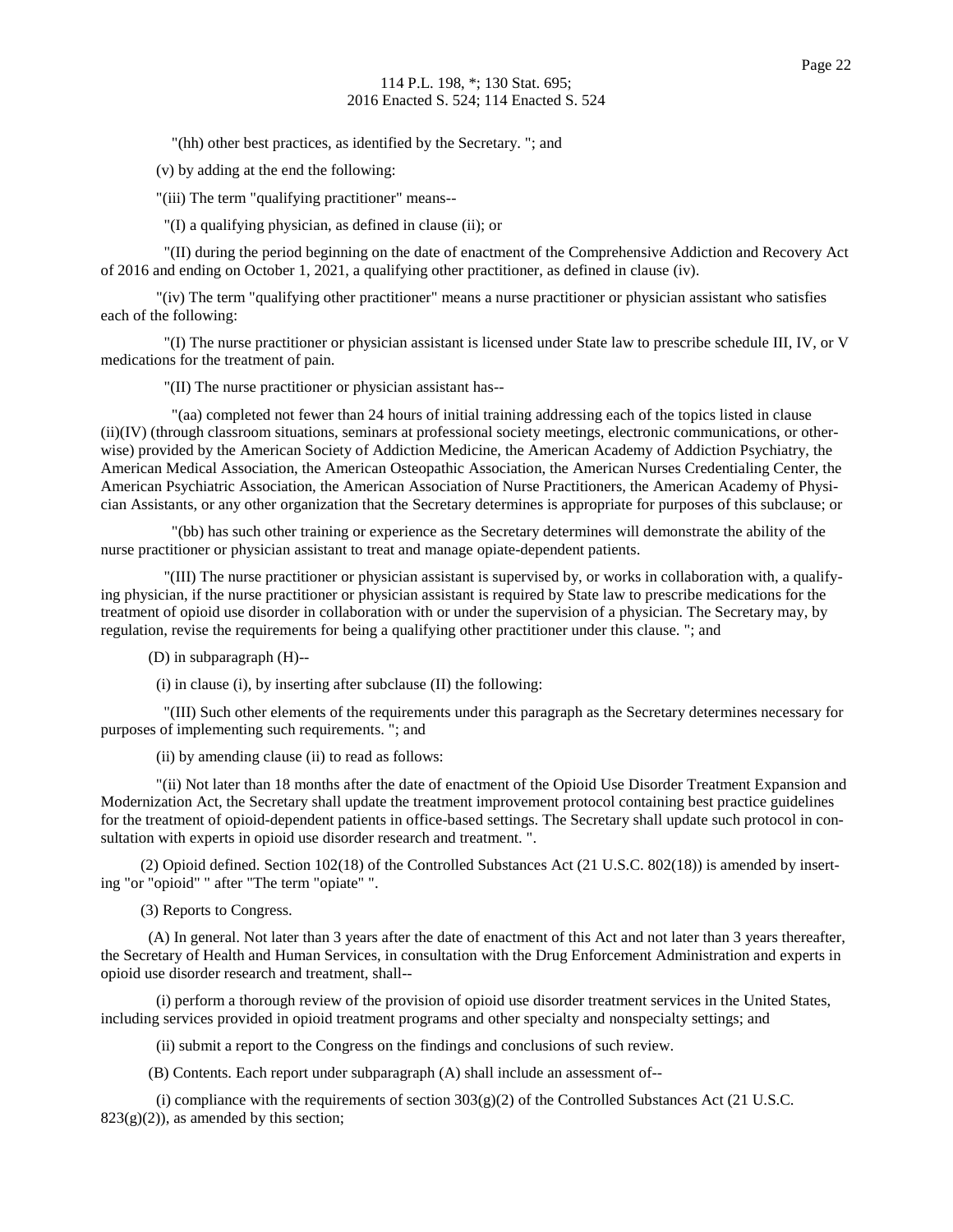(ii) the measures taken by the Secretary of Health and Human Services to ensure such compliance;

 (iii) whether there is further need to increase or decrease the number of patients a practitioner, pursuant to a waiver under section  $303(g)(2)$  of the Controlled Substances Act (21 U.S.C.  $823(g)(2)$ ), is permitted to treat;

 (iv) the extent to which, and proportions with which, the full range of Food and Drug Administration-approved treatments for opioid use disorder are used in routine health care settings and specialty substance use disorder treatment settings;

 (v) access to, and use of, counseling and recovery support services, including the percentage of patients receiving such services;

(vi) changes in State or local policies and legislation relating to opioid use disorder treatment;

 (vii) the use of prescription drug monitoring programs by practitioners who are permitted to dispense narcotic drugs to individuals pursuant to a waiver described in clause (iii);

 (viii) the findings resulting from inspections by the Drug Enforcement Administration of practitioners described in clause (vii); and

 (ix) the effectiveness of cross-agency collaboration between Department of Health and Human Services and the Drug Enforcement Administration for expanding effective opioid use disorder treatment.

(b) State flexibility. Section  $303(g)(2)$  of the Controlled Substances Act (21 U.S.C.  $823(g)(2)$ ) is amended by striking subparagraphs (I) and (J), and inserting the following:

"(I) Notwithstanding section 708, nothing in this paragraph shall be construed to preempt any State law that--

 "(i) permits a qualifying practitioner to dispense narcotic drugs in schedule III, IV, or V, or combinations of such drugs, for maintenance or detoxification treatment in accordance with this paragraph to a total number of patients that is more than 30 or less than the total number applicable to the qualifying practitioner under subparagraph  $(B)(iii)(II)$ if a State enacts a law modifying such total number and the Attorney General is notified by the State of such modification; or

 "(ii) requires a qualifying practitioner to comply with additional requirements relating to the dispensing of narcotic drugs in schedule III, IV, or V, or combinations of such drugs, including requirements relating to the practice setting in which the qualifying practitioner practices and education, training, and reporting requirements. ".

(c) Update regulations. Not later than 18 months after the date of enactment of this Act, the Attorney General and the Secretary of Health and Human Services, as appropriate, shall update regulations regarding practitioners described in subsection  $(a)(3)(B)(vii)$  (as amended by this section) to include nurse practitioners and physician assistants to ensure the quality of patient care and prevent diversion.

#### TITLE IV--ADDRESSING COLLATERAL CONSEQUENCES

[\*401] Sec. 401. GAO report on recovery and collateral consequences

(a) Report required. Not later than 1 year after the date of enactment of this Act, the Comptroller General of the United States shall submit to the Committee on the Judiciary of the Senate and the Committee on the Judiciary of the House of Representatives a report that--

(1) describes the collateral consequences for individuals with convictions for nonviolent drug-related offenses;

 (2) describes the effect of the collateral consequences described in paragraph (1) on individuals in resuming their personal and professional activities, especially, to the extent data are available, the effect on individuals who are participating in or have completed a recovery program for a substance use disorder;

 (3) discusses policy bases and justifications for imposing collateral consequences on individuals convicted of nonviolent drug-related offenses identified under paragraph (1); and

 (4) provides perspectives on the potential for mitigating the effect of the collateral consequences described in paragraph (1) on individuals who are participating in or have completed a recovery program, while also taking into account the policy interests described in paragraph (3).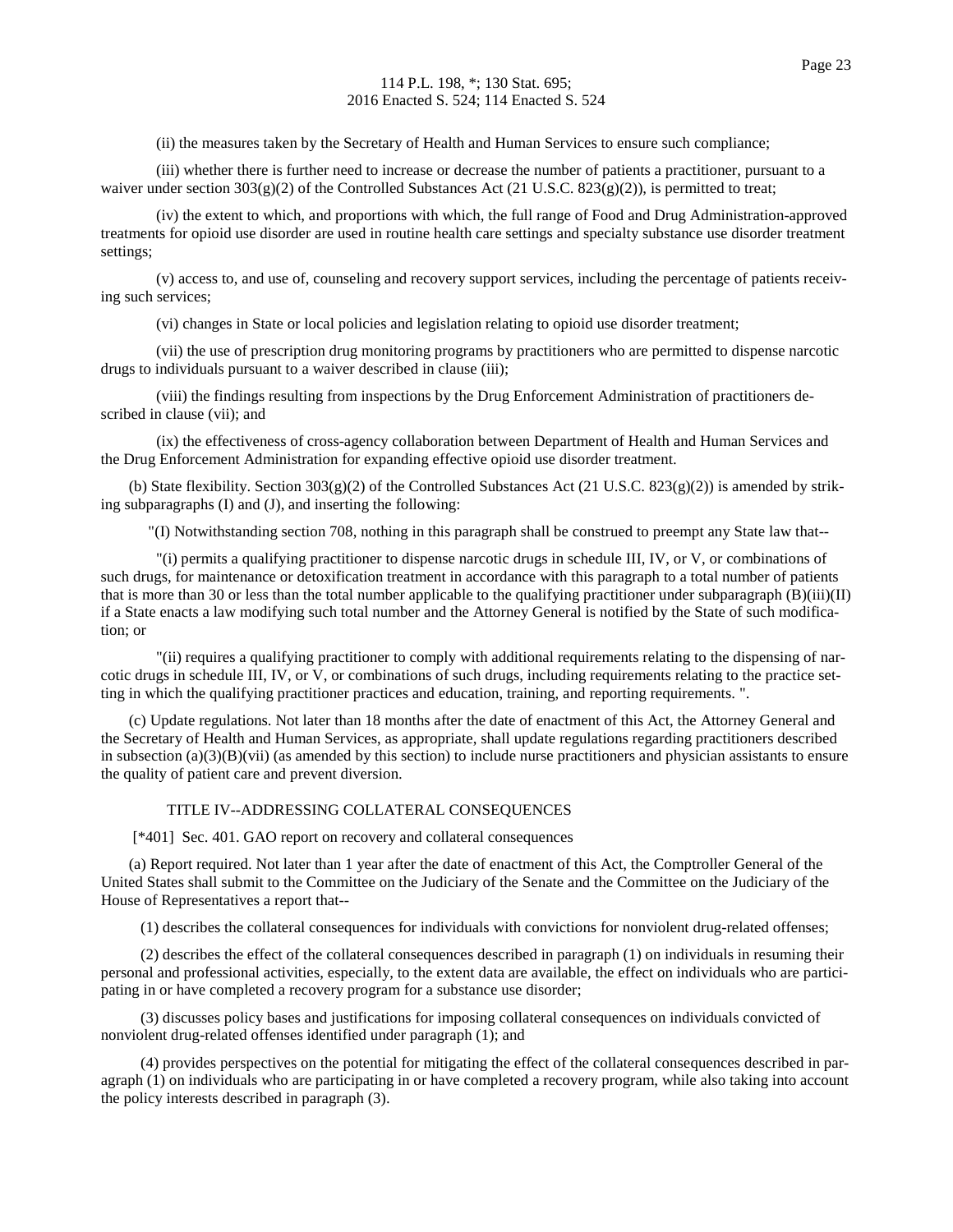(b) Definition. In this section, the term "collateral consequence"--

 (1) means a penalty, disability, or disadvantage imposed upon an individual as a result of a criminal conviction for a drug-related offense--

(A) automatically by operation of law; or

(B) by authorized action of an administrative agency or court on a case-by-case basis; and

 (2) does not include a direct consequence imposed as part of the judgment of a court at sentencing, including a term of imprisonment or community supervision, or a fine.

TITLE V--ADDICTION AND TREATMENT SERVICES FOR WOMEN, FAMILIES, AND VETERANS

[\*501] Sec. 501. Improving treatment for pregnant and postpartum women

(a) General amendments to the residential treatment program for pregnant and postpartum women. Section 508 of the Public Health Service Act (42 U.S.C. 290bb-1) is amended--

(1) in subsection (a)--

(A) in the matter preceding paragraph (1)--

(i) by inserting "(referred to in this section as the "Director")" after "Substance Abuse Treatment";

 (ii) by striking "grants, cooperative agreement," and inserting "grants, including the grants under subsection (r), cooperative agreements"; and

(iii) by striking "for substance abuse" and inserting "for substance use disorders"; and

(B) in paragraph (1), by inserting "or receive outpatient treatment services from" after "reside in";

 $(2)$  in subsection  $(b)(2)$ , by inserting "and her children" before the period at the end;

(3) in subsection (c)--

 (A) in paragraph (1), by striking "to the woman of the services" and inserting "of services for the woman and her children"; and

(B) in paragraph (2)--

(i) in subparagraph (A), by striking "substance abuse" and inserting "substance use disorders"; and

(ii) in subparagraph (B), by striking "such abuse" and inserting "such a disorder";

(4) in subsection (d)--

 (A) in paragraph (3)(A), by striking "maternal substance abuse" and inserting "a maternal substance use disorder";

(B) by amending paragraph (4) to read as follows:

 "(4) Providing therapeutic, comprehensive child care for children during the periods in which the woman is engaged in therapy or in other necessary health and rehabilitative activities. ";

(C) in paragraphs (9), (10), and (11), by striking "women" each place such term appears and inserting "woman";

(D) in paragraph (9), by striking "units" and inserting "unit"; and

(E) in paragraph (11)--

(i) in subparagraph (A), by striking "their children" and inserting "any child of such woman";

(ii) in subparagraph (B), by striking "; and" and inserting a semicolon;

(iii) in subparagraph (C), by striking the period and inserting "; and"; and

(iv) by adding at the end the following:

"(D) family reunification with children in kinship or foster care arrangements, where safe and appropriate. ";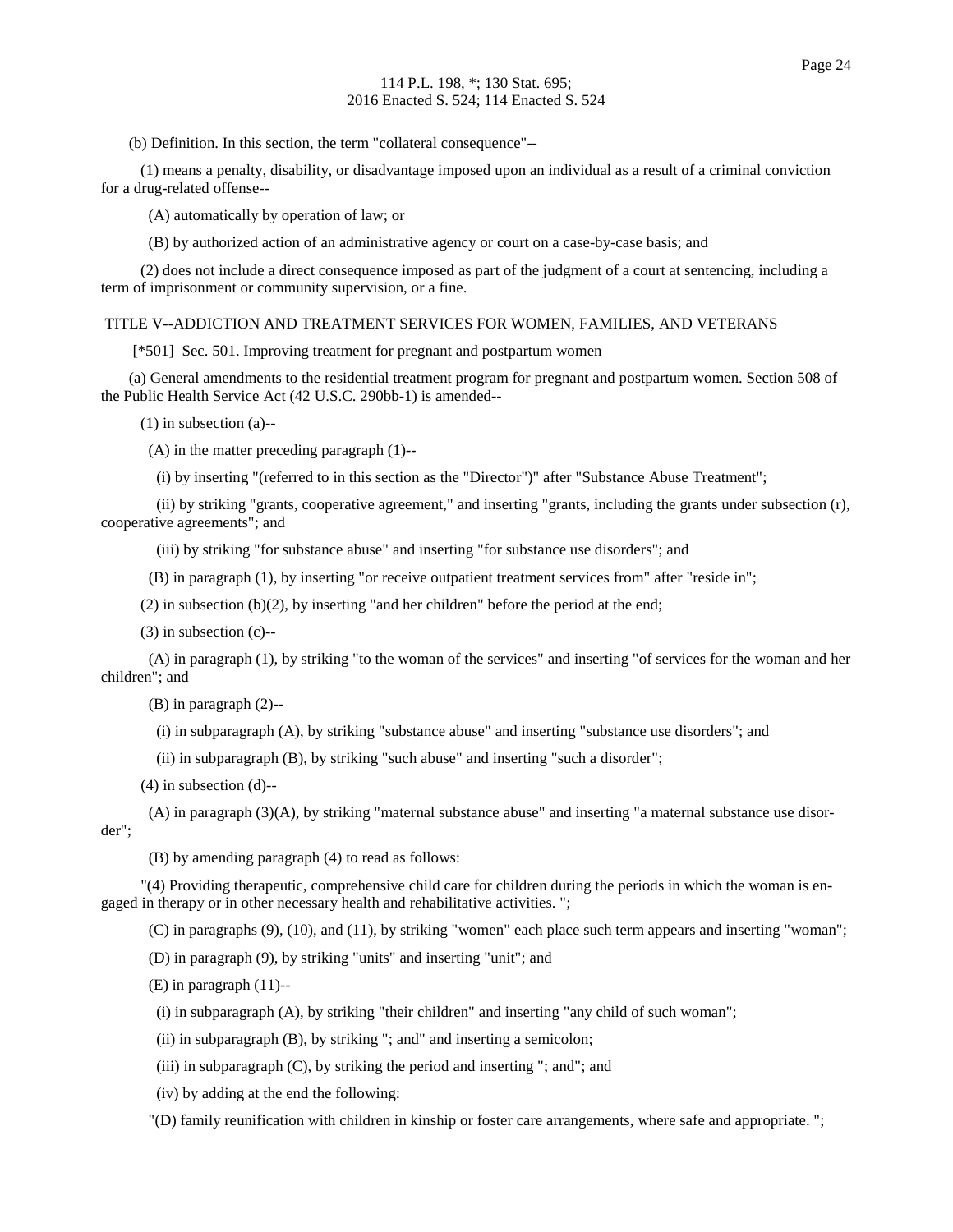(5) in subsection (e)--

(A) in paragraph (1)--

 (i) in the matter preceding subparagraph (A), by striking "substance abuse" and inserting "substance use disorders"; and

(ii) in subparagraph (B), by striking "substance abuse" and inserting "substance use disorders"; and

(B) in paragraph (2)--

(i) by striking "(A) Subject" and inserting the following:

"(A) In general. Subject ";

(ii) in subparagraph (B)--

(I) by striking "(B)(i) In the case" and inserting the following:

"(B) Waiver of participation agreements.

"(i) In general. In the case "; and

(II) by striking "(ii) A determination" and inserting the following:

"(ii) Donations. A determination "; and

(iii) by striking "(C) With respect" and inserting the following:

"(C) Nonapplication of certain requirements. With respect ";

 $(6)$  in subsection  $(g)$ --

(A) by striking "who are engaging in substance abuse" and inserting "who have a substance use disorder"; and

(B) by striking "such abuse" and inserting "such disorder";

(7) in subsection (j)--

(A) in the matter preceding paragraph (1), by striking "to on" and inserting "to or on"; and

(B) in paragraph (3), by striking "Office for" and inserting "Office of";

(8) by amending subsection (m) to read as follows:

"(m) Allocation of awards. In making awards under subsection (a), the Director shall give priority to an applicant that agrees to use the award for a program serving an area that is a rural area, an area designated under section 332 by the Secretary as a health professional shortage area, or an area determined by the Director to have a shortage of familybased substance use disorder treatment options. "; and

 $(9)$  in subsection  $(q)$ --

 (A) in paragraph (3), by striking "funding agreement under subsection (a)" and inserting "funding agreement"; and

(B) in paragraph (4), by striking "substance abuse" and inserting "a substance use disorder".

(b) Reauthorization of program. Section 508 of the Public Health Service Act (42 U.S.C. 290bb-1), as amended by subsection (a), is further amended--

(1) in subsection (p), in the first sentence, by inserting "(other than subsection (r))" after "section"; and

 (2) in subsection (r), by striking "such sums" and all that follows through "2003" and inserting "\$ 16,900,000 for each of fiscal years 2017 through 2021".

(c) Pilot program grants for State substance abuse agencies.

 (1) In general. Section 508 of the Public Health Service Act (42 U.S.C. 290bb-1), as amended by subsections (a) and (b), is further amended--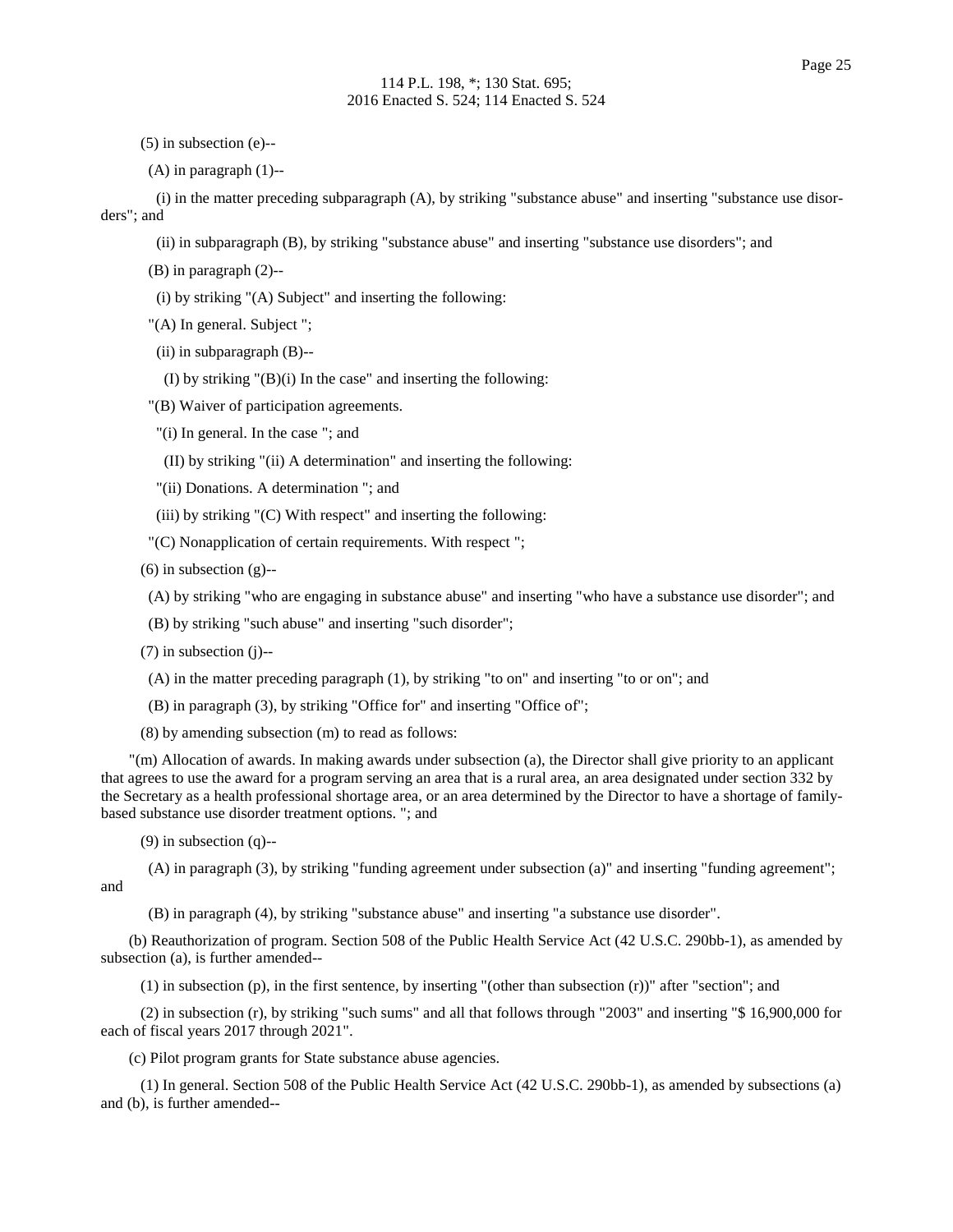(A) by redesignating subsection (r), as amended by subsection (b), as subsection (s); and

(B) by inserting after subsection (q) the following new subsection:

"(r) Pilot program for State substance abuse agencies.

 "(1) In general. From amounts made available under subsection (s), the Director of the Center for Substance Abuse Treatment shall carry out a pilot program under which competitive grants are made by the Director to State substance abuse agencies--

 "(A) to enhance flexibility in the use of funds designed to support family-based services for pregnant and postpartum women with a primary diagnosis of a substance use disorder, including opioid use disorders;

 "(B) to help State substance abuse agencies address identified gaps in services furnished to such women along the continuum of care, including services provided to women in nonresidential-based settings; and

 "(C) to promote a coordinated, effective, and efficient State system managed by State substance abuse agencies by encouraging new approaches and models of service delivery.

"(2) Requirements. In carrying out the pilot program under this subsection, the Director shall--

 "(A) require State substance abuse agencies to submit to the Director applications, in such form and manner and containing such information as specified by the Director, to be eligible to receive a grant under the program;

 "(B) identify, based on such submitted applications, State substance abuse agencies that are eligible for such grants;

 "(C) require services proposed to be furnished through such a grant to support family-based treatment and other services for pregnant and postpartum women with a primary diagnosis of a substance use disorder, including opioid use disorders;

 "(D) not require that services furnished through such a grant be provided solely to women that reside in facilities;

 "(E) not require that grant recipients under the program make available through use of the grant all the services described in subsection (d); and

 $\Gamma(F)$  consider not applying the requirements described in paragraphs (1) and (2) of subsection (f) to an applicant, depending on the circumstances of the applicant.

"(3) Required services.

 "(A) In general. The Director shall specify a minimum set of services required to be made available to eligible women through a grant awarded under the pilot program under this subsection. Such minimum set of services--

 "(i) shall include the services requirements described in subsection (c) and be based on the recommendations submitted under subparagraph (B); and

 "(ii) may be selected from among the services described in subsection (d) and include other services as appropriate.

 "(B) Stakeholder input. The Director shall convene and solicit recommendations from stakeholders, including State substance abuse agencies, health care providers, persons in recovery from substance abuse, and other appropriate individuals, for the minimum set of services described in subparagraph (A).

"(4) Duration. The pilot program under this subsection shall not exceed 5 years.

"(5) Evaluation and Report to Congress.

 "(A) In general. The Director of the Center for Behavioral Health Statistics and Quality shall evaluate the pilot program at the conclusion of the first grant cycle funded by the pilot program.

 "(B) Report. The Director of the Center for Behavioral Health Statistics and Quality, in coordination with the Director of the Center for Substance Abuse Treatment shall submit to the relevant committees of jurisdiction of the House of Representatives and the Senate a report on the evaluation under subparagraph (A). The report shall include, at a minimum--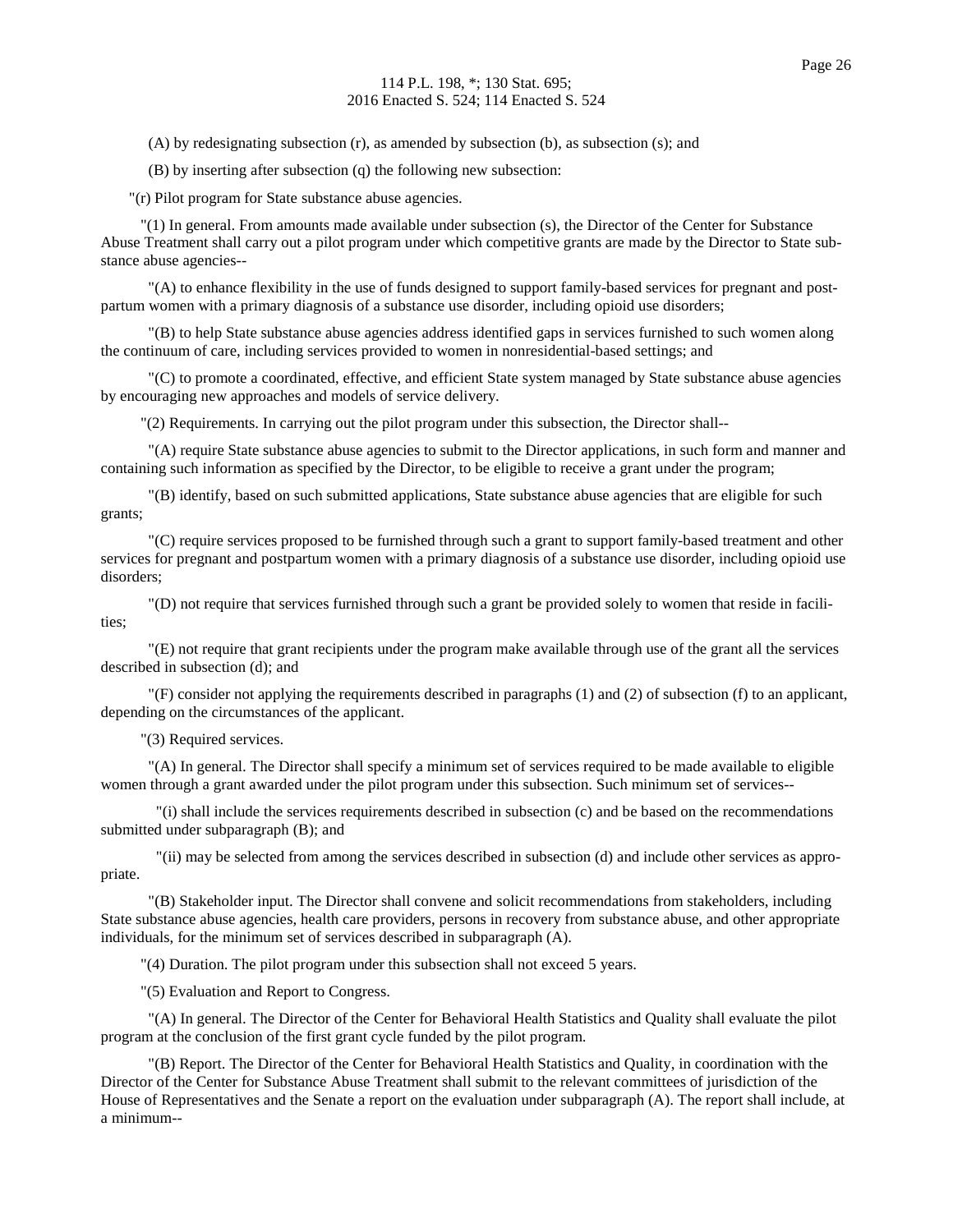"(i) outcomes information from the pilot program, including any resulting reductions in the use of alcohol and other drugs;

"(ii) engagement in treatment services;

"(iii) retention in the appropriate level and duration of services;

 "(iv) increased access to the use of medications approved by the Food and Drug Administration for the treatment of substance use disorders in combination with counseling; and

"(v) other appropriate measures.

 "(C) Recommendation. The report under subparagraph (B) shall include a recommendation by the Director of the Center for Substance Abuse Treatment as to whether the pilot program under this subsection should be extended.

 "(6) State substance abuse agencies defined. For purposes of this subsection, the term "State substance abuse agency" means, with respect to a State, the agency in such State that manages the Substance Abuse Prevention and Treatment Block Grant under part B of title XIX. ".

 (2) Funding. Subsection (s) of section 508 of the Public Health Service Act (42 U.S.C. 290bb-1), as amended by subsection (a) and redesignated by paragraph (1), is further amended by adding at the end the following new sentences: "Of the amounts made available for a year pursuant to the previous sentence to carry out this section, not more than 25 percent of such amounts shall be made available for such year to carry out subsection (r), other than paragraph (5) of such subsection. Notwithstanding the preceding sentence, no funds shall be made available to carry out subsection (r) for a fiscal year unless the amount made available to carry out this section for such fiscal year is more than the amount made available to carry out this section for fiscal year 2016.".

[\*502] Sec. 502. Veterans treatment courts

Section 2991 of the Omnibus Crime Control and Safe Streets Act of 1968 (42 U.S.C. 3797aa) is amended--

(1) by redesignating subsection (i) as subsection (j); and

(2) by inserting after subsection (h) the following:

"(i) Assisting veterans.

"(1) Definitions. In this subsection:

 "(A) Peer-to-peer services or programs. The term "peer-to-peer services or programs" means services or programs that connect qualified veterans with other veterans for the purpose of providing support and mentorship to assist qualified veterans in obtaining treatment, recovery, stabilization, or rehabilitation.

"(B) Qualified veteran. The term "qualified veteran" means a preliminarily qualified offender who--

"(i) served on active duty in any branch of the Armed Forces, including the National Guard or Reserves; and

 "(ii) was discharged or released from such service under conditions other than dishonorable, unless the reason for the dishonorable discharge was attributable to a substance abuse disorder.

 "(C) Veterans treatment court program. The term "veterans treatment court program" means a court program involving collaboration among criminal justice, veterans, and mental health and substance abuse agencies that provides qualified veterans with--

 "(i) intensive judicial supervision and case management, which may include random and frequent drug testing where appropriate;

 "(ii) a full continuum of treatment services, including mental health services, substance abuse services, medical services, and services to address trauma;

"(iii) alternatives to incarceration; or

 "(iv) other appropriate services, including housing, transportation, mentoring, employment, job training, education, or assistance in applying for and obtaining available benefits.

"(2) Veterans assistance program.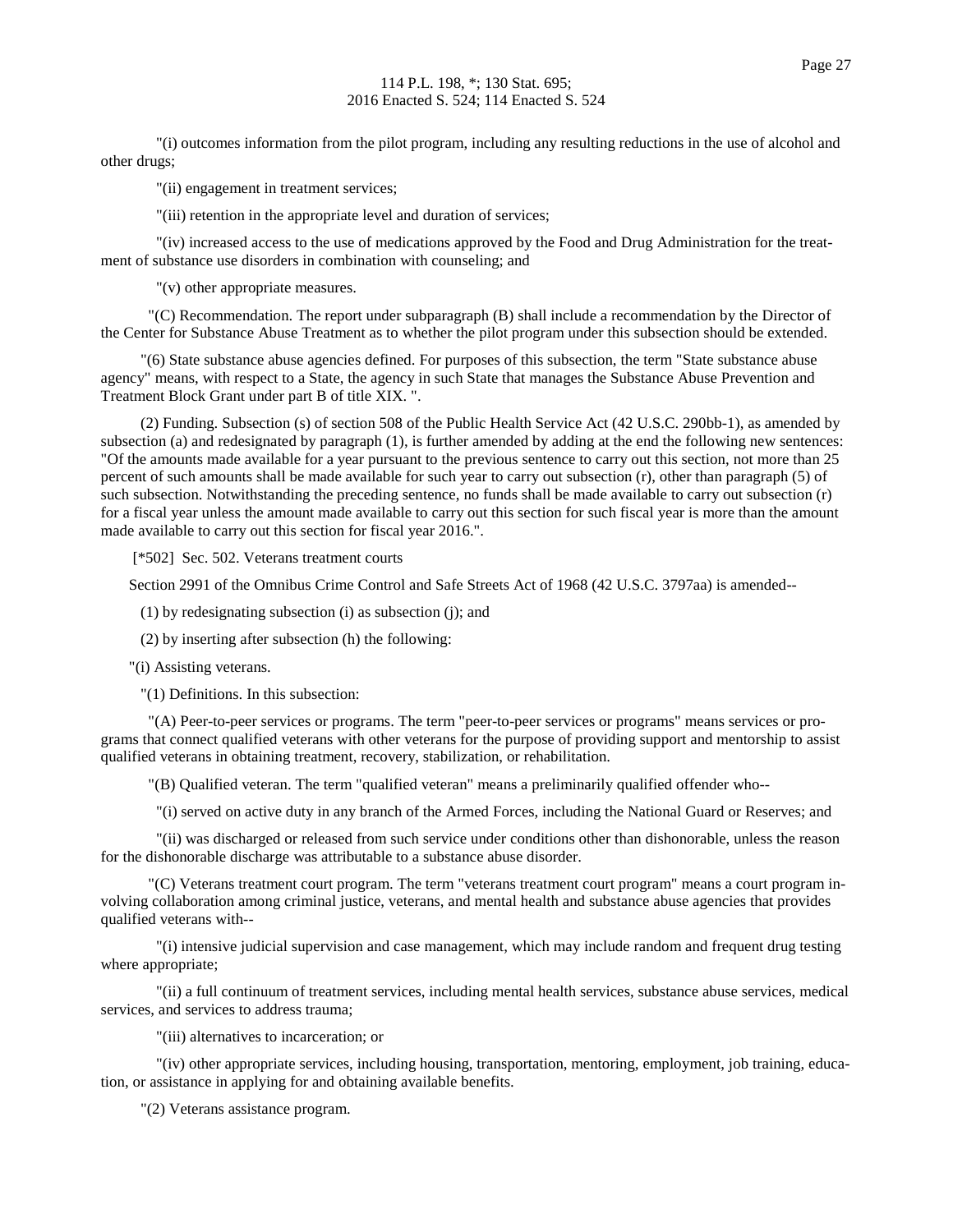"(A) In general. The Attorney General, in consultation with the Secretary of Veterans Affairs, may award grants under this subsection to applicants to establish or expand--

"(i) veterans treatment court programs;

"(ii) peer-to-peer services or programs for qualified veterans;

 "(iii) practices that identify and provide treatment, rehabilitation, legal, transitional, and other appropriate services to qualified veterans who have been incarcerated; or

 "(iv) training programs to teach criminal justice, law enforcement, corrections, mental health, and substance abuse personnel how to identify and appropriately respond to incidents involving qualified veterans.

 "(B) Priority. In awarding grants under this subsection, the Attorney General shall give priority to applications that--

 "(i) demonstrate collaboration between and joint investments by criminal justice, mental health, substance abuse, and veterans service agencies;

 "(ii) promote effective strategies to identify and reduce the risk of harm to qualified veterans and public safety; and

"(iii) propose interventions with empirical support to improve outcomes for qualified veterans. ".

[\*503] Sec. 503. Infant plan of safe care

(a) Best practices for development of plans of safe care. Section 103(b) of the Child Abuse Prevention and Treatment Act (42 U.S.C. 5104(b)) is amended--

(1) by redesignating paragraphs (5) through (8) as paragraphs (6) through (9), respectively; and

(2) by inserting after paragraph (4) the following:

"(5) maintain and disseminate information about the requirements of section  $106(b)(2)(B)(iii)$  and best practices relating to the development of plans of safe care as described in such section for infants born and identified as being affected by substance abuse or withdrawal symptoms, or a Fetal Alcohol Spectrum Disorder; ".

(b) State plans. Section  $106(b)(2)(B)$  of the Child Abuse Prevention and Treatment Act (42 U.S.C. 5106a(b)(2)(B)) is amended--

(1) in clause (ii), by striking "illegal substance abuse" and inserting "substance abuse"; and

 $(2)$  in clause (iii)--

(A) by striking "illegal substance abuse" and inserting "substance abuse"; and

 (B) by inserting before the semicolon at the end the following: "to ensure the safety and well-being of such infant following release from the care of health care providers, including through--

 "(I) addressing the health and substance use disorder treatment needs of the infant and affected family or caregiver; and

 "(II) the development and implementation by the State of monitoring systems regarding the implementation of such plans to determine whether and in what manner local entities are providing, in accordance with State requirements, referrals to and delivery of appropriate services for the infant and affected family or caregiver ".

(c) Data reports.

 (1) In general. Section 106(d) of the Child Abuse Prevention and Treatment Act (42 U.S.C. 5106a(d)) is amended by adding at the end of the following:

"(17) The number of infants--

 $''(A)$  identified under subsection  $(b)(2)(B)(ii)$ ;

 $\langle B \rangle$  for whom a plan of safe care was developed under subsection (b)(2)(B)(iii); and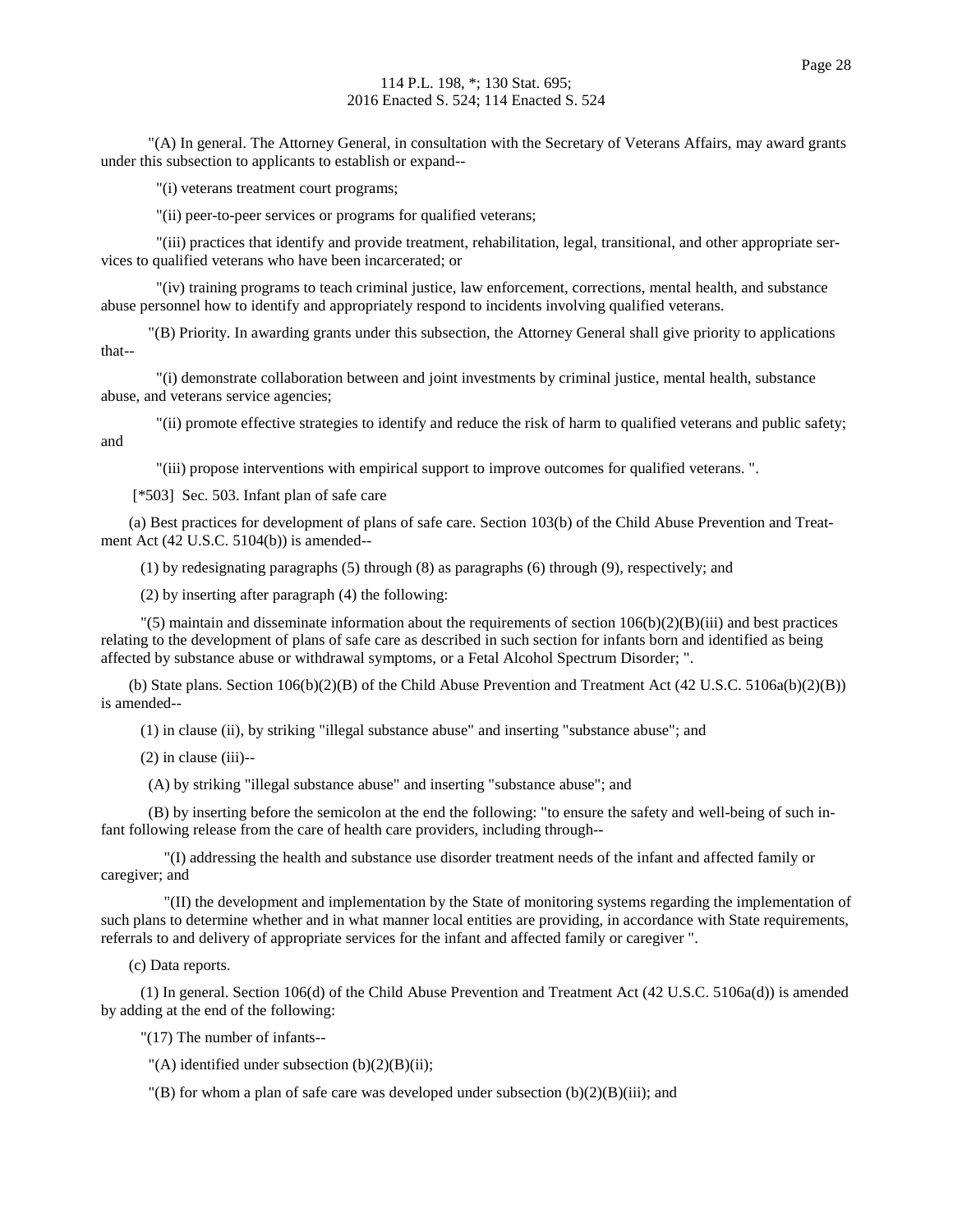"(C) for whom a referral was made for appropriate services, including services for the affected family or caregiver, under subsection  $(b)(2)(B)(iii)$ . ".

 (2) Redesignation. Effective on May 29, 2017, section 106(d) of the Child Abuse Prevention and Treatment Act (42 U.S.C. 5106a(d)) is amended by redesignating paragraph (17) (as added by paragraph (1)) as paragraph (18).

(d) Monitoring and oversight.

 (1) Amendment. Title I of the Child Abuse Prevention and Treatment Act (42 U.S.C. 5101 et seq.) is amended by adding at the end the following:

"Sec. 114. Monitoring and oversight

"The Secretary shall conduct monitoring to ensure that each State that receives a grant under section 106 is in compliance with the requirements of section 106(b), which--

"(1) shall--

 $(A)$  be in addition to the review of the State plan upon its submission under section  $106(b)(1)(A)$ ; and

 "(B) include monitoring of State policies and procedures required under clauses (ii) and (iii) of section 106(b)(2)(B); and

"(2) may include--

 "(A) a comparison of activities carried out by the State to comply with the requirements of section 106(b) with the State plan most recently approved under section 432 of the Social Security Act;

 "(B) a review of information available on the website of the State relating to its compliance with the requirements of section 106(b);

"(C) site visits, as may be necessary to carry out such monitoring; and

 "(D) a review of information available in the State's Annual Progress and Services Report most recently submitted under section 1357.16 of title 45, Code of Federal Regulations (or successor regulations). ".

 (2) Table of contents. The table of contents in section 1(b) of the Child Abuse Prevention and Treatment Act (42 U.S.C. 5101 note) is amended by inserting after the item relating to section 113, the following: "Sec. 114. Monitoring and oversight. ".

(e) Rule of construction. Nothing in this section, or the amendments made by this section, shall be construed to authorize the Secretary of Health and Human Services or any other officer of the Federal Government to add new requirements to section 106(b) of the Child Abuse Prevention and Treatment Act (42 U.S.C. 5106a(b)), as amended by this section.

[\*504] Sec. 504. GAO report on neonatal abstinence syndrome (NAS)

(a) In general. Not later than 1 year after the date of the enactment of this Act, the Comptroller General of the United States shall submit to the Committee on Energy and Commerce of the House of Representatives and the Committee on Finance and the Committee on Health, Education, Labor, and Pensions of the Senate a report on neonatal abstinence syndrome (in this section referred to as "NAS") in the United States.

(b) Information to be included in report. Such report shall include information on the following:

 (1) The prevalence of NAS in the United States, including the proportion of children born in the United States with NAS who are eligible for medical assistance under State Medicaid programs under title XIX of the Social Security Act (42 U.S.C. 1396 et seq.) at birth, and the costs associated with coverage under such programs for treatment of infants with NAS.

 (2) The services for which coverage is available under State Medicaid programs for treatment of infants with NAS.

 (3) The settings (including inpatient, outpatient, hospital-based, and other settings) for the treatment of infants with NAS and the reimbursement methodologies and costs associated with such treatment in such settings.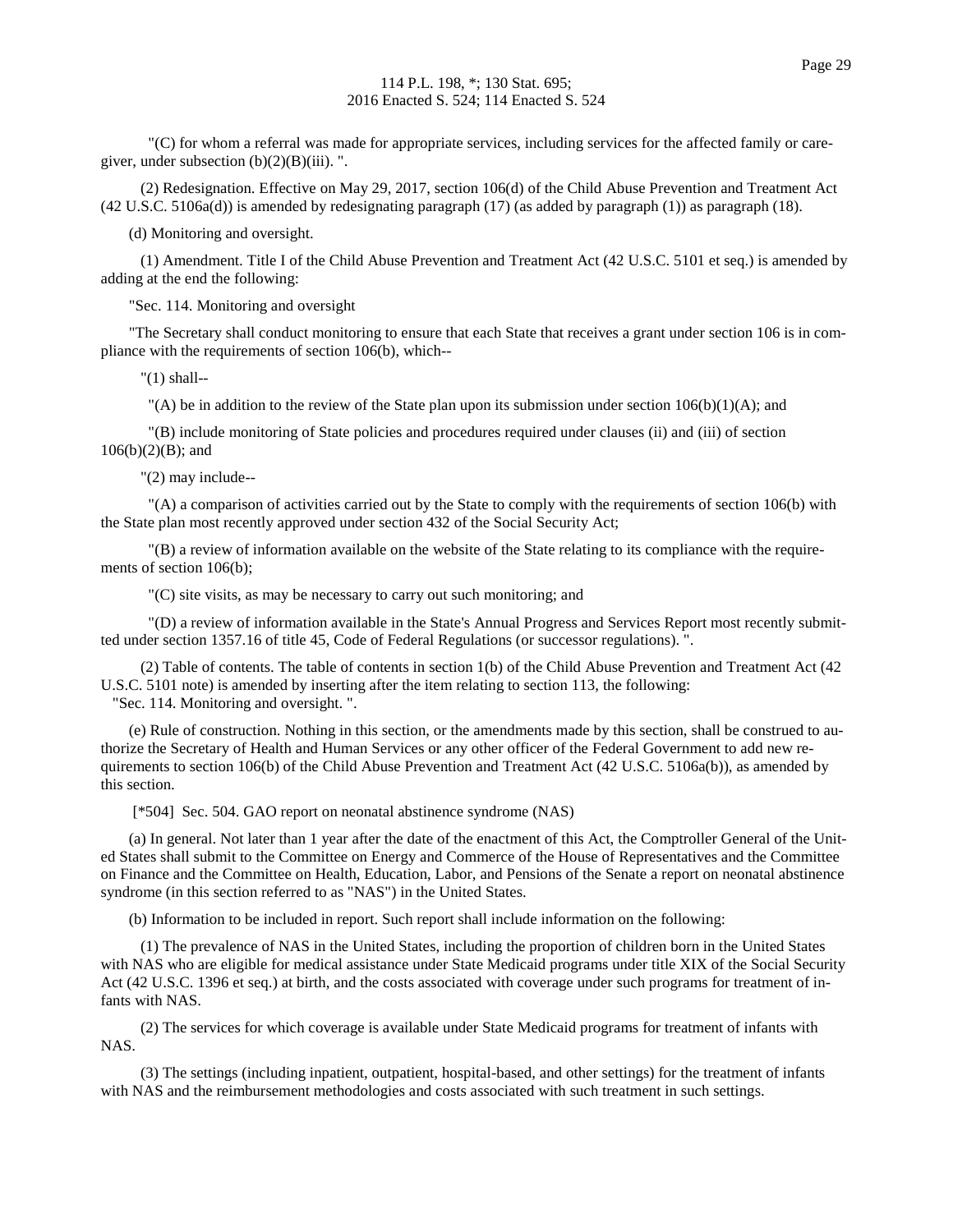(4) The prevalence of utilization of various care settings under State Medicaid programs for treatment of infants with NAS and any Federal barriers to treating such infants under such programs, particularly in non-hospital-based settings.

(5) What is known about best practices for treating infants with NAS.

(c) Recommendations. Such report also shall include such recommendations as the Comptroller General determines appropriate for improvements that will ensure access to treatment for infants with NAS under State Medicaid programs.

# TITLE VI--INCENTIVIZING STATE COMPREHENSIVE INITIATIVES TO ADDRESS PRESCRIPTION OPIOID ABUSE

[\*601] Sec. 601. State demonstration grants for comprehensive opioid abuse response

Part D of title V of the Public Health Service Act (42 U.S.C. 290dd et seq.), as amended by section 302, is further amended by adding at the end the following:

"Sec. 548. State demonstration grants for comprehensive opioid abuse response

"(a) Definitions. In this section:

 "(1) Dispenser. The term "dispenser" has the meaning given the term in section 102 of the Controlled Substances Act (21 U.S.C. 802).

 "(2) Prescriber. The term "prescriber" means a dispenser who prescribes a controlled substance, or the agent of such a dispenser.

 "(3) Prescriber of a schedule II, III, or IV controlled substance. The term "prescriber of a schedule II, III, or IV controlled substance" does not include a prescriber of a schedule II, III, or IV controlled substance that dispenses the substance--

"(A) for use on the premises on which the substance is dispensed;

"(B) in a hospital emergency room, when the substance is in short supply;

"(C) for a certified opioid treatment program; or

"(D) in other situations as the Secretary may reasonably determine.

 "(4) Schedule II, III, or IV controlled substance. The term "schedule II, III, or IV controlled substance" means a controlled substance that is listed on schedule II, schedule III, or schedule IV of section 202(c) of the Controlled Substances Act.

"(b) Grants for comprehensive opioid abuse response.

 "(1) In general. The Secretary shall award grants to States, and combinations of States, to implement an integrated opioid abuse response initiative.

 "(2) Purposes. A State receiving a grant under this section shall establish a comprehensive response plan to opioid abuse, which may include--

 "(A) education efforts around opioid use, treatment, and addiction recovery, including education of residents, medical students, and physicians and other prescribers of schedule II, III, or IV controlled substances on relevant prescribing guidelines, the prescription drug monitoring program of the State described in subparagraph (B), and overdose prevention methods;

 "(B) establishing, maintaining, or improving a comprehensive prescription drug monitoring program to track dispensing of schedule II, III, or IV controlled substances, which may--

"(i) provide for data sharing with other States; and

 "(ii) allow all individuals authorized by the State to write prescriptions for schedule II, III, or IV controlled substances to access the prescription drug monitoring program of the State;

"(C) developing, implementing, or expanding prescription drug and opioid addiction treatment programs by--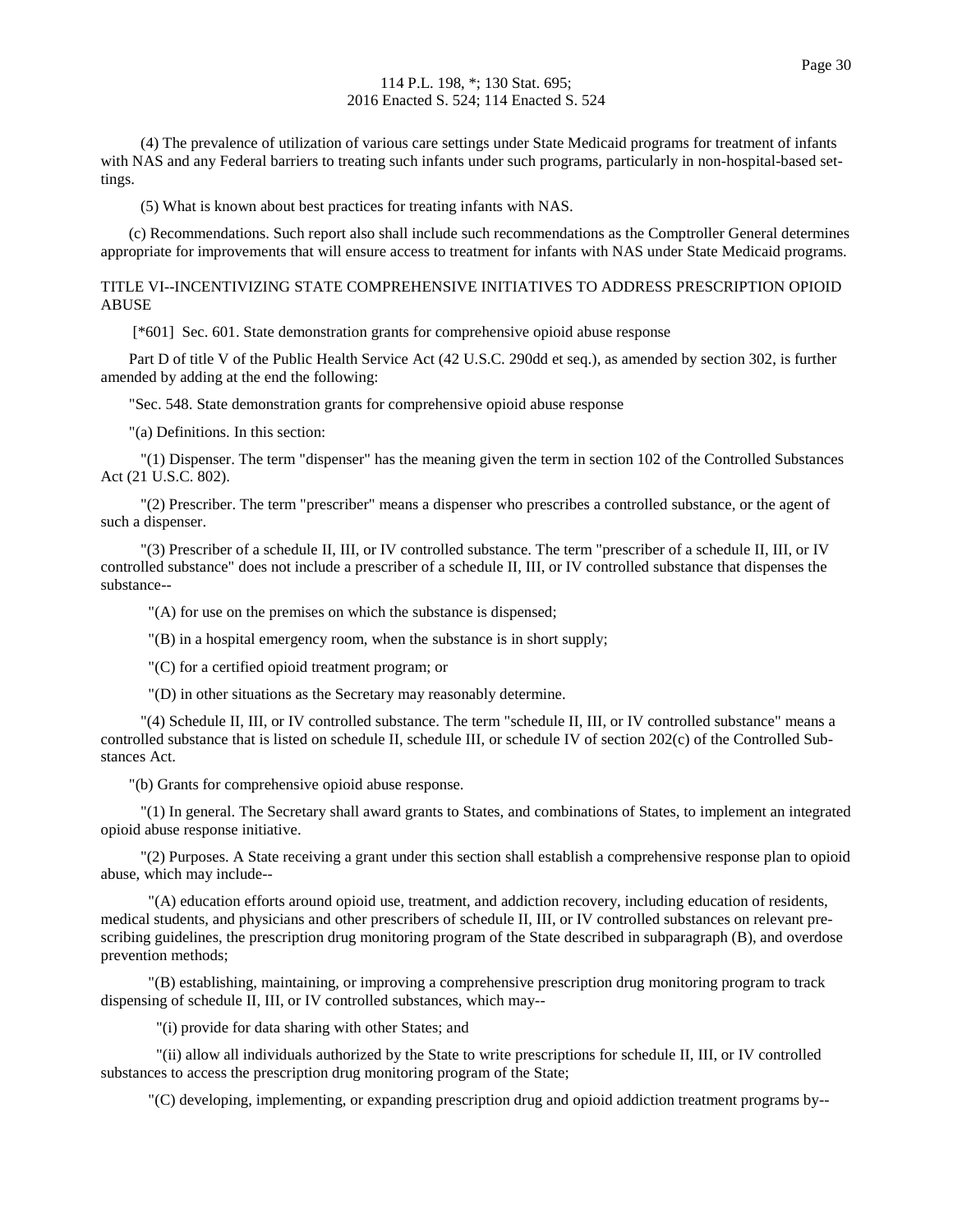"(i) expanding the availability of treatment for prescription drug and opioid addiction, including medicationassisted treatment and behavioral health therapy, as appropriate;

 "(ii) developing, implementing, or expanding screening for individuals in treatment for prescription drug and opioid addiction for hepatitis C and HIV, and treating or referring those individuals if clinically appropriate; or

 "(iii) developing, implementing, or expanding recovery support services and programs at high schools or institutions of higher education;

 "(D) developing, implementing, and expanding efforts to prevent overdose death from opioid abuse or addiction to prescription medications and opioids; and

 "(E) advancing the education and awareness of the public, providers, patients, consumers, and other appropriate entities regarding the dangers of opioid abuse, safe disposal of prescription medications, and detection of early warning signs of opioid use disorders.

 "(3) Application. A State seeking a grant under this section shall submit to the Secretary an application in such form, and containing such information, as the Secretary may reasonably require.

 "(4) Use of funds. A State that receives a grant under this section shall use the grant for the cost, including the cost for technical assistance, training, and administration expenses, of carrying out an integrated opioid abuse response initiative as outlined by the State's comprehensive response plan to opioid abuse established under paragraph (2).

 "(5) Priority considerations. In awarding grants under this section, the Secretary shall, as appropriate, give priority to a State that--

 "(A)(i) provides civil liability protection for first responders, health professionals, and family members who have received appropriate training in administering a drug or device approved or cleared under the Federal Food, Drug, and Cosmetic Act for emergency treatment of known or suspected opioid overdose; and

"(ii) submits to the Secretary a certification by the attorney general of the State that the attorney general has--

 "(I) reviewed any applicable civil liability protection law to determine the applicability of the law with respect to first responders, health care professionals, family members, and other individuals who--

 "(aa) have received appropriate training in administering a drug or device approved or cleared under the Federal Food, Drug, and Cosmetic Act for emergency treatment of known or suspected opioid overdose; and

 "(bb) may administer a drug or device approved or cleared under the Federal Food, Drug, and Cosmetic Act for emergency treatment of known or suspected opioid overdose; and

 "(II) concluded that the law described in subclause (I) provides adequate civil liability protection applicable to such persons;

 "(B) has a process for enrollment in services and benefits necessary by criminal justice agencies to initiate or continue treatment in the community, under which an individual who is incarcerated may, while incarcerated, enroll in services and benefits that are necessary for the individual to continue treatment upon release from incarceration;

 "(C) ensures the capability of data sharing with other States, where applicable, such as by making data available to a prescription monitoring hub;

 "(D) ensures that data recorded in the prescription drug monitoring program database of the State are regularly updated, to the extent possible;

 "(E) ensures that the prescription drug monitoring program of the State notifies prescribers and dispensers of schedule II, III, or IV controlled substances when overuse or misuse of such controlled substances by patients is suspected; and

 "(F) has in effect one or more statutes or implements policies that maximize use of prescription drug monitoring programs by individuals authorized by the State to prescribe schedule II, III, or IV controlled substances.

 "(6) Evaluation. In conducting an evaluation of the program under this section pursuant to section 701 of the Comprehensive Addiction and Recovery Act of 2016, with respect to a State, the Secretary shall report on State legisla-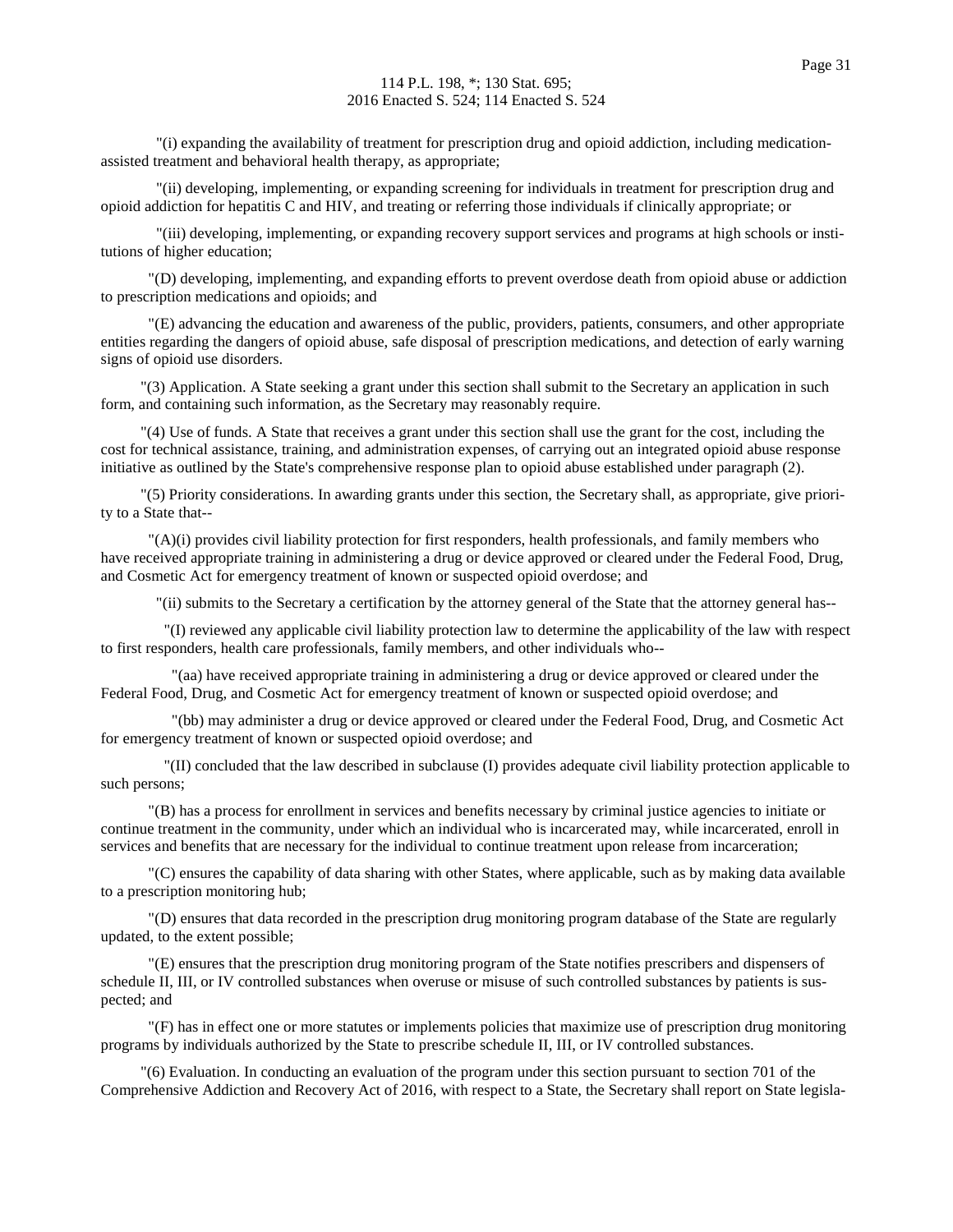tion or policies related to maximizing the use of prescription drug monitoring programs and the incidence of opioid use disorders and overdose deaths in such State.

"(7) States with local prescription drug monitoring programs.

 "(A) In general. In the case of a State that does not have a prescription drug monitoring program, a county or other unit of local government within the State that has a prescription drug monitoring program shall be treated as a State for purposes of this section, including for purposes of eligibility for grants under paragraph (1).

 "(B) Plan for interoperability. In submitting an application to the Secretary under paragraph (3), a county or other unit of local government shall submit a plan outlining the methods such county or unit of local government shall use to ensure the capability of data sharing with other counties and units of local government within the state and with other States, as applicable.

"(c) Authorization of funding. For the purpose of carrying out this section, there are authorized to be appropriated \$ 5,000,000 for each of fiscal years 2017 through 2021. ".

#### TITLE VII--MISCELLANEOUS

[\*701] Sec. 701. Grant accountability and evaluations

(a) Department of Justice grant accountability. Part LL of title I of the Omnibus Crime Control and Safe Streets Act of 1968 (42 U.S.C. 3711 et seq.), as added by section 201, is amended by adding at the end the following:

"Sec. 3026. Grant accountability

"(a) Definition of applicable committees. In this section, the term "applicable committees" means--

"(1) the Committee on the Judiciary of the Senate; and

"(2) the Committee on the Judiciary of the House of Representatives.

"(b) Accountability. All grants awarded by the Attorney General under this part shall be subject to the following accountability provisions:

"(1) Audit requirement.

 "(A) Definition. In this paragraph, the term "unresolved audit finding" means a finding in the final audit report of the Inspector General of the Department of Justice that the audited grantee has utilized grant funds for an unauthorized expenditure or otherwise unallowable cost that is not closed or resolved within 12 months after the date on which the final audit report is issued.

 "(B) Audit. Beginning in the first fiscal year beginning after the date of enactment of this section, and in each fiscal year thereafter, the Inspector General of the Department of Justice shall conduct audits of recipients of grants awarded by the Attorney General under this part to prevent waste, fraud, and abuse of funds by grantees. The Inspector General shall determine the appropriate number of grantees to be audited each year.

 "(C) Mandatory exclusion. A recipient of grant funds under this part that is found to have an unresolved audit finding shall not be eligible to receive grant funds under this part during the first 2 fiscal years beginning after the end of the 12-month period described in subparagraph (A).

 "(D) Priority. In awarding grants under this part, the Attorney General shall give priority to eligible applicants that did not have an unresolved audit finding during the 3 fiscal years before submitting an application for a grant under this part.

 "(E) Reimbursement. If an entity is awarded grant funds under this part during the 2-fiscal-year period during which the entity is barred from receiving grants under subparagraph (C), the Attorney General shall--

 "(i) deposit an amount equal to the amount of the grant funds that were improperly awarded to the grantee into the General Fund of the Treasury; and

 "(ii) seek to recoup the costs of the repayment to the fund from the grant recipient that was erroneously awarded grant funds.

"(2) Nonprofit organization requirements.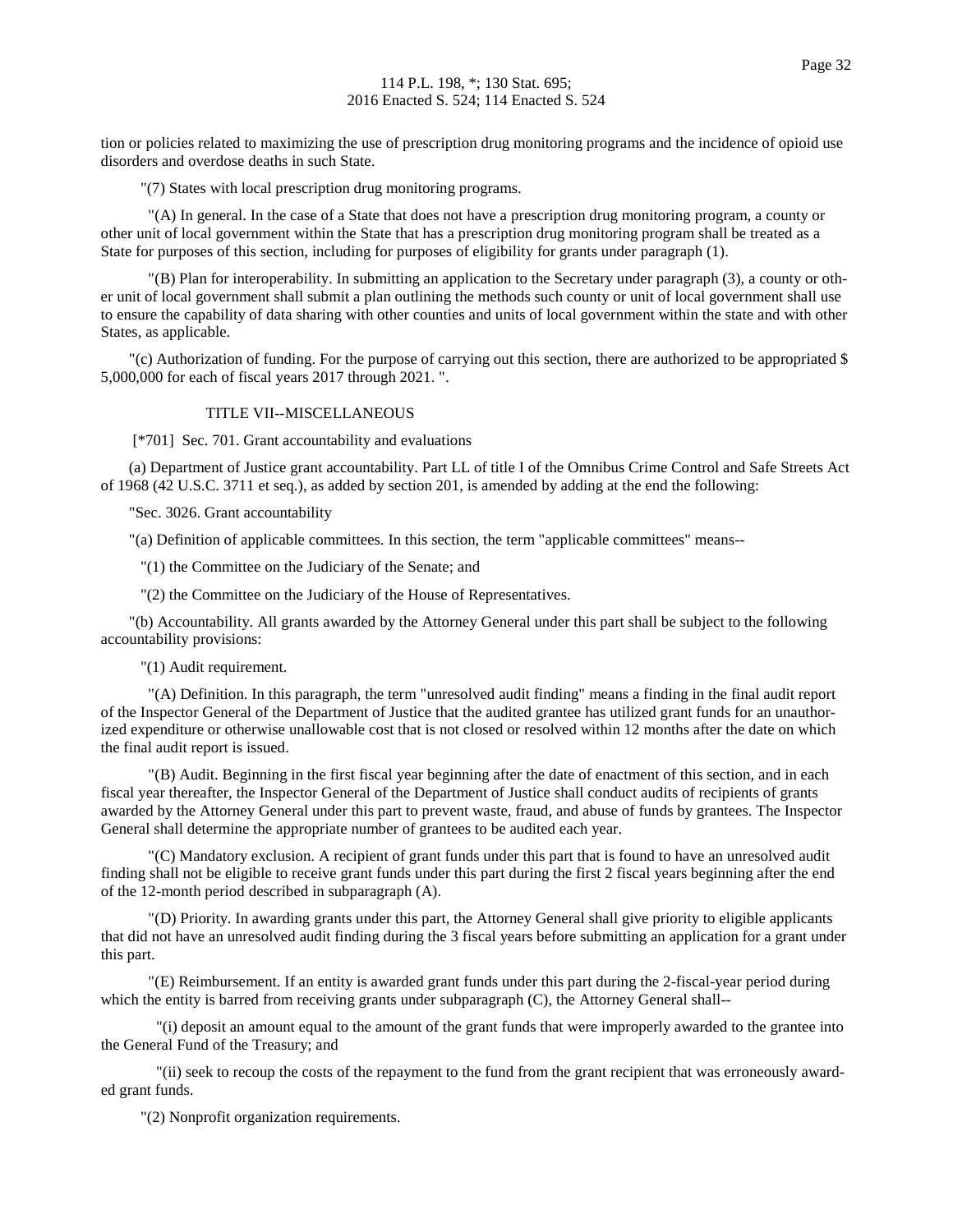"(A) Definition. For purposes of this paragraph and the grant programs under this part, the term "nonprofit organization" means an organization that is described in section  $501(c)(3)$  of the Internal Revenue Code of 1986 and is exempt from taxation under section 501(a) of such Code.

 "(B) Prohibition. A nonprofit organization that holds money in offshore accounts for the purpose of avoiding paying the tax described in section 511(a) of the Internal Revenue Code of 1986 may not--

"(i) be party to a contract entered into under section 3021(b); or

"(ii) receive a subaward under section 3021(b).

 "(C) Disclosure. Each nonprofit organization that receives a subaward or is party to a contract entered into under section 3021(b) and uses the procedures prescribed in regulations to create a rebuttable presumption of reasonableness for the compensation of its officers, directors, trustees, and key employees, shall disclose, in the application for such contract or subaward, the process for determining such compensation, including the independent persons involved in reviewing and approving such compensation, the comparability data used, and contemporaneous substantiation of the deliberation and decision. Upon request, the Attorney General shall make the information disclosed under this subparagraph available for public inspection.

"(3) Conference expenditures.

 "(A) Limitation. No amounts made available to the Attorney General under this part may be used by the Attorney General, or by any State, unit of local government, or entity awarded a grant, subaward, or contract under this part, to host or support any expenditure for conferences that uses more than \$ 20,000 in funds made available by the Attorney General, unless the head of the relevant agency, bureau, or program office provides prior written authorization that the funds may be expended to host or support the conference.

 "(B) Written authorization. Written authorization under subparagraph (A) shall include a written estimate of all costs associated with the conference, including the cost of all food, beverages, audio-visual equipment, honoraria for speakers, and entertainment.

 "(C) Report. The Deputy Attorney General shall submit to the applicable committees an annual report on all conference expenditures approved by the Attorney General under this paragraph.

 "(4) Annual certification. Beginning in the first fiscal year beginning after the date of enactment of this section, the Attorney General shall submit to the applicable committees an annual certification--

"(A) indicating whether--

 "(i) all audits issued by the Inspector General of the Department of Justice under paragraph (1) have been completed and reviewed by the appropriate Assistant Attorney General or Director;

 $\lceil$  (ii) all mandatory exclusions required under paragraph (1)(C) have been issued; and

"(iii) all reimbursements required under paragraph (1)(E) have been made; and

"(B) that includes a list of any grant recipients excluded under paragraph (1) from the previous year.

"(c) Preventing duplicative grants.

 "(1) In general. Before the Attorney General awards a grant to an applicant under this part, the Attorney General shall compare potential grant awards with other grants awarded under this part by the Attorney General to determine if duplicate grant awards are awarded for the same purpose.

 "(2) Report. If the Attorney General awards duplicate grants under this part to the same applicant for the same purpose, the Attorney General shall submit to the applicable committees a report that includes--

 "(A) a list of all duplicate grants awarded under this part, including the total dollar amount of any duplicate grants awarded; and

"(B) the reason the Attorney General awarded the duplicate grants. ".

(b) Evaluation of Performance of Department of Justice Programs.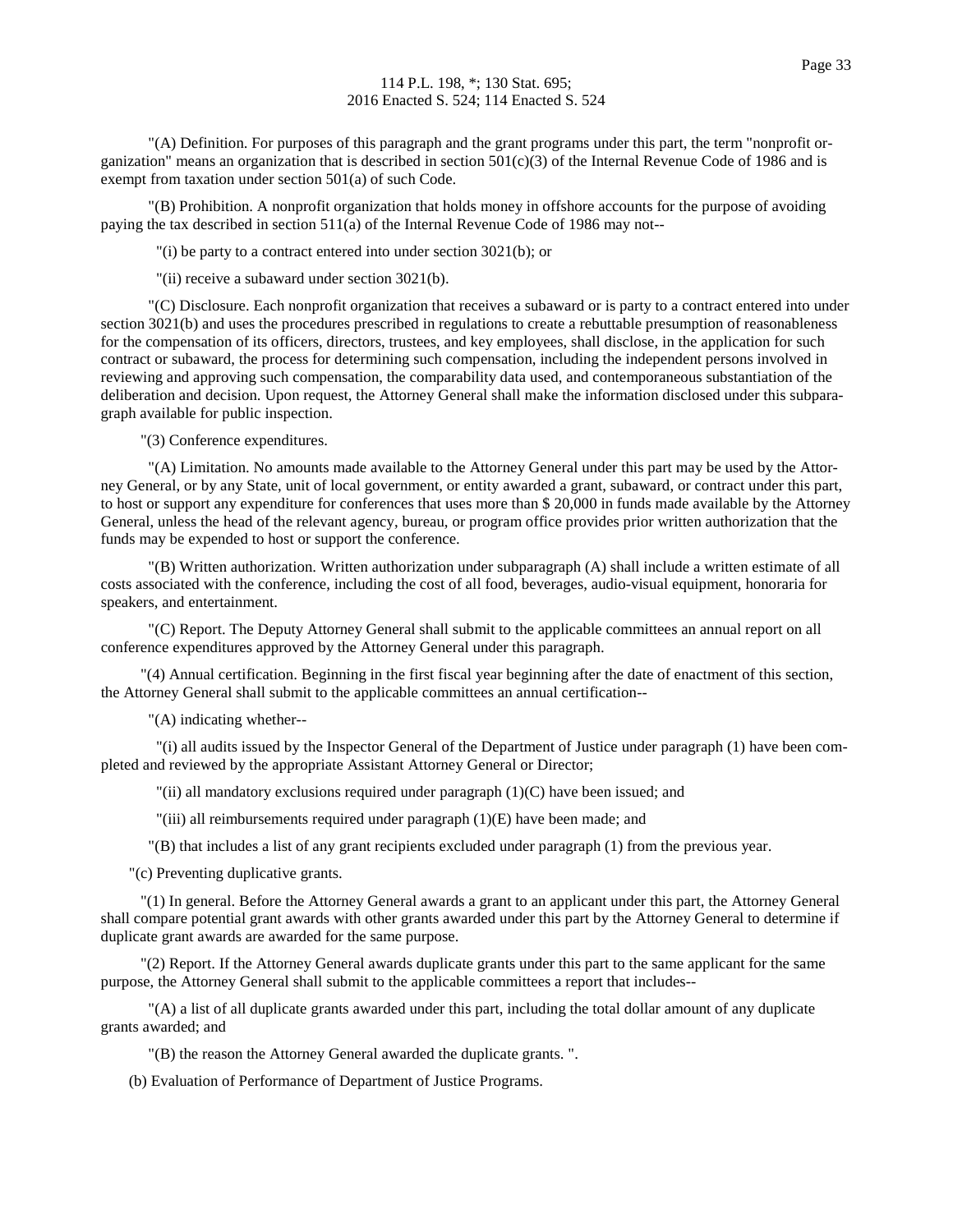(1) Evaluation of Justice Department Comprehensive Opioid Abuse Grant Program. Not later than 5 years after the date of enactment of this Act, the Attorney General shall complete an evaluation of the effectiveness of the Comprehensive Opioid Abuse Grant Program under part LL of title I of the Omnibus Crime Control and Safe Streets Act of 1968, as added by section 201, administered by the Department of Justice based upon the information reported under paragraph (4).

 (2) Interim evaluation. Not later than 3 years after the date of enactment of this Act, the Attorney General shall complete an interim evaluation assessing the nature and extent of the incidence of opioid abuse and illegal opioid distribution in the United States.

 (3) Metrics and outcomes for evaluation. Not later than 180 days after the date of enactment of this Act, the Attorney General shall identify outcomes that are to be achieved by activities funded by the Comprehensive Opioid Abuse Grant Program and the metrics by which the achievement of such outcomes shall be determined.

 (4) Metrics Data Collection. The Attorney General shall require grantees under the Comprehensive Opioid Abuse Grant Program (and those receiving subawards under section 3021(b) of part LL of title I of the Omnibus Crime Control and Safe Streets Act of 1968, as added by section 201) to collect and annually report to the Department of Justice data based upon the metrics identified under paragraph (3).

(5) Publication of Data and Findings.

 (A) Publication of Outcomes and Metrics. The Attorney General shall, not later than 30 days after completion of the requirement under paragraph (3), publish the outcomes and metrics identified under that paragraph.

 (B) Publication of Evaluation. In the case of the interim evaluation under paragraph (2), and the final evaluation under paragraph (1), the entity conducting the evaluation shall, not later than 90 days after such an evaluation is completed, publish the results of such evaluation and issue a report on such evaluation to the Committee on the Judiciary of the House of Representatives and the Committee on the Judiciary of the Senate. Such report shall also be published along with the data used to make such evaluation.

(6) Independent Evaluation. For purposes of paragraphs (1), (2), and (3), the Attorney General shall--

(A) enter into an arrangement with the National Academy of Sciences; or

 (B) enter into a contract or cooperative agreement with an entity that is not an agency of the Federal Government, and is qualified to conduct and evaluate research pertaining to opioid use and abuse, and draw conclusions about overall opioid use and abuse on the basis of that research.

(c) Department of Health and Human Services grant accountability.

(1) Definitions. In this subsection:

(A) Applicable Committees. The term "applicable committees" means--

(i) the Committee on Health, Education, Labor and Pensions of the Senate; and

(ii) the Committee on Energy and Commerce of the House of Representatives.

 (B) Covered grant. The term "covered grant" means a grant awarded by the Secretary under a program established under this Act (or an amendment made by this Act, other than sections 703 through 707), including any grant administered by the Administrator of the Substance Abuse and Mental Health Services Administration under section 103.

(C) Grantee. The term "grantee" means the recipient of a covered grant.

(D) Secretary. The term "Secretary" means the Secretary of Health and Human Services.

(2) Accountability measures. Each covered grant shall be subject to the following accountability requirements:

 (A) Effectiveness report. The Secretary shall require grantees to report on the effectiveness of the activities carried out with amounts made available to carry out the program under which the covered grant is awarded, including the number of persons served by such grant, if applicable, the number of persons seeking services who could not be served by such grant, and such other information as the Secretary may prescribe.

(B) Report on prevention of fraud, waste, and abuse.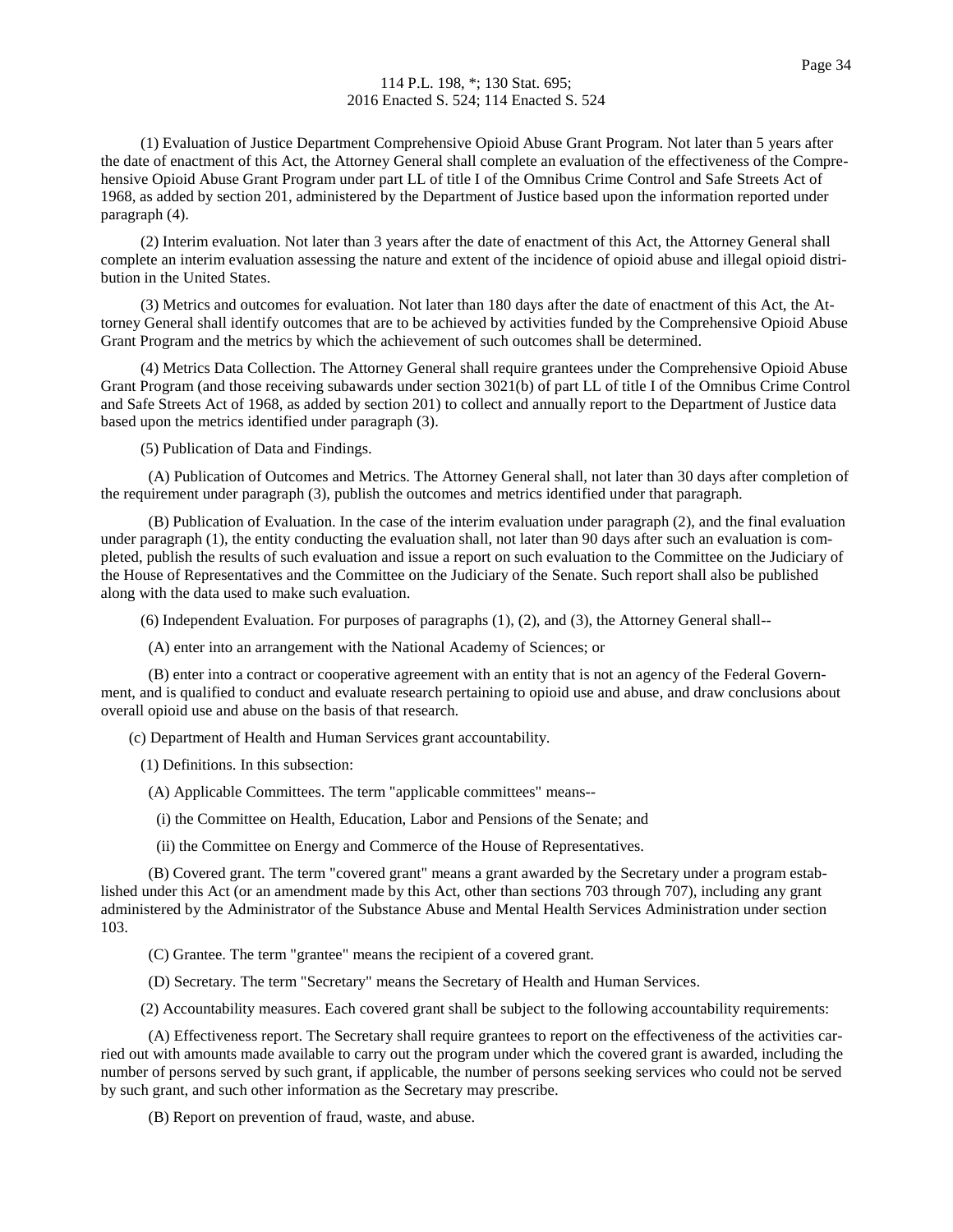(i) In general. Not later than 1 year after the date of the enactment of this Act, the Secretary, in coordination with the Inspector General of the Department of Health and Human Services, shall submit to the applicable committees a report on the policies and procedures the Department has in place to prevent waste, fraud, and abuse in the administration of covered grants.

 (ii) Contents. The policies and procedures referred to in clause (i) shall include policies and procedures that are designed to--

 (I) prevent grantees from utilizing funds awarded through a covered grant for unauthorized expenditures or otherwise unallowable costs; and

(II) ensure grantees will not receive unwarranted duplicate grants for the same purpose.

(C) Conference expenditures.

 (i) In general. No amounts made available to the Secretary under this Act (or in a provision of law amended by this Act, other than sections 703 through 707) may be used by the Secretary, or by any individual or entity awarded discretionary funds through a cooperative agreement under a program established under this Act (or in a provision of law amended by this Act), to host or support any expenditure for conferences that uses more than \$ 20,000 in funds made available by the Secretary, unless the head of the relevant operating division or program office provides prior written authorization that the funds may be expended to host or support the conference. Such written authorization shall include a written estimate of all costs associated with the conference, including the cost of all food, beverages, audio-visual equipment, honoraria for speakers, and entertainment.

 (ii) Report. The Secretary (or the Secretary's designee) shall submit to the applicable committees an annual report on all conference expenditures approved by the Secretary under this subparagraph.

(d) Evaluation of Performance of Department of Health and Human Services Programs.

(1) Evaluations.

 (A) In general. Not later than 5 years after the date of enactment of this Act, except as otherwise provided in this section, the Secretary of Health and Human Services (in this subsection referred to as the "Secretary") shall complete an evaluation of any program administered by the Secretary included in this Act (or an amendment made by this Act, excluding sections 703 through 707), including any grant administered by the Administrator of the Substance Abuse and Mental Health Services Administration under section 103, that provides grants for the primary purpose of providing assistance in addressing problems pertaining to opioid abuse based upon the outcomes and metrics identified under paragraph (2).

 (B) Publication. With respect to each evaluation completed under subparagraph (A), the Secretary shall, not later than 90 days after the date on which such evaluation is completed, publish the results of such evaluation and issue a report on such evaluation to the appropriate committees. Such report shall also be published along with the data used to make such evaluation.

(2) Metrics and outcomes.

(A) In general. Not later than 180 days after the date of enactment of this Act, the Secretary shall identify--

(i) outcomes that are to be achieved by activities funded by the programs described in paragraph  $(1)(A)$ ; and

(ii) the metrics by which the achievement of such outcomes shall be determined.

 (B) Publication. The Secretary shall, not later than 30 days after completion of the requirement under subparagraph (A), publish the outcomes and metrics identified under such subparagraph.

 (3) Metrics data collection. The Secretary shall require grantees under the programs described in paragraph (1)(A) to collect, and annually report to the Secretary, data based upon the metrics identified under paragraph (2)(A).

(4) Independent evaluation. For purposes of paragraph (1), the Secretary shall--

(A) enter into an arrangement with the National Academy of Sciences; or

(B) enter into a contract or cooperative agreement with an entity that--

(i) is not an agency of the Federal Government; and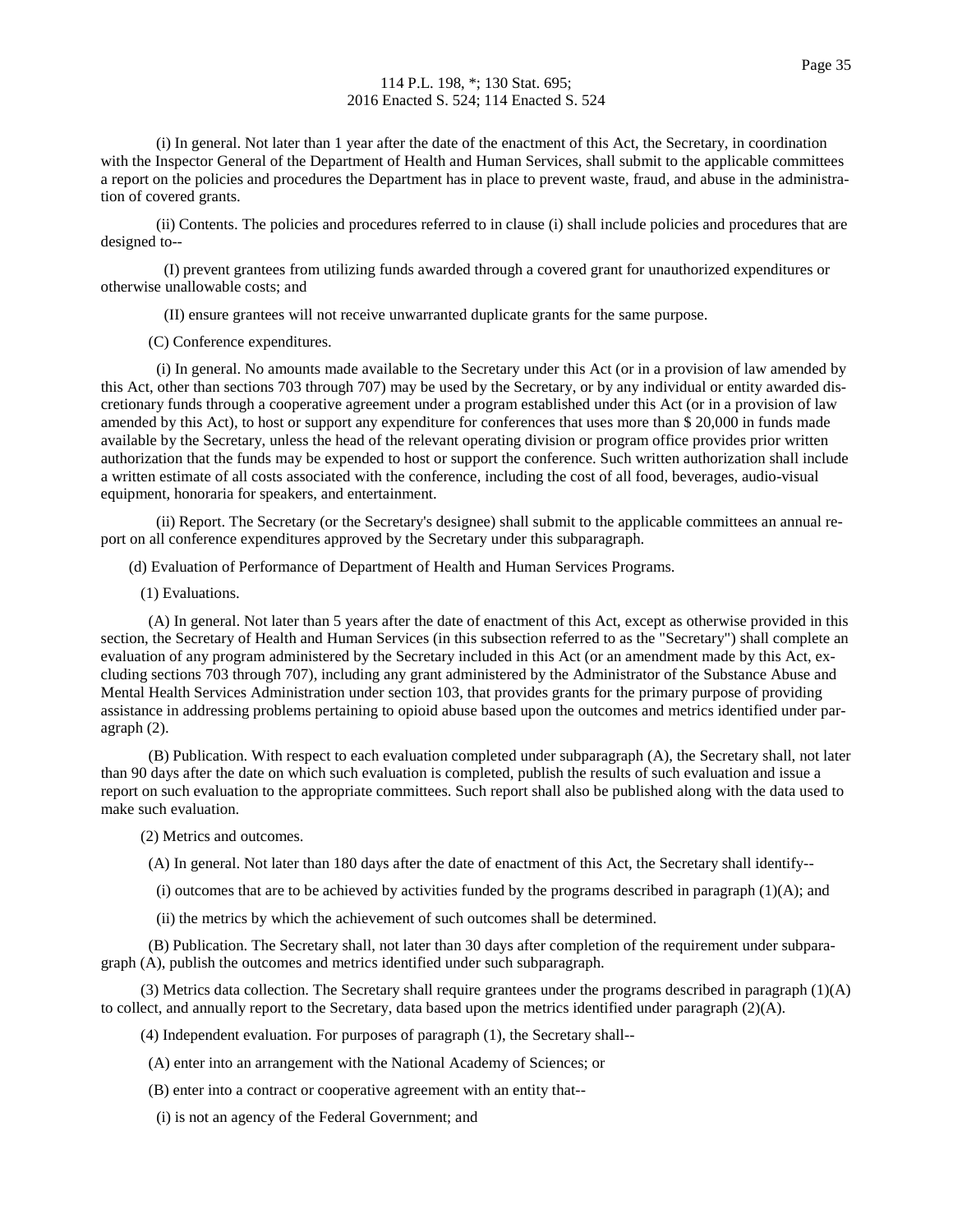(ii) is qualified to conduct and evaluate research pertaining to opioid use and abuse and draw conclusions about overall opioid use and abuse on the basis of that research.

(5) Exception. If a program described in paragraph  $(1)(A)$  is subject to an evaluation similar to the evaluation required under such paragraph pursuant to another provision of Federal law, the Secretary may opt not to conduct an evaluation under such paragraph with respect to such program.

(e) Additional report. In the case of a report submitted under subsection (c) to the applicable committees, if such report pertains to a grant under section 103, that report shall also be submitted, in the same manner and at the same time, to the Committee on Oversight and Government Reform of the House of Representatives and to the Committee on the Judiciary of the Senate.

(f) No additional funds authorized. No additional funds are authorized to be appropriated to carry out this section.

[\*702] Sec. 702. Partial fills of schedule II controlled substances

(a) In general. Section 309 of the Controlled Substances Act (21 U.S.C. 829) is amended by adding at the end the following:

"(f) Partial fills of schedule II controlled substances.

"(1) Partial fills. A prescription for a controlled substance in schedule II may be partially filled if--

"(A) it is not prohibited by State law;

 "(B) the prescription is written and filled in accordance with this title, regulations prescribed by the Attorney General, and State law;

"(C) the partial fill is requested by the patient or the practitioner that wrote the prescription; and

"(D) the total quantity dispensed in all partial fillings does not exceed the total quantity prescribed.

"(2) Remaining portions.

 "(A) In general. Except as provided in subparagraph (B), remaining portions of a partially filled prescription for a controlled substance in schedule II--

"(i) may be filled; and

"(ii) shall be filled not later than 30 days after the date on which the prescription is written.

 "(B) Emergency situations. In emergency situations, as described in subsection (a), the remaining portions of a partially filled prescription for a controlled substance in schedule II--

"(i) may be filled; and

"(ii) shall be filled not later than 72 hours after the prescription is issued.

 "(3) Currently lawful partial fills. Notwithstanding paragraph (1) or (2), in any circumstance in which, as of the day before the date of enactment of this subsection, a prescription for a controlled substance in schedule II may be lawfully partially filled, the Attorney General may allow such a prescription to be partially filled. ".

(b) Rule of construction. Nothing in this section shall be construed to affect the authority of the Attorney General to allow a prescription for a controlled substance in schedule III, IV, or V of section 202(c) of the Controlled Substances Act (21 U.S.C. 812(c)) to be partially filled.

[\*703] Sec. 703. Good Samaritan assessment

(a) Finding. The Congress finds that the executive branch, including the Office of National Drug Control Policy, has a policy focus on preventing and addressing prescription drug misuse and heroin use, and has worked with States and municipalities to enact Good Samaritan laws that would protect caregivers, law enforcement personnel, and first responders who administer opioid overdose reversal drugs or devices.

(b) GAO Study on Good Samaritan laws pertaining to treatment of opioid overdoses. The Comptroller General of the United States shall submit to the Committee on the Judiciary of the House of Representatives, the Committee on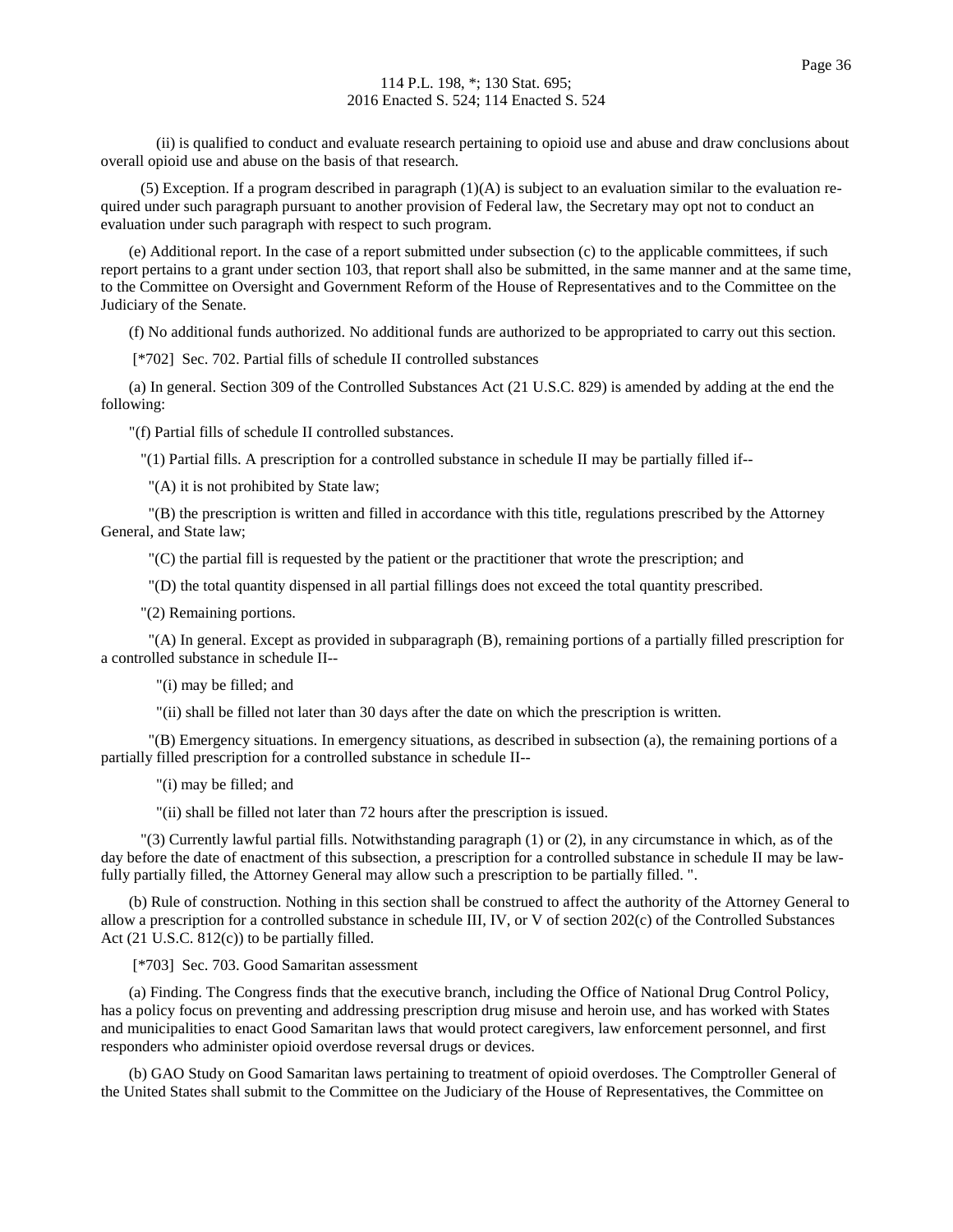Oversight and Government Reform of the House of Representatives, the Committee on the Judiciary of the Senate, and the Committee on Homeland Security and Governmental Affairs of the Senate a report on--

 (1) the extent to which the Director of National Drug Control Policy has reviewed Good Samaritan laws, and any findings from such a review, including findings related to the potential effects of such laws, if available;

(2) efforts by the Director to encourage the enactment of Good Samaritan laws; and

(3) a compilation of Good Samaritan laws in effect in the States, the territories, and the District of Columbia.

(c) Definitions. In this section--

 (1) the term "Good Samaritan law" means a law of a State or unit of local government that exempts from criminal or civil liability any individual who administers an opioid overdose reversal drug or device, or who contacts emergency services providers in response to an overdose; and

 (2) the term "opioid" means any drug, including heroin, having an addiction-forming or addiction-sustaining liability similar to morphine or being capable of conversion into a drug having such addiction-forming or addictionsustaining liability.

[\*704] Sec. 704. Programs to prevent prescription drug abuse under Medicare parts C and D

(a) Drug management program for at-Risk beneficiaries.

 (1) In general. Section 1860D-4(c) of the Social Security Act (42 U.S.C. 1395w-10(c)) is amended by adding at the end the following:

"(5) Drug management program for at-risk beneficiaries.

 "(A) Authority to establish. A PDP sponsor may establish a drug management program for at-risk beneficiaries under which, subject to subparagraph (B), the PDP sponsor may, in the case of an at-risk beneficiary for prescription drug abuse who is an enrollee in a prescription drug plan of such PDP sponsor, limit such beneficiary's access to coverage for frequently abused drugs under such plan to frequently abused drugs that are prescribed for such beneficiary by one or more prescribers selected under subparagraph (D), and dispensed for such beneficiary by one or more pharmacies selected under such subparagraph.

"(B) Requirement for notices.

 "(i) In general. A PDP sponsor may not limit the access of an at-risk beneficiary for prescription drug abuse to coverage for frequently abused drugs under a prescription drug plan until such sponsor--

 "(I) provides to the beneficiary an initial notice described in clause (ii) and a second notice described in clause (iii); and

 "(II) verifies with the providers of the beneficiary that the beneficiary is an at-risk beneficiary for prescription drug abuse.

"(ii) Initial notice. An initial notice described in this clause is a notice that provides to the beneficiary--

 "(I) notice that the PDP sponsor has identified the beneficiary as potentially being an at-risk beneficiary for prescription drug abuse;

 "(II) information describing all State and Federal public health resources that are designed to address prescription drug abuse to which the beneficiary has access, including mental health services and other counseling services;

 "(III) notice of, and information about, the right of the beneficiary to appeal such identification under subsection (h) and the option of an automatic escalation to external review;

 "(IV) a request for the beneficiary to submit to the PDP sponsor preferences for which prescribers and pharmacies the beneficiary would prefer the PDP sponsor to select under subparagraph (D) in the case that the beneficiary is identified as an at-risk beneficiary for prescription drug abuse as described in clause (iii)(I);

 "(V) an explanation of the meaning and consequences of the identification of the beneficiary as potentially being an at-risk beneficiary for prescription drug abuse, including an explanation of the drug management program established by the PDP sponsor pursuant to subparagraph (A);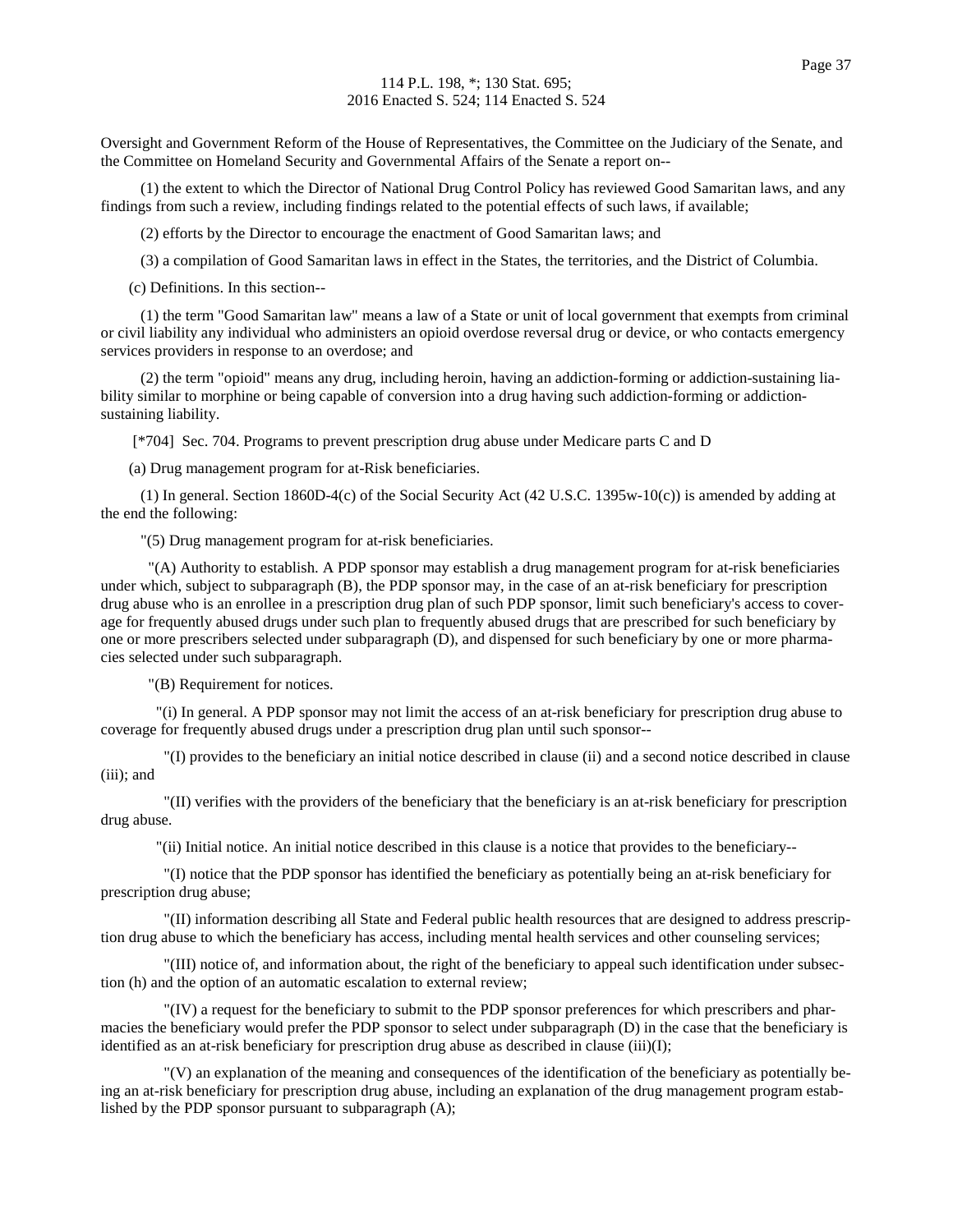"(VI) clear instructions that explain how the beneficiary can contact the PDP sponsor in order to submit to the PDP sponsor the preferences described in subclause (IV) and any other communications relating to the drug management program for at-risk beneficiaries established by the PDP sponsor; and

 "(VII) contact information for other organizations that can provide the beneficiary with assistance regarding such drug management program (similar to the information provided by the Secretary in other standardized notices provided to part D eligible individuals enrolled in prescription drug plans under this part).

"(iii) Second notice. A second notice described in this clause is a notice that provides to the beneficiary notice--

"(I) that the PDP sponsor has identified the beneficiary as an at-risk beneficiary for prescription drug abuse;

 "(II) that such beneficiary is subject to the requirements of the drug management program for at-risk beneficiaries established by such PDP sponsor for such plan;

 "(III) of the prescriber (or prescribers) and pharmacy (or pharmacies) selected for such individual under subparagraph (D);

 "(IV) of, and information about, the beneficiary's right to appeal such identification under subsection (h) and the option of an automatic escalation to external review;

 "(V) that the beneficiary can, in the case that the beneficiary has not previously submitted to the PDP sponsor preferences for which prescribers and pharmacies the beneficiary would prefer the PDP sponsor select under subparagraph (D), submit such preferences to the PDP sponsor; and

"(VI) that includes clear instructions that explain how the beneficiary can contact the PDP sponsor.

"(iv) Timing of notices.

 "(I) In general. Subject to subclause (II), a second notice described in clause (iii) shall be provided to the beneficiary on a date that is not less than 30 days after an initial notice described in clause (ii) is provided to the beneficiary.

 "(II) Exception. In the case that the PDP sponsor, in conjunction with the Secretary, determines that concerns identified through rulemaking by the Secretary regarding the health or safety of the beneficiary or regarding significant drug diversion activities require the PDP sponsor to provide a second notice described in clause (iii) to the beneficiary on a date that is earlier than the date described in subclause (I), the PDP sponsor may provide such second notice on such earlier date.

"(C) At-risk beneficiary for prescription drug abuse.

 "(i) In general. For purposes of this paragraph, the term "at-risk beneficiary for prescription drug abuse" means a part D eligible individual who is not an exempted individual described in clause (ii) and--

 "(I) who is identified as such an at-risk beneficiary through the use of clinical guidelines that indicate misuse or abuse of prescription drugs described in subparagraph (G) and that are developed by the Secretary in consultation with PDP sponsors and other stakeholders, including individuals entitled to benefits under part A or enrolled under part B, advocacy groups representing such individuals, physicians, pharmacists, and other clinicians, retail pharmacies, plan sponsors, entities delegated by plan sponsors, and biopharmaceutical manufacturers; or

 "(II) with respect to whom the PDP sponsor of a prescription drug plan, upon enrolling such individual in such plan, received notice from the Secretary that such individual was identified under this paragraph to be an at-risk beneficiary for prescription drug abuse under the prescription drug plan in which such individual was most recently previously enrolled and such identification has not been terminated under subparagraph (F).

"(ii) Exempted individual described. An exempted individual described in this clause is an individual who--

"(I) receives hospice care under this title;

 "(II) is a resident of a long-term care facility, of a facility described in section 1905(d), or of another facility for which frequently abused drugs are dispensed for residents through a contract with a single pharmacy; or

"(III) the Secretary elects to treat as an exempted individual for purposes of clause (i).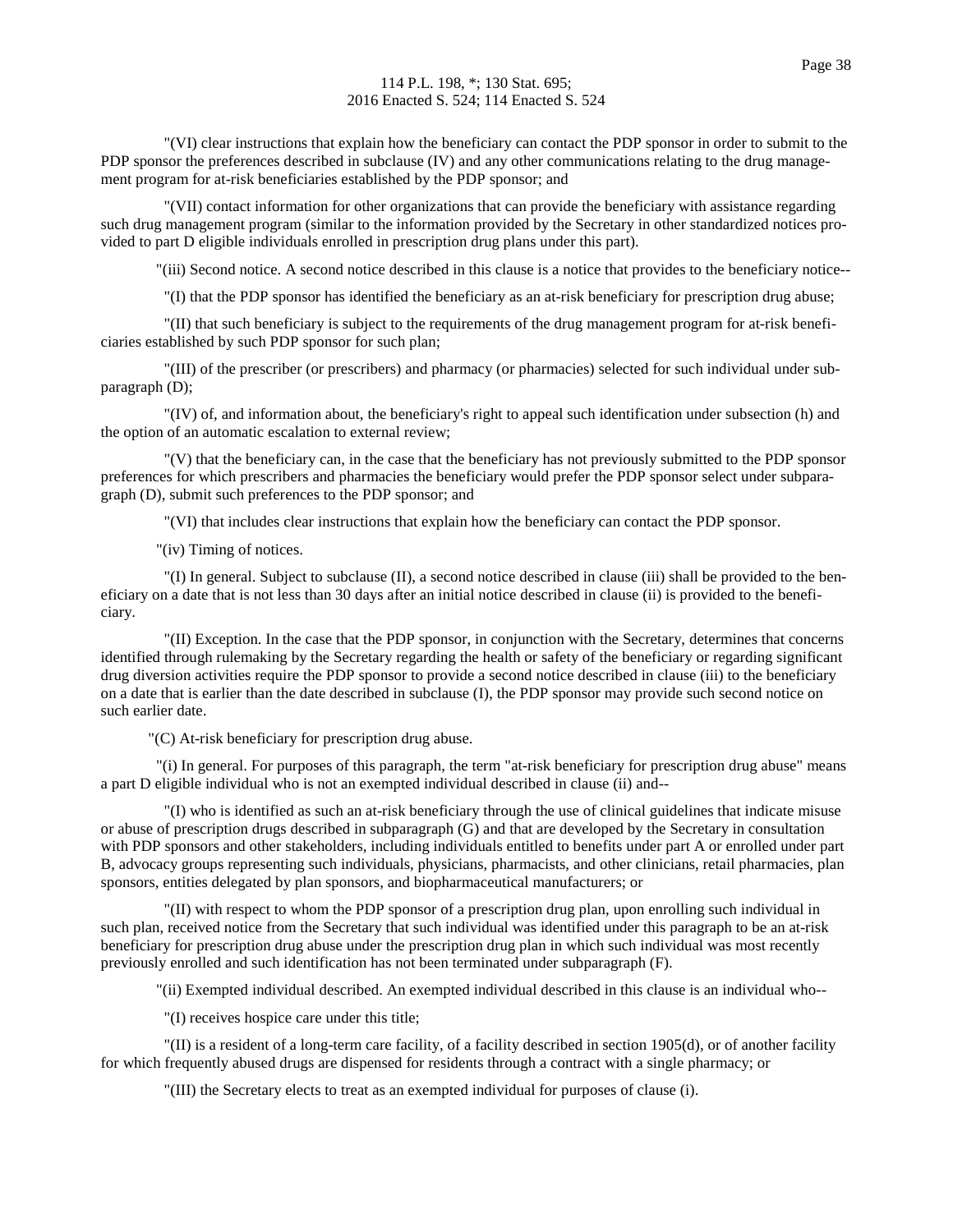$\tilde{f}$  (iii) Program size. The Secretary shall establish policies, including the guidelines developed under clause (i)(I) and the exemptions under clause (ii)(III), to ensure that the population of enrollees in a drug management program for at-risk beneficiaries operated by a prescription drug plan can be effectively managed by such plans.

 "(iv) Clinical contact. With respect to each at-risk beneficiary for prescription drug abuse enrolled in a prescription drug plan offered by a PDP sponsor, the PDP sponsor shall contact the beneficiary's providers who have prescribed frequently abused drugs regarding whether prescribed medications are appropriate for such beneficiary's medical conditions.

"(D) Selection of prescribers and pharmacies.

 "(i) In general. With respect to each at-risk beneficiary for prescription drug abuse enrolled in a prescription drug plan offered by such sponsor, a PDP sponsor shall, based on the preferences submitted to the PDP sponsor by the beneficiary pursuant to clauses (ii)(IV) and (iii)(V) of subparagraph (B) (except as otherwise provided in this subparagraph) select--

 "(I) one, or, if the PDP sponsor reasonably determines it necessary to provide the beneficiary with reasonable access under clause (ii), more than one, individual who is authorized to prescribe frequently abused drugs (referred to in this paragraph as a "prescriber") who may write prescriptions for such drugs for such beneficiary; and

 "(II) one, or, if the PDP sponsor reasonably determines it necessary to provide the beneficiary with reasonable access under clause (ii), more than one, pharmacy that may dispense such drugs to such beneficiary.

For purposes of subclause (II), in the case of a pharmacy that has multiple locations that share real-time electronic data, all such locations of the pharmacy shall collectively be treated as one pharmacy.

"(ii) Reasonable access. In making the selections under this subparagraph--

 "(I) a PDP sponsor shall ensure that the beneficiary continues to have reasonable access to frequently abused drugs (as defined in subparagraph (G)), taking into account geographic location, beneficiary preference, impact on costsharing, and reasonable travel time; and

 "(II) a PDP sponsor shall ensure such access (including access to prescribers and pharmacies with respect to frequently abused drugs) in the case of individuals with multiple residences, in the case of natural disasters and similar situations, and in the case of the provision of emergency services.

 "(iii) Beneficiary preferences. If an at-risk beneficiary for prescription drug abuse submits preferences for which in-network prescribers and pharmacies the beneficiary would prefer the PDP sponsor select in response to a notice under subparagraph (B), the PDP sponsor shall--

"(I) review such preferences;

 "(II) select or change the selection of prescribers and pharmacies for the beneficiary based on such preferences; and

"(III) inform the beneficiary of such selection or change of selection.

 "(iv) Exception regarding beneficiary preferences. In the case that the PDP sponsor determines that a change to the selection of prescriber or pharmacy under clause  $(iii)(II)$  by the PDP sponsor is contributing or would contribute to prescription drug abuse or drug diversion by the beneficiary, the PDP sponsor may change the selection of prescriber or pharmacy for the beneficiary without regard to the preferences of the beneficiary described in clause (iii). If the PDP sponsor changes the selection pursuant to the preceding sentence, the PDP sponsor shall provide the beneficiary with--

"(I) at least 30 days written notice of the change of selection; and

"(II) a rationale for the change.

 "(v) Confirmation. Before selecting a prescriber or pharmacy under this subparagraph, a PDP sponsor must notify the prescriber and pharmacy that the beneficiary involved has been identified for inclusion in the drug management program for at-risk beneficiaries and that the prescriber and pharmacy has been selected as the beneficiary's designated prescriber and pharmacy.

 "(E) Terminations and appeals. The identification of an individual as an at-risk beneficiary for prescription drug abuse under this paragraph, a coverage determination made under a drug management program for at-risk beneficiaries,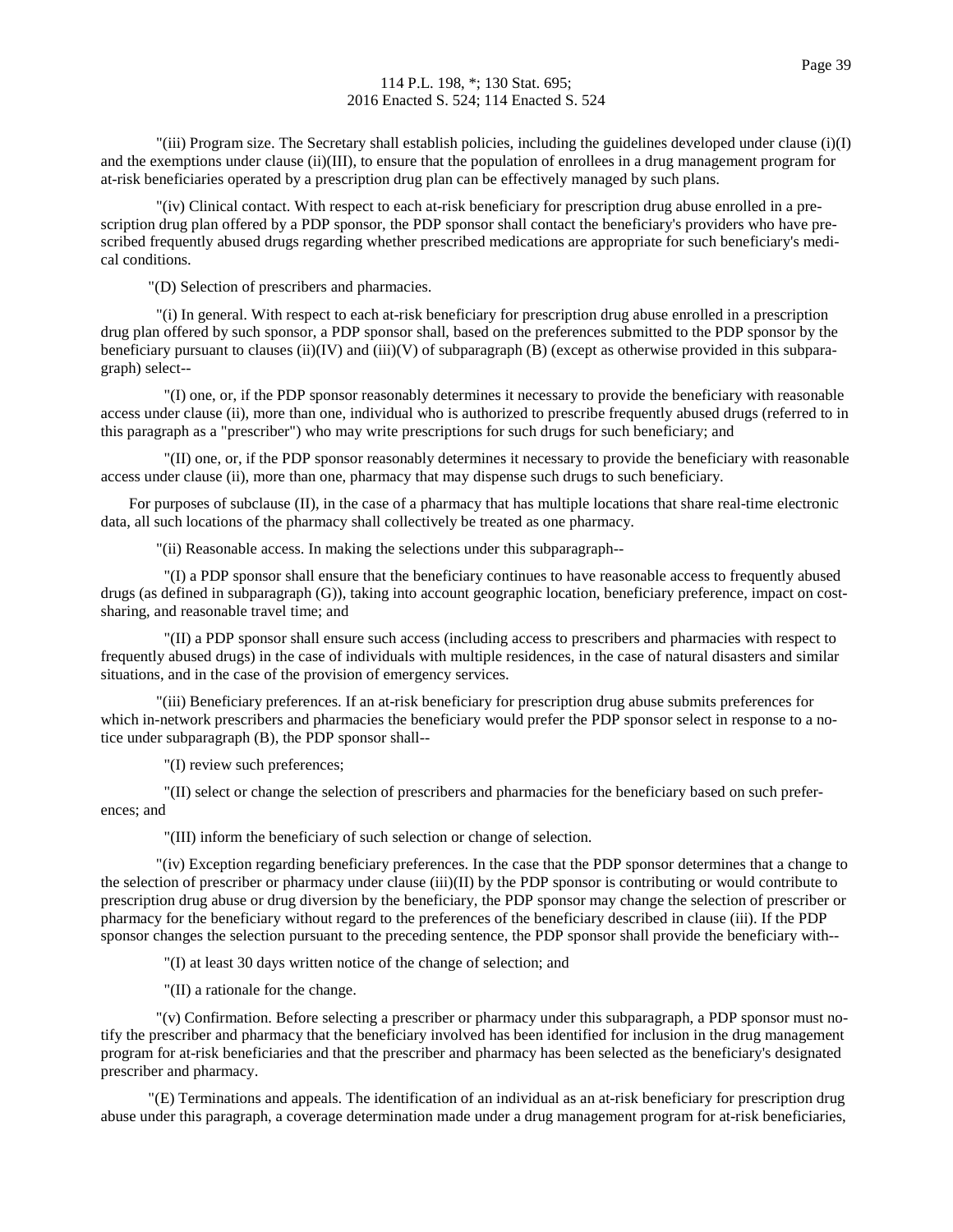the selection of prescriber or pharmacy under subparagraph (D), and information to be shared under subparagraph (I), with respect to such individual, shall be subject to reconsideration and appeal under subsection (h) and the option of an automatic escalation to external review to the extent provided by the Secretary.

"(F) Termination of identification.

 "(i) In general. The Secretary shall develop standards for the termination of identification of an individual as an at-risk beneficiary for prescription drug abuse under this paragraph. Under such standards such identification shall terminate as of the earlier of--

 "(I) the date the individual demonstrates that the individual is no longer likely, in the absence of the restrictions under this paragraph, to be an at-risk beneficiary for prescription drug abuse described in subparagraph (C)(i); and

"(II) the end of such maximum period of identification as the Secretary may specify.

 "(ii) Rule of construction. Nothing in clause (i) shall be construed as preventing a plan from identifying an individual as an at-risk beneficiary for prescription drug abuse under subparagraph (C)(i) after such termination on the basis of additional information on drug use occurring after the date of notice of such termination.

 "(G) Frequently abused drug. For purposes of this subsection, the term "frequently abused drug" means a drug that is a controlled substance that the Secretary determines to be frequently abused or diverted.

#### "(H) Data disclosure.

 "(i) Data on decision to impose limitation. In the case of an at-risk beneficiary for prescription drug abuse (or an individual who is a potentially at-risk beneficiary for prescription drug abuse) whose access to coverage for frequently abused drugs under a prescription drug plan has been limited by a PDP sponsor under this paragraph, the Secretary shall establish rules and procedures to require the PDP sponsor to disclose data, including any necessary individually identifiable health information, in a form and manner specified by the Secretary, about the decision to impose such limitations and the limitations imposed by the sponsor under this part.

 "(ii) Data to reduce fraud, abuse, and waste. The Secretary shall establish rules and procedures to require PDP sponsors operating a drug management program for at-risk beneficiaries under this paragraph to provide the Secretary with such data as the Secretary determines appropriate for purposes of identifying patterns of prescription drug utilization for plan enrollees that are outside normal patterns and that may indicate fraudulent, medically unnecessary, or unsafe use.

 "(I) Sharing of information for subsequent plan enrollments. The Secretary shall establish procedures under which PDP sponsors who offer prescription drug plans shall share information with respect to individuals who are atrisk beneficiaries for prescription drug abuse (or individuals who are potentially at-risk beneficiaries for prescription drug abuse) and enrolled in a prescription drug plan and who subsequently disenroll from such plan and enroll in another prescription drug plan offered by another PDP sponsor.

 "(J) Privacy issues. Prior to the implementation of the rules and procedures under this paragraph, the Secretary shall clarify privacy requirements, including requirements under the regulations promulgated pursuant to section 264(c) of the Health Insurance Portability and Accountability Act of 1996 (42 U.S.C. 1320d-2 note), related to the sharing of data under subparagraphs (H) and (I) by PDP sponsors. Such clarification shall provide that the sharing of such data shall be considered to be protected health information in accordance with the requirements of the regulations promulgated pursuant to such section 264(c).

 "(K) Education. The Secretary shall provide education to enrollees in prescription drug plans of PDP sponsors and providers regarding the drug management program for at-risk beneficiaries described in this paragraph, including education--

 "(i) provided by Medicare administrative contractors through the improper payment outreach and education program described in section 1874A(h); and

 "(ii) through current education efforts (such as State health insurance assistance programs described in subsection (a)(1)(A) of section 119 of the Medicare Improvements for Patients and Providers Act of 2008 (42 U.S.C. 1395b-3 note)) and materials directed toward such enrollees.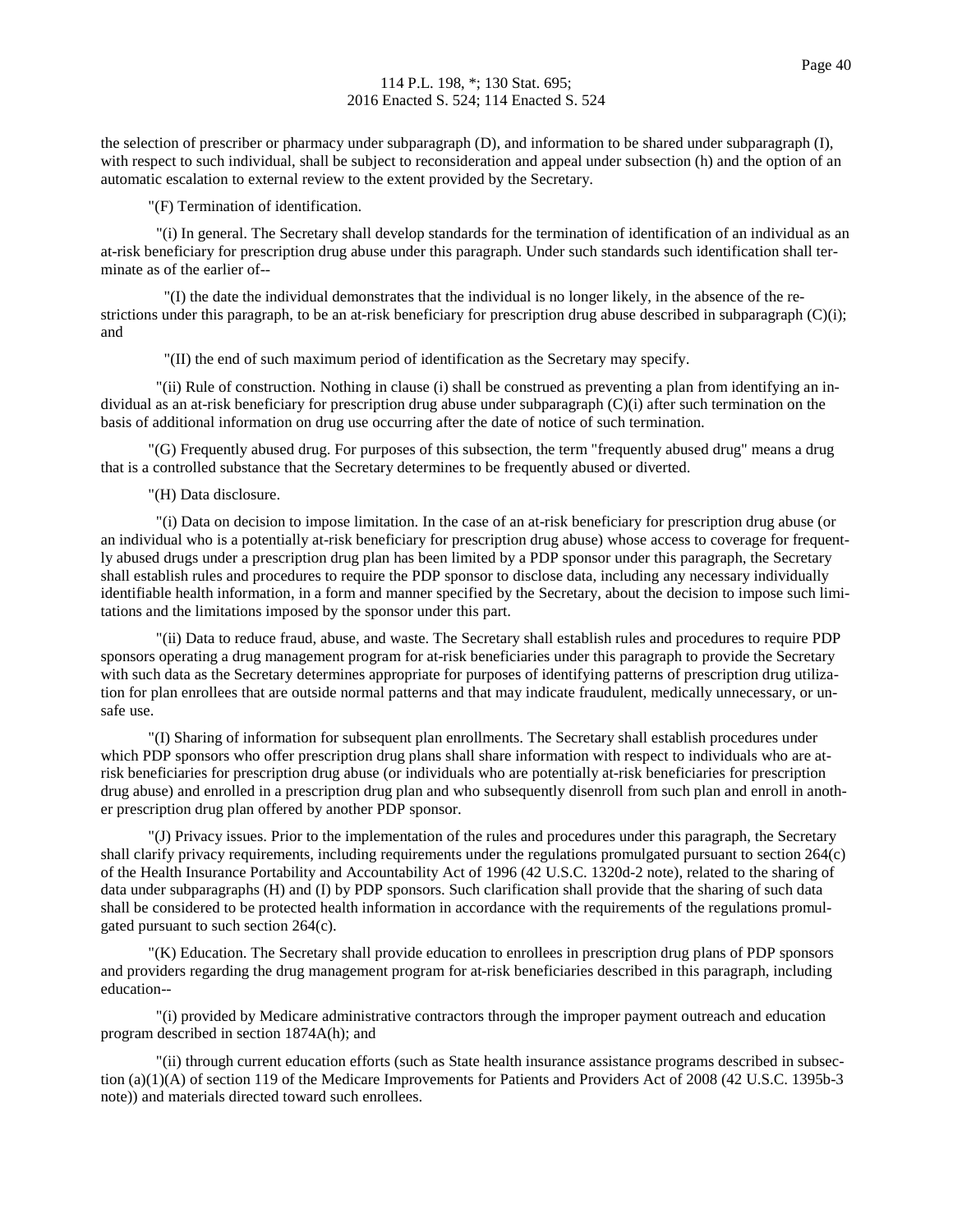"(L) Application under MA-PD plans. Pursuant to section  $1860D-21(c)(1)$ , the provisions of this paragraph apply under part D to MA organizations offering MA-PD plans to MA eligible individuals in the same manner as such provisions apply under this part to a PDP sponsor offering a prescription drug plan to a part D eligible individual.

 "(M) CMS compliance review. The Secretary shall ensure that existing plan sponsor compliance reviews and audit processes include the drug management programs for at-risk beneficiaries under this paragraph, including appeals processes under such programs. ".

 (2) Information for consumers. Section 1860D-4(a)(1)(B) of the Social Security Act (42 U.S.C. 1395w- $104(a)(1)(B)$  is amended by adding at the end the following:

"(v) The drug management program for at-risk beneficiaries under subsection (c)(5). ".

(3) Dual eligibles. Section  $1860D-1(b)(3)(D)$  of the Social Security Act (42 U.S.C. 1395w-101(b)(3)(D)) is amended by inserting ", subject to such limits as the Secretary may establish for individuals identified pursuant to section 1860D-4(c)(5)" after "the Secretary".

(b) Utilization management programs. Section 1860D-4(c) of the Social Security Act (42 U.S.C. 1395w-104(c)), as amended by subsection  $(a)(1)$ , is further amended--

(1) in paragraph (1), by inserting after subparagraph (D) the following new subparagraph:

 $E(E)$  A utilization management tool to prevent drug abuse (as described in paragraph  $(6)(A)$ ). "; and

(2) by adding at the end the following new paragraph:

"(6) Utilization management tool to prevent drug abuse.

"(A) In general. A tool described in this paragraph is any of the following:

 "(i) A utilization tool designed to prevent the abuse of frequently abused drugs by individuals and to prevent the diversion of such drugs at pharmacies.

"(ii) Retrospective utilization review to identify--

 "(I) individuals that receive frequently abused drugs at a frequency or in amounts that are not clinically appropriate; and

 "(II) providers of services or suppliers that may facilitate the abuse or diversion of frequently abused drugs by beneficiaries.

 "(iii) Consultation with the contractor described in subparagraph (B) to verify if an individual enrolling in a prescription drug plan offered by a PDP sponsor has been previously identified by another PDP sponsor as an individual described in clause (ii)(I).

 "(B) Reporting. A PDP sponsor offering a prescription drug plan (and an MA organization offering an MA-PD plan) in a State shall submit to the Secretary and the Medicare drug integrity contractor with which the Secretary has entered into a contract under section 1893 with respect to such State a report, on a monthly basis, containing information on--

"(i) any provider of services or supplier described in subparagraph  $(A)(ii)(II)$  that is identified by such plan sponsor (or organization) during the 30-day period before such report is submitted; and

 $\lceil$  (ii) the name and prescription records of individuals described in paragraph (5)(C).

 "(C) CMS compliance review. The Secretary shall ensure that plan sponsor compliance reviews and program audits biennially include a certification that utilization management tools under this paragraph are in compliance with the requirements for such tools. ".

(c) Expanding Activities of Medicare Drug Integrity Contractors (MEDICs).

 (1) In general. Section 1893 of the Social Security Act (42 U.S.C. 1395ddd) is amended by adding at the end the following new subsection:

"(j) Expanding Activities of Medicare Drug Integrity Contractors (MEDICs).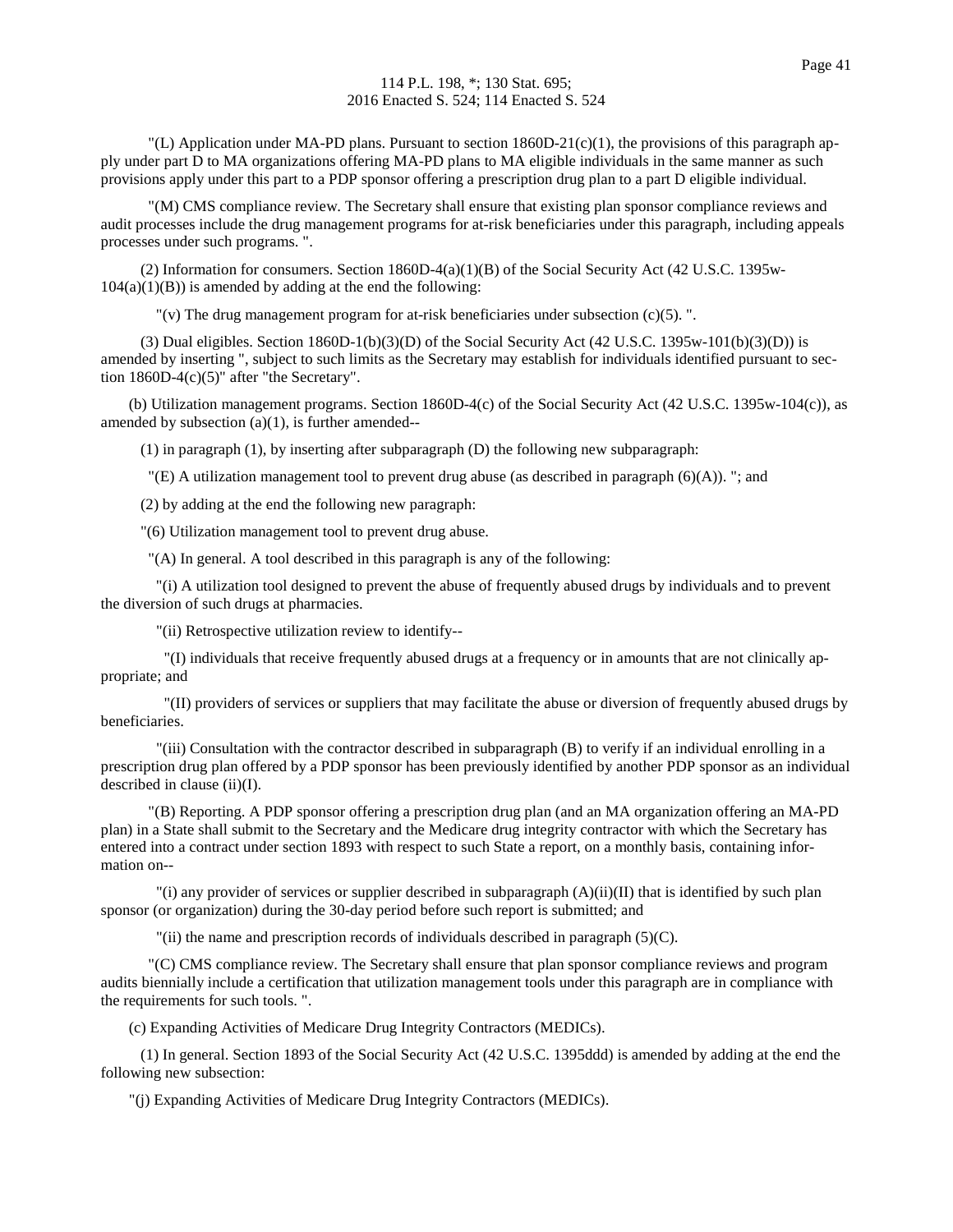"(1) Access to information. Under contracts entered into under this section with Medicare drug integrity contractors (including any successor entity to a Medicare drug integrity contractor), the Secretary shall authorize such contractors to directly accept prescription and necessary medical records from entities such as pharmacies, prescription drug plans, MA-PD plans, and physicians with respect to an individual in order for such contractors to provide information relevant to the determination of whether such individual is an at-risk beneficiary for prescription drug abuse, as defined in section  $1860D-4(c)(5)(C)$ .

 "(2) Requirement for acknowledgment of referrals. If a PDP sponsor or MA organization refers information to a contractor described in paragraph (1) in order for such contractor to assist in the determination described in such paragraph, the contractor shall--

"(A) acknowledge to the sponsor or organization receipt of the referral; and

 "(B) in the case that any PDP sponsor or MA organization contacts the contractor requesting to know the determination by the contractor of whether or not an individual has been determined to be an individual described in such paragraph, shall inform such sponsor or organization of such determination on a date that is not later than 15 days after the date on which the sponsor or organization contacts the contractor.

"(3) Making data available to other entities.

 "(A) In general. For purposes of carrying out this subsection, subject to subparagraph (B), the Secretary shall authorize MEDICs to respond to requests for information from PDP sponsors and MA organizations, State prescription drug monitoring programs, and other entities delegated by such sponsors or organizations using available programs and systems in the effort to prevent fraud, waste, and abuse.

 "(B) HIPAA compliant information only. Information may only be disclosed by a MEDIC under subparagraph (A) if the disclosure of such information is permitted under the Federal regulations (concerning the privacy of individually identifiable health information) promulgated under section 264(c) of the Health Insurance Portability and Accountability Act of 1996 (42 U.S.C. 1320d-2 note). ".

(2) OIG study and report on effectiveness of MEDICs.

 (A) Study. The Inspector General of the Department of Health and Human Services shall conduct a study on the effectiveness of Medicare drug integrity contractors with which the Secretary of Health and Human Services has entered into a contract under section 1893 of the Social Security Act (42 U.S.C. 1395ddd) in identifying, combating, and preventing fraud under the Medicare program, including under the authority provided under section 1893(j) of the Social Security Act, added by paragraph (1).

 (B) Report. Not later than 24 months after the date of the enactment of this Act, the Inspector General shall submit to Congress a report on the study conducted under subparagraph (A). Such report shall include such recommendations for improvements in the effectiveness of such contractors as the Inspector General determines appropriate.

(d) Treatment of certain complaints for purposes of quality or performance assessment. Section 1860D-42 of the Social Security Act (42 U.S.C. 1395w-152) is amended by adding at the end the following new subsection:

"(d) Treatment of certain complaints for purposes of quality or performance assessment. In conducting a quality or performance assessment of a PDP sponsor, the Secretary shall develop or utilize existing screening methods for reviewing and considering complaints that are received from enrollees in a prescription drug plan offered by such PDP sponsor and that are complaints regarding the lack of access by the individual to prescription drugs due to a drug management program for at-risk beneficiaries. ".

(e) Sense of congress regarding use of technology tools to combat fraud. It is the sense of Congress that MA organizations and PDP sponsors should consider using e-prescribing and other health information technology tools to support combating fraud under MA-PD plans and prescription drug plans under parts C and D of the Medicare program.

(f) Reports.

(1) Report by Secretary on appeals process.

 (A) In general. Not later than 12 months after the date of the enactment of this Act, the Secretary of Health and Human Services shall submit to the appropriate committees of jurisdiction of Congress a report on ways to improve upon the appeals process for Medicare beneficiaries with respect to prescription drug coverage under part D of title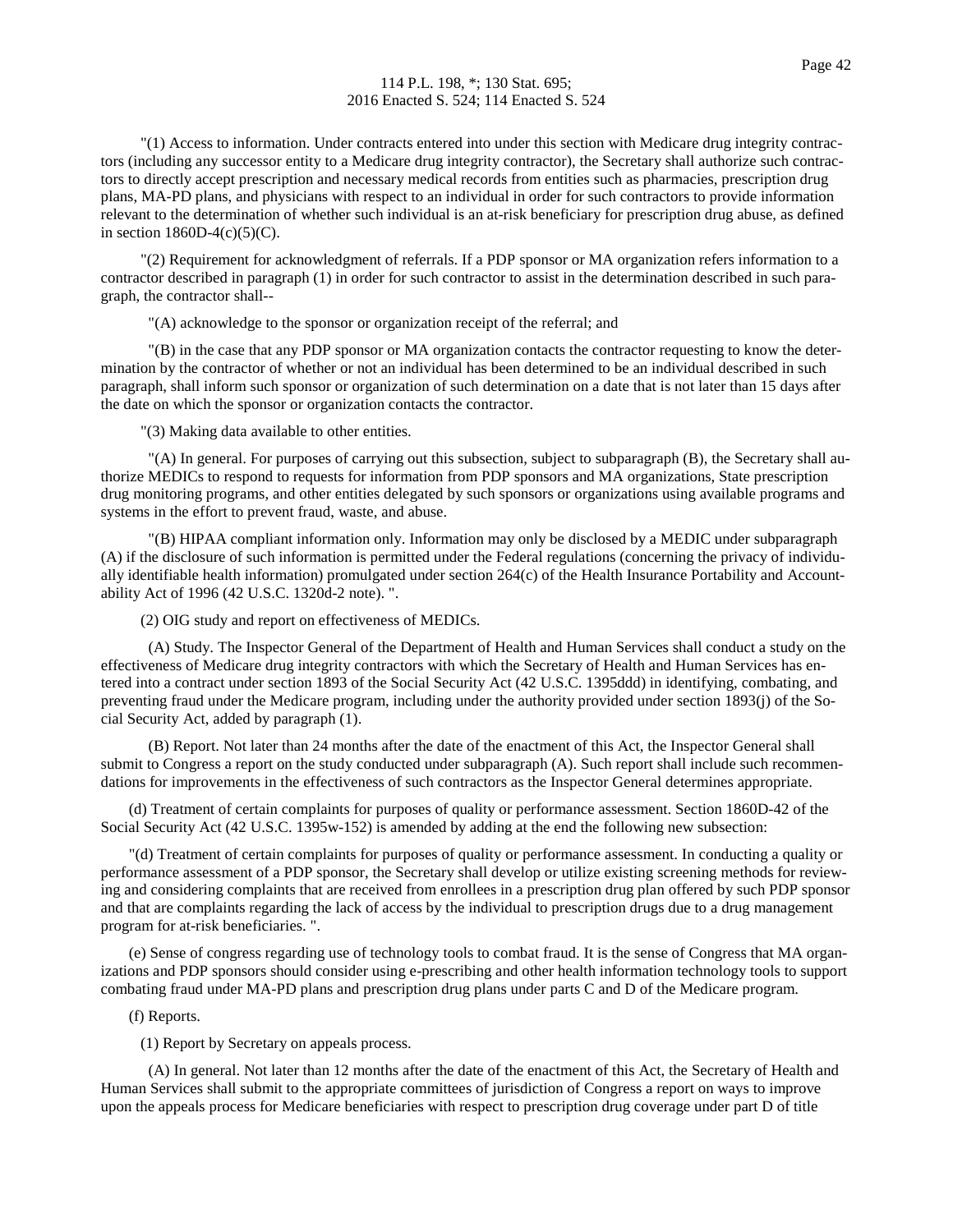XVIII of the Social Security Act. Such report shall include an analysis comparing appeals processes under parts C and D of such title XVIII.

 (B) Feedback. In development of the report described in subparagraph (A), the Secretary of Health and Human Services shall solicit feedback on the current appeals process from stakeholders, such as beneficiaries, consumer advocates, plan sponsors, pharmacy benefit managers, pharmacists, providers, independent review entity evaluators, and pharmaceutical manufacturers.

(2) GAO study and report.

 (A) Study. The Comptroller General of the United States shall conduct a study on the implementation of the amendments made by this section, including the effectiveness of the at-risk beneficiaries for prescription drug abuse drug management programs authorized by section 1860D-4(c)(5) of the Social Security Act (42 U.S.C. 1395w- $10(c)(5)$ ), as added by subsection (a)(1). Such study shall include an analysis of--

 (i) the impediments, if any, that impair the ability of individuals described in subparagraph (C) of such section 1860D-4(c)(5) to access clinically appropriate levels of prescription drugs;

 (ii) the effectiveness of the reasonable access protections under subparagraph (D)(ii) of such section 1860D-4(c)(5), including the impact on beneficiary access and health;

(iii) the types of--

 (I) individuals who, in the implementation of such section, are determined to be individuals described in such subparagraph (C); and

(II) prescribers and pharmacies that are selected under subparagraph (D) of such section; and

(iv) other areas determined appropriate by the Comptroller General.

 (B) Report. Not later than July 1, 2019, the Comptroller General of the United States shall submit to the appropriate committees of jurisdiction of Congress a report on the study conducted under subparagraph (A), together with recommendations for such legislation and administrative action as the Comptroller General determines to be appropriate.

(g) Effective date; rulemaking.

 (1) In general. The amendments made by this section shall apply to prescription drug plans (and MA-PD plans) for plan years beginning on or after January 1, 2019.

(2) Stakeholder meetings prior to effective date.

 (A) In general. Not later than January 1, 2017, the Secretary of Health and Human Services shall convene stakeholders, including individuals entitled to benefits under part A of title XVIII of the Social Security Act or enrolled under part B of such title, advocacy groups representing such individuals, physicians, pharmacists, and other clinicians, retail pharmacies, plan sponsors, entities delegated by plan sponsors, and biopharmaceutical manufacturers for input regarding the topics described in subparagraph (B). The input described in the preceding sentence shall be provided to the Secretary in sufficient time in order for the Secretary to take such input into account in promulgating the regulations pursuant to paragraph (3).

(B) Topics described. The topics described in this subparagraph are the topics of--

 (i) the anticipated impact of drug management programs for at-risk beneficiaries under paragraph (5) of section 1860D-4(c) of the Social Security Act (42 U.S.C. 1395w-104(c)) on cost-sharing and ensuring accessibility to prescription drugs for enrollees in prescription drug plans of PDP sponsors, and enrollees in MA-PD plans, who are at-risk beneficiaries for prescription drug abuse (as defined in subparagraph (C) of such paragraph);

 (ii) the use of an expedited appeals process under which such an enrollee may appeal an identification of such enrollee as an at-risk beneficiary for prescription drug abuse under such paragraph (similar to the processes established under the Medicare Advantage program under part C of title XVIII of the Social Security Act that allow an automatic escalation to external review of claims submitted under such part);

 (iii) the types of enrollees that should be treated as exempted individuals, as described in subparagraph (C)(ii) of such paragraph;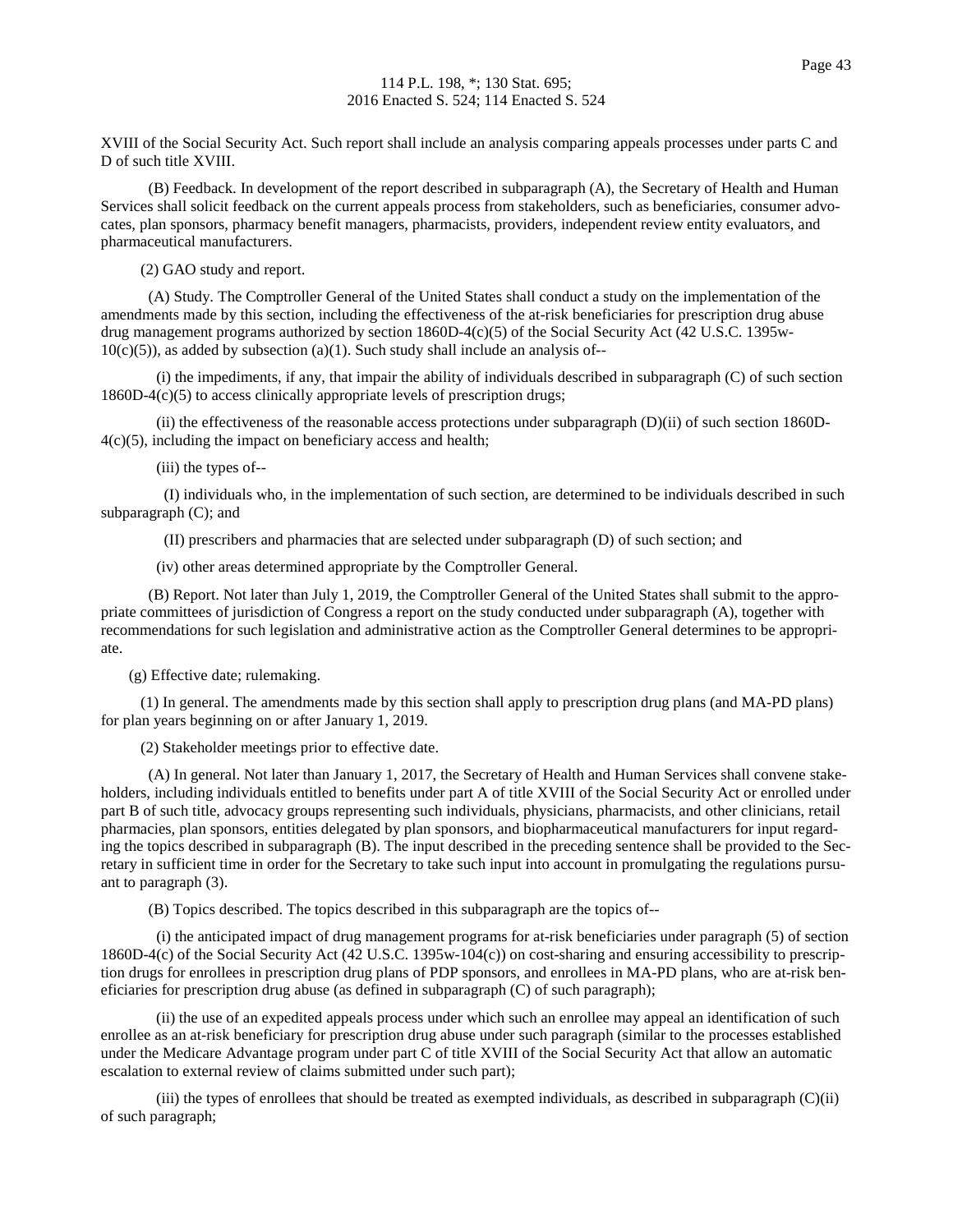(iv) the manner in which terms and definitions in such paragraph should be applied, such as the use of clinical appropriateness in determining whether an enrollee is an at-risk beneficiary for prescription drug abuse as defined in subparagraph (C) of such paragraph;

 (v) the information to be included in the notices described in subparagraph (B) of such paragraph and the standardization of such notices;

 (vi) with respect to a PDP sponsor (or Medicare Advantage organization) that establishes a drug management program for at-risk beneficiaries under such paragraph, the responsibilities of such PDP sponsor (or organization) with respect to the implementation of such program;

 (vii) notices for plan enrollees at the point of sale that would explain why an at-risk beneficiary has been prohibited from receiving a prescription at a location outside of the designated pharmacy;

(viii) evidence-based prescribing guidelines for opiates; and

(ix) the sharing of claims data under parts A and B of title XVIII of the Social Security Act with PDP sponsors.

 (3) Rulemaking. Not later than one year after the date of the enactment of this Act, the Secretary of Health and Human Services shall, taking into account the input gathered pursuant to paragraph (2)(A) and after providing notice and an opportunity to comment, promulgate regulations to carry out the provisions of, and amendments made by this section.

(h) Deposit of Savings Into Medicare Improvement Fund. Section 1898(b)(1) of the Social Security Act (42 U.S.C. 1395iii(b)(1)) is amended by striking "during and after fiscal year 2020, \$ 0" and inserting "during and after fiscal year 2021, \$ 140,000,000".

[\*705] Sec. 705. Excluding abuse-deterrent formulations of prescription drugs from the Medicaid additional rebate requirement for new formulations of prescription drugs

(a) In general. The last sentence of section  $1927(c)(2)(C)$  of the Social Security Act (42 U.S.C. 1396r-8(c)(2)(C)) is amended by inserting before the period at the end the following: ", but does not include an abuse-deterrent formulation of the drug (as determined by the Secretary), regardless of whether such abuse-deterrent formulation is an extended release formulation".

(b) Effective date. The amendment made by subsection (a) shall apply to drugs that are paid for by a State in calendar quarters beginning on or after the date of the enactment of this Act.

[\*706] Sec. 706. Limiting disclosure of predictive modeling and other analytics technologies to identify and prevent waste, fraud, and abuse

(a) In general. Title XI of the Social Security Act is amended by inserting after section 1128J (42 U.S.C. 1320a-7k) the following new section:

"Sec. 1128K. Disclosure of predictive modeling and other analytics technologies to identify and prevent waste, fraud, and abuse

"(a) Reference to predictive modeling technologies requirements. For provisions relating to the use of predictive modeling and other analytics technologies to identify and prevent waste, fraud, and abuse with respect to the Medicare program under title XVIII, the Medicaid program under title XIX, and the Children's Health Insurance Program under title XXI, see section 4241 of the Small Business Jobs Act of 2010 (42 U.S.C. 1320a-7m).

"(b) Limiting disclosure of predictive modeling technologies. In implementing such provisions under such section 4241 with respect to covered algorithms (as defined in subsection (c)), the following shall apply:

 "(1) Nonapplication of FOIA. The covered algorithms used or developed for purposes of such section 4241 (including by the Secretary or a State (or an entity operating under a contract with a State)) shall be exempt from disclosure under section 552(b)(3) of title 5, United States Code.

"(2) Limitation with respect to use and disclosure of information by State agencies.

 "(A) In general. A State agency may not use or disclose covered algorithms used or developed for purposes of such section 4241 except for purposes of administering the State plan (or a waiver of the plan) under the Medicaid program under title XIX or the State child health plan (or a waiver of the plan) under the Children's Health Insurance Pro-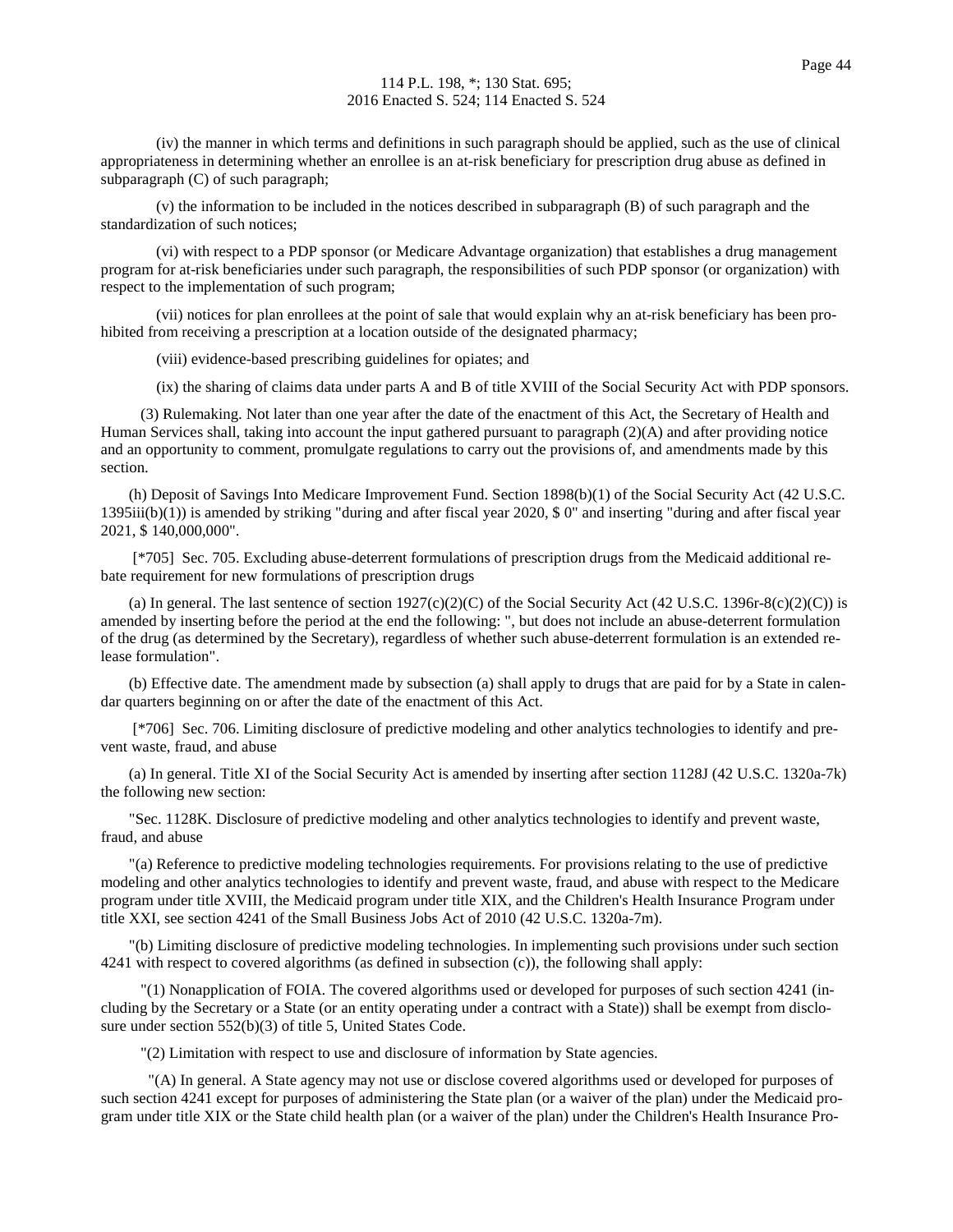gram under title XXI, including by enabling an entity operating under a contract with a State to assist the State to identify or prevent waste, fraud, and abuse with respect to such programs.

 "(B) Information security. A State agency shall have in effect data security and control policies that the Secretary finds adequate to ensure the security of covered algorithms used or developed for purposes of such section 4241 and to ensure that access to such information is restricted to authorized persons for purposes of authorized uses and disclosures described in subparagraph (A).

 "(C) Procedural requirements. State agencies to which information is disclosed pursuant to such section 4241 shall adhere to uniform procedures established by the Secretary.

"(c) Covered algorithm defined. In this section, the term "covered algorithm"--

 "(1) means a predictive modeling or other analytics technology, as used for purposes of section 4241(a) of the Small Business Jobs Act of 2010 (42 U.S.C. 1320a-7m(a)) to identify and prevent waste, fraud, and abuse with respect to the Medicare program under title XVIII, the Medicaid program under title XIX, and the Children's Health Insurance Program under title XXI; and

 "(2) includes the mathematical expressions utilized in the application of such technology and the means by which such technology is developed. ".

(b) Conforming amendments.

 (1) Medicaid State plan requirement. Section 1902(a) of the Social Security Act (42 U.S.C. 1396a(a)) is amended--

(A) in paragraph (80), by striking "and" at the end;

(B) in paragraph (81), by striking the period at the end and inserting "; and"; and

(C) by inserting after paragraph (81) the following new paragraph:

 "(82) provide that the State agency responsible for administering the State plan under this title provides assurances to the Secretary that the State agency is in compliance with subparagraphs (A), (B), and (C) of section 1128K(b)(2). ".

(2) State child health plan requirement. Section  $2102(a)(7)$  of the Social Security Act (42 U.S.C. 1397bb(a)(7)) is amended--

(A) in subparagraph (A), by striking ", and" at the end and inserting a semicolon;

(B) in subparagraph (B), by striking the period at the end and inserting "; and"; and

(C) by adding at the end the following new subparagraph:

 "(C) to ensure that the State agency involved is in compliance with subparagraphs (A), (B), and (C) of section  $1128K(b)(2)$ . ".

[\*707] Sec. 707. Medicaid Improvement Fund

Section 1941(b)(1) of the Social Security Act (42 U.S.C. 1396w-1(b)(1)) is amended to read as follows:

 "(1) In general. There shall be available to the Fund, for expenditures from the Fund for fiscal year 2021 and thereafter, \$ 5,000,000. ".

[\*708] Sec. 708. Sense of the Congress regarding treatment of substance abuse epidemics

It is the sense of the Congress that decades of experience and research have demonstrated that a fiscally responsible approach to addressing the opioid abuse epidemic and other substance abuse epidemics requires treating such epidemics as a public health emergency emphasizing prevention, treatment, and recovery.

#### TITLE VIII--KINGPIN DESIGNATION IMPROVEMENT

[\*801] Sec. 801. Protection of classified information in Federal court challenges relating to designations under the Narcotics Kingpin Designation Act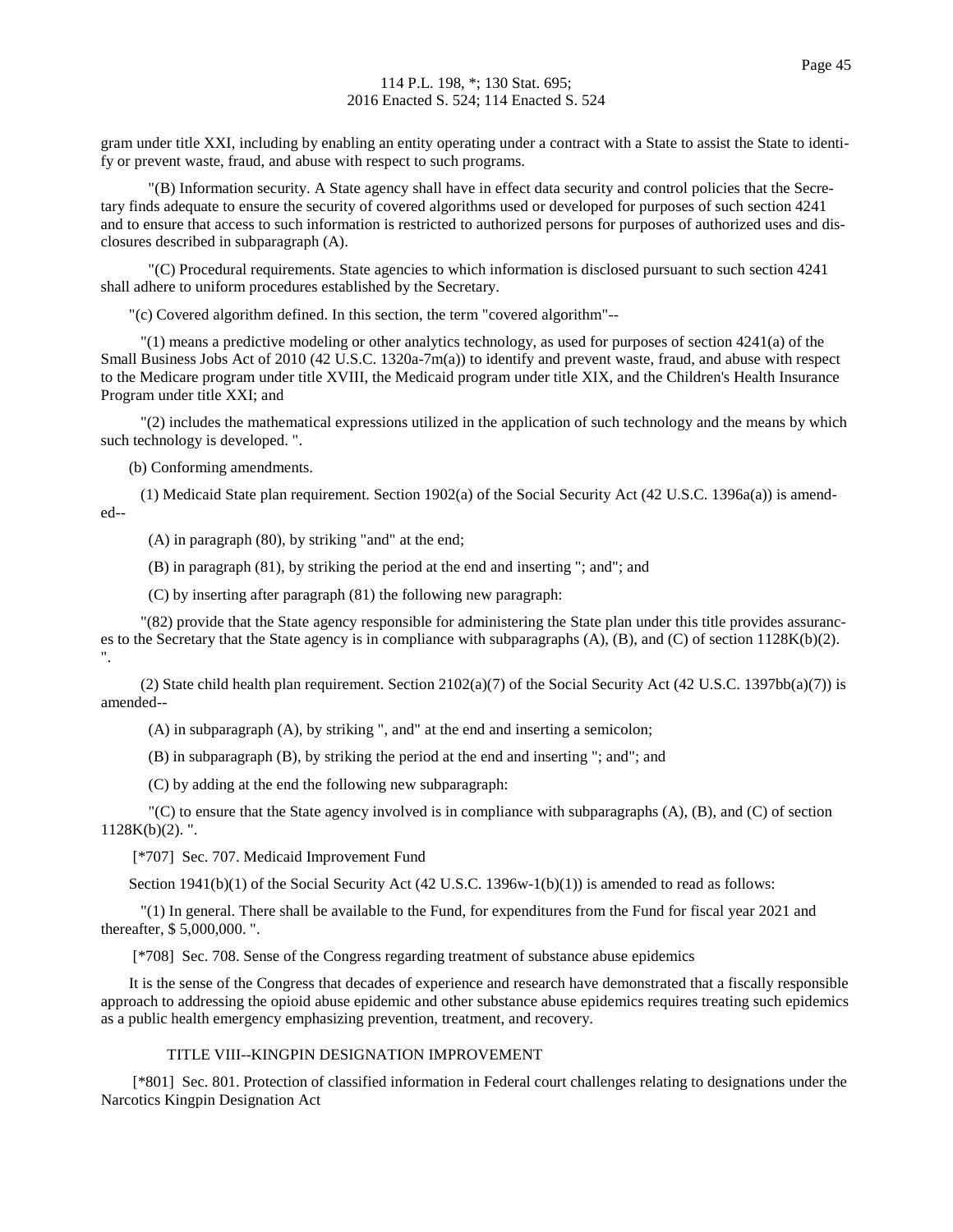Section 804 of the Foreign Narcotics Kingpin Designation Act (21 U.S.C. 1903) is amended by adding at the end the following:

"(i) Protection of classified information in Federal court challenges relating to designations. In any judicial review of a determination made under this section, if the determination was based on classified information (as defined in section 1(a) of the Classified Information Procedures Act) such information may be submitted to the reviewing court ex parte and in camera. This subsection does not confer or imply any right to judicial review. ".

#### TITLE IX--DEPARTMENT OF VETERANS AFFAIRS

[\*901] Sec. 901. Short title

This title may be cited as the "Jason Simcakoski Memorial and Promise Act".

[\*902] Sec. 902. Definitions

In this title:

 (1) The term "controlled substance" has the meaning given that term in section 102 of the Controlled Substances Act (21 U.S.C. 802).

 (2) The term "State" means each of the several States, territories, and possessions of the United States, the District of Columbia, and the Commonwealth of Puerto Rico.

 (3) The term "complementary and integrative health" has the meaning given that term, or any successor term, by the National Institutes of Health.

 (4) The term "opioid receptor antagonist" means a drug or device approved or cleared under the Federal Food, Drug, and Cosmetic Act (21 U.S.C. 301 et seq.) for emergency treatment of known or suspected opioid overdose.

Subtitle A--Opioid therapy and pain management

[\*911] Sec. 911. Improvement of opioid safety measures by Department of Veterans Affairs

(a) Expansion of opioid safety initiative.

 (1) Inclusion of all medical facilities. Not later than 180 days after the date of the enactment of this Act, the Secretary of Veterans Affairs shall expand the Opioid Safety Initiative of the Department of Veterans Affairs to include all medical facilities of the Department.

 (2) Guidance. The Secretary shall establish guidance that each health care provider of the Department of Veterans Affairs, before initiating opioid therapy to treat a patient as part of the comprehensive assessment conducted by the health care provider, use the Opioid Therapy Risk Report tool of the Department of Veterans Affairs (or any subsequent tool), which shall include information from the prescription drug monitoring program of each participating State as applicable, that includes the most recent information to date relating to the patient that accessed such program to assess the risk for adverse outcomes of opioid therapy for the patient, including the concurrent use of controlled substances such as benzodiazepines, as part of the comprehensive assessment conducted by the health care provider.

 (3) Enhanced standards. The Secretary shall establish enhanced standards with respect to the use of routine and random urine drug tests for all patients before and during opioid therapy to help prevent substance abuse, dependence, and diversion, including--

 (A) that such tests occur not less frequently than once each year or as otherwise determined according to treatment protocols; and

 (B) that health care providers appropriately order, interpret and respond to the results from such tests to tailor pain therapy, safeguards, and risk management strategies to each patient.

(b) Pain management education and training.

 (1) In general. In carrying out the Opioid Safety Initiative of the Department, the Secretary shall require all employees of the Department responsible for prescribing opioids to receive education and training described in paragraph (2).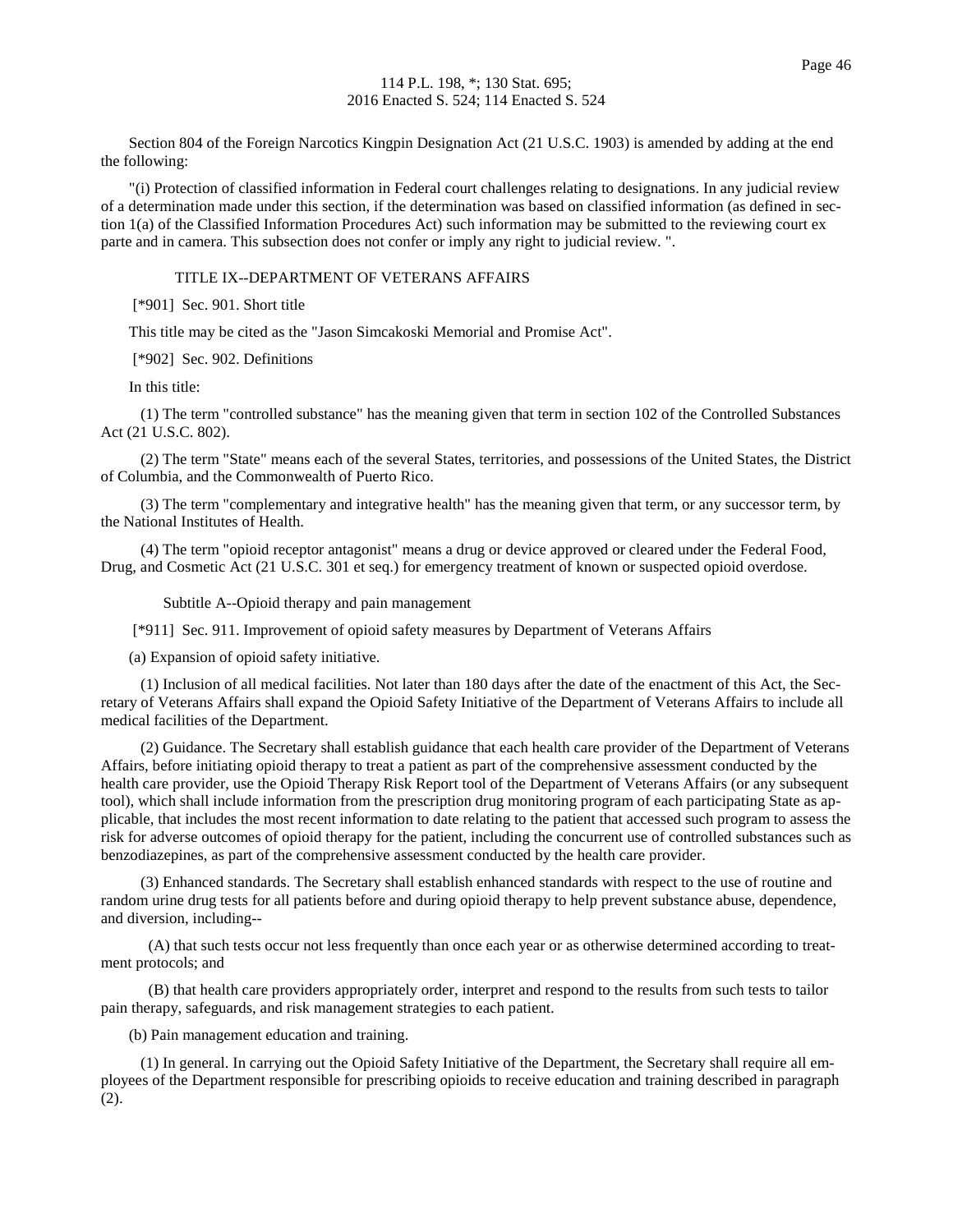(2) Education and training. Education and training described in this paragraph is education and training on pain management and safe opioid prescribing practices for purposes of safely and effectively managing patients with chronic pain, including education and training on the following:

 (A) The implementation of and full compliance with the VA/DOD Clinical Practice Guideline for Management of Opioid Therapy for Chronic Pain, including any update to such guideline.

 (B) The use of evidence-based pain management therapies and complementary and integrative health services, including cognitive-behavioral therapy, non-opioid alternatives, and non-drug methods and procedures to managing pain and related health conditions including, to the extent practicable, medical devices approved or cleared by the Food and Drug Administration for the treatment of patients with chronic pain and related health conditions.

 (C) Screening and identification of patients with substance use disorder, including drug-seeking behavior, before prescribing opioids, assessment of risk potential for patients developing an addiction, and referral of patients to appropriate addiction treatment professionals if addiction is identified or strongly suspected.

 (D) Communication with patients on the potential harm associated with the use of opioids and other controlled substances, including the need to safely store and dispose of supplies relating to the use of opioids and other controlled substances.

 (E) Such other education and training as the Secretary considers appropriate to ensure that veterans receive safe and high-quality pain management care from the Department.

 (3) Use of existing program. In providing education and training described in paragraph (2), the Secretary shall use the Interdisciplinary Chronic Pain Management Training Team Program of the Department (or successor program).

(c) Pain management teams.

 (1) In general. In carrying out the Opioid Safety Initiative of the Department, the director of each medical facility of the Department shall identify and designate a pain management team of health care professionals, which may include board certified pain medicine specialists, responsible for coordinating and overseeing pain management therapy at such facility for patients experiencing acute and chronic pain that is non-cancer related.

(2) Establishment of protocols.

 (A) In general. In consultation with the Directors of each Veterans Integrated Service Network, the Secretary shall establish standard protocols for the designation of pain management teams at each medical facility within the Department.

 (B) Consultation on prescription of opioids. Each protocol established under subparagraph (A) shall ensure that any health care provider without expertise in prescribing analgesics or who has not completed the education and training under subsection (b), including a mental health care provider, does not prescribe opioids to a patient unless that health care provider--

 (i) consults with a health care provider with pain management expertise or who is on the pain management team of the medical facility; and

(ii) refers the patient to the pain management team for any subsequent prescriptions and related therapy.

(3) Report.

 (A) In general. Not later than one year after the date of enactment of this Act, the director of each medical facility of the Department shall submit to the Under Secretary for Health and the director of the Veterans Integrated Service Network in which the medical facility is located a report identifying the health care professionals that have been designated as members of the pain management team at the medical facility pursuant to paragraph (1).

 (B) Elements. Each report submitted under subparagraph (A) with respect to a medical facility of the Department shall include--

 (i) a certification as to whether all members of the pain management team at the medical facility have completed the education and training required under subsection (b);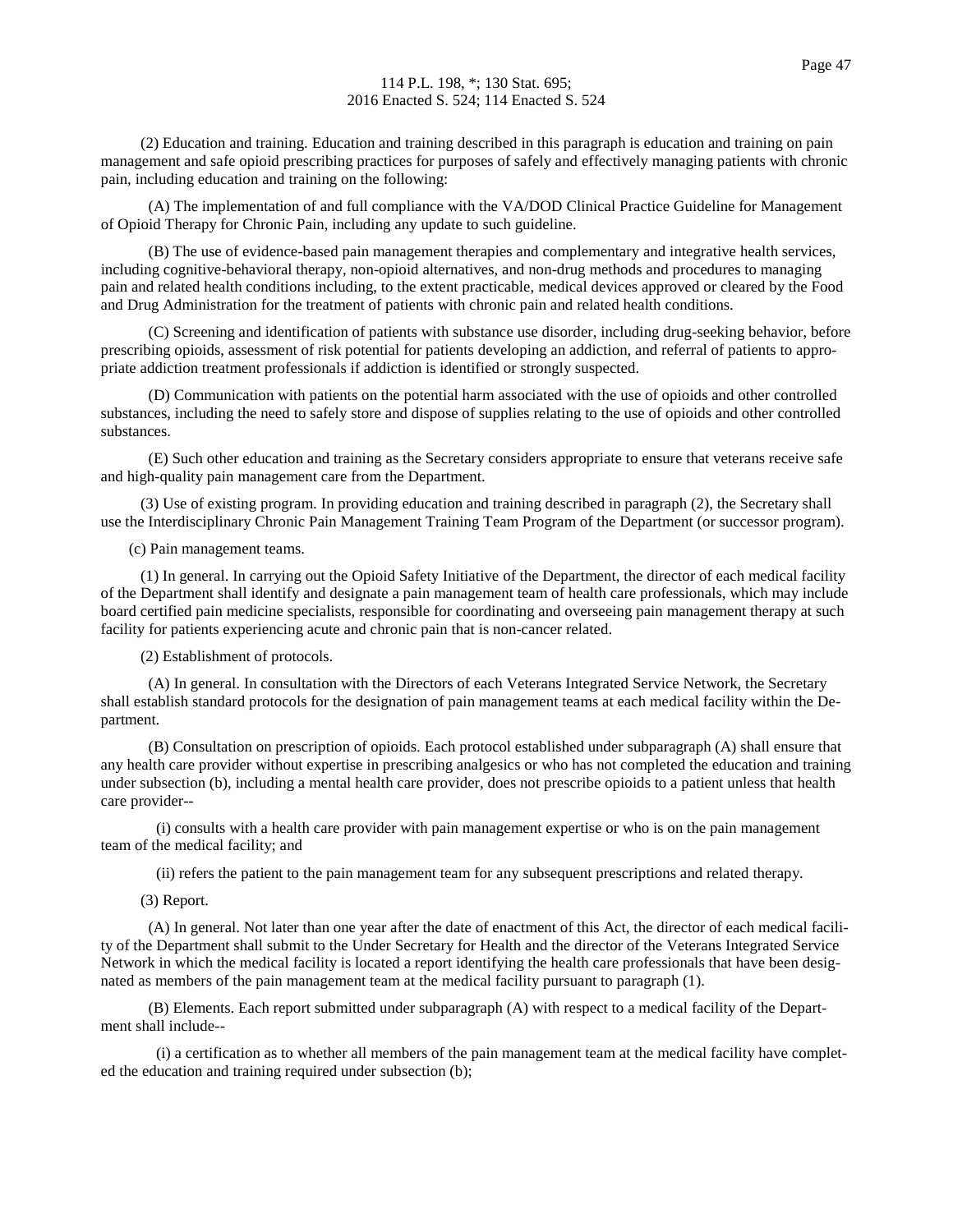(ii) a plan for the management and referral of patients to such pain management team if health care providers without expertise in prescribing analgesics prescribe opioid medications to treat acute and chronic pain that is noncancer related; and

(iii) a certification as to whether the medical facility--

 (I) fully complies with the stepped-care model, or successor models, of pain management and other pain management policies of the Department; or

 (II) does not fully comply with such stepped-care model, or successor models, of pain management and other pain management policies but is carrying out a corrective plan of action to ensure such full compliance.

(d) Tracking and monitoring of opioid use.

 (1) Prescription drug monitoring programs of states. In carrying out the Opioid Safety Initiative and the Opioid Therapy Risk Report tool of the Department, the Secretary shall--

 (A) ensure access by health care providers of the Department to information on controlled substances, including opioids and benzodiazepines, prescribed to veterans who receive care outside the Department through the prescription drug monitoring program of each State with such a program, including by seeking to enter into memoranda of understanding with States to allow shared access of such information between States and the Department;

(B) include such information in the Opioid Therapy Risk Report tool; and

 (C) require health care providers of the Department to submit to the prescription drug monitoring program of each State with such a program information on prescriptions of controlled substances received by veterans in that State under the laws administered by the Secretary.

 (2) Report on tracking of data on opioid use. Not later than 18 months after the date of the enactment of this Act, the Secretary shall submit to the Committee on Veterans' Affairs of the Senate and the Committee on Veterans' Affairs of the House of Representatives a report on the feasibility and advisability of improving the Opioid Therapy Risk Report tool of the Department to allow for more advanced real-time tracking of and access to data on--

(A) the key clinical indicators with respect to the totality of opioid use by veterans;

 (B) concurrent prescribing by health care providers of the Department of opioids in different health care settings, including data on concurrent prescribing of opioids to treat mental health disorders other than opioid use disorder; and

(C) mail-order prescriptions of opioids prescribed to veterans under the laws administered by the Secretary.

(e) Availability of opioid receptor antagonists.

(1) Increased availability and use.

 (A) In general. The Secretary shall maximize the availability of opioid receptor antagonists, including naloxone, to veterans.

 (B) Availability, training, and distributing. In carrying out subparagraph (A), not later than 90 days after the date of the enactment of this Act, the Secretary shall--

 (i) equip each pharmacy of the Department with opioid receptor antagonists to be dispensed to outpatients as needed; and

 (ii) expand the Overdose Education and Naloxone Distribution program of the Department to ensure that all veterans in receipt of health care under laws administered by the Secretary who are at risk of opioid overdose may access such opioid receptor antagonists and training on the proper administration of such opioid receptor antagonists.

 (C) Veterans who are at risk. For purposes of subparagraph (B), veterans who are at risk of opioid overdose include--

(i) veterans receiving long-term opioid therapy;

 (ii) veterans receiving opioid therapy who have a history of substance use disorder or prior instances of overdose; and

(iii) veterans who are at risk as determined by a health care provider who is treating the veteran.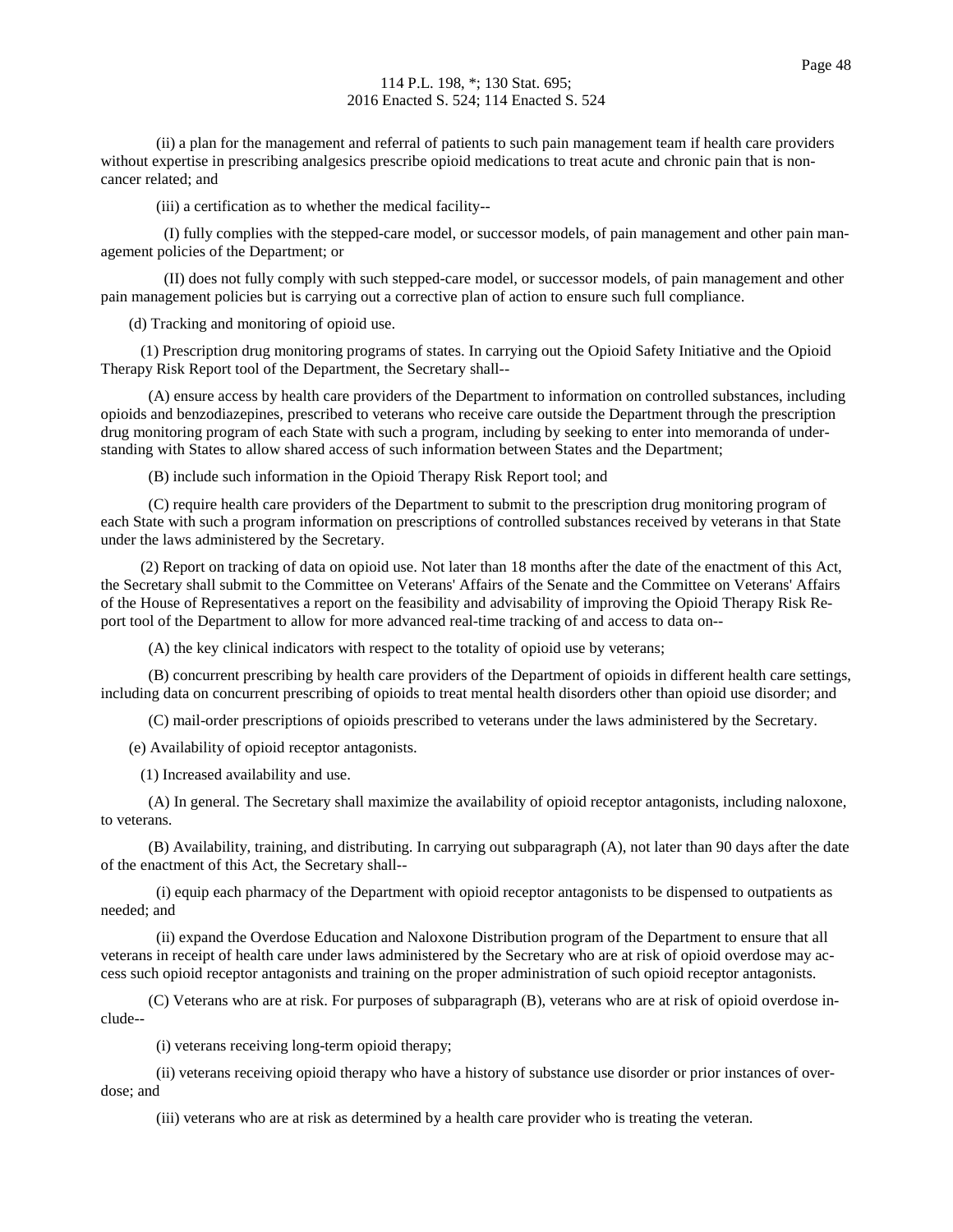(2) Report. Not later than 120 days after the date of the enactment of this Act, the Secretary shall submit to the Committee on Veterans' Affairs of the Senate and the Committee on Veterans' Affairs of the House of Representatives a report on carrying out paragraph (1), including an assessment of any remaining steps to be carried out by the Secretary to carry out such paragraph.

(f) Inclusion of certain information and capabilities in opioid therapy risk report tool of the Department.

(1) Information. The Secretary shall include in the Opioid Therapy Risk Report tool of the Department--

 (A) information on the most recent time the tool was accessed by a health care provider of the Department with respect to each veteran; and

(B) information on the results of the most recent urine drug test for each veteran.

 (2) Capabilities. The Secretary shall include in the Opioid Therapy Risk Report tool the ability of the health care providers of the Department to determine whether a health care provider of the Department prescribed opioids to a veteran without checking the information in the tool with respect to the veteran.

(g) Notifications of risk in computerized health record. The Secretary shall modify the computerized patient record system of the Department to ensure that any health care provider that accesses the record of a veteran, regardless of the reason the veteran seeks care from the health care provider, will be immediately notified whether the veteran--

(1) is receiving opioid therapy and has a history of substance use disorder or prior instances of overdose;

(2) has a history of opioid abuse; or

 (3) is at risk of developing an opioid use disorder, as determined by a health care provider who is treating the veteran.

[\*912] Sec. 912. Strengthening of joint working group on pain management of the Department of Veterans Affairs and the Department of Defense

(a) In general. Not later than 90 days after the date of enactment of this Act, the Secretary of Veterans Affairs and the Secretary of Defense shall ensure that the Pain Management Working Group of the Health Executive Committee of the Department of Veterans Affairs-Department of Defense Joint Executive Committee (Pain Management Working Group) established under section 320 of title 38, United States Code, includes a focus on the following:

(1) The opioid prescribing practices of health care providers of each Department.

 (2) The ability of each Department to manage acute and chronic pain among individuals receiving health care from the Department, including training health care providers with respect to pain management.

(3) The use by each Department of complementary and integrative health in treating such individuals.

 (4) The concurrent use and practice by health care providers of each Department of opioids and prescription drugs to treat mental health disorders, including benzodiazepines.

 (5) The use of care transition plans by health care providers of each Department to address case management issues for patients receiving opioid therapy who transition between inpatient and outpatient care.

 (6) The coordination in coverage of and consistent access to medications prescribed for patients transitioning from receiving health care from the Department of Defense to receiving health care from the Department of Veterans Affairs.

 (7) The ability of each Department to properly screen, identify, refer, and treat patients with substance use disorders who are seeking treatment for acute and chronic pain management conditions.

(b) Coordination and consultation. The Secretary of Veterans Affairs and the Secretary of Defense shall ensure that the working group described in subsection (a)--

 (1) coordinates the activities of the working group with other relevant working groups established under section 320 of title 38, United States Code;

 (2) consults with other relevant Federal agencies, including the Centers for Disease Control and Prevention, with respect to the activities of the working group; and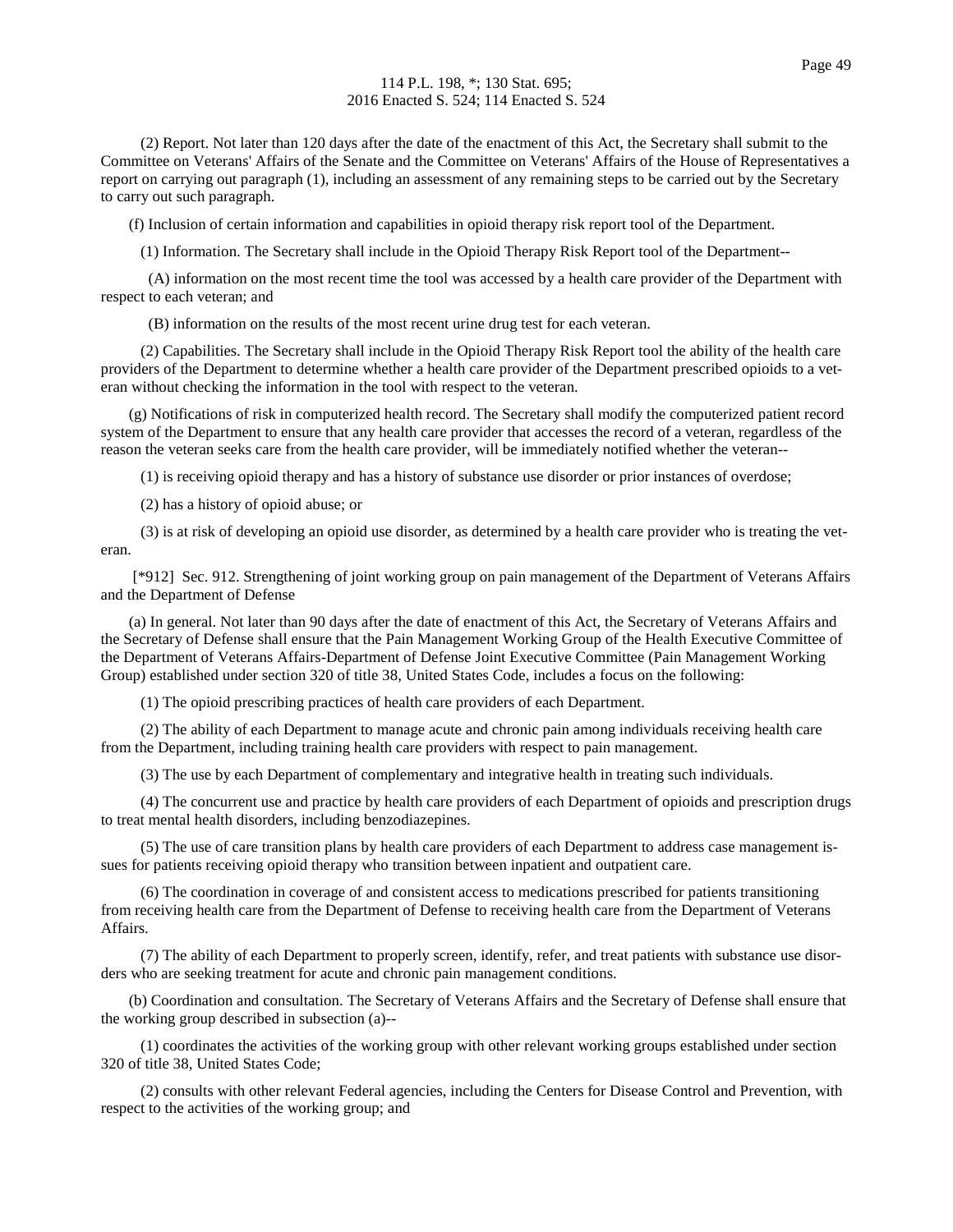(3) consults with the Department of Veterans Affairs and the Department of Defense with respect to the VA/DOD Clinical Practice Guideline for Management of Opioid Therapy for Chronic Pain, or any successor guideline, and reviews and provides comments before any update to the guideline is released.

(c) Clinical practice guidelines.

 (1) In general. Not later than 180 days after the date of the enactment of this Act, the Secretary of Veterans Affairs and the Secretary of Defense shall issue an update to the VA/DOD Clinical Practice Guideline for Management of Opioid Therapy for Chronic Pain.

 (2) Matters included. In conducting the update under paragraph (1), the Pain Management Working Group, in coordination with the Clinical Practice Guideline VA/DoD Management of Opioid Therapy for Chronic Pain Working Group, shall work to ensure that the Clinical Practical Guideline includes the following:

(A) Enhanced guidance with respect to--

 (i) the co-administration of an opioid and other drugs, including benzodiazepines, that may result in lifelimiting drug interactions;

 (ii) the treatment of patients with current acute psychiatric instability or substance use disorder or patients at risk of suicide; and

(iii) the use of opioid therapy to treat mental health disorders other than opioid use disorder.

 (B) Enhanced guidance with respect to the treatment of patients with behaviors or comorbidities, such as posttraumatic stress disorder or other psychiatric disorders, or a history of substance abuse or addiction, that requires a consultation or co-management of opioid therapy with one or more specialists in pain management, mental health, or addictions.

(C) Enhanced guidance with respect to health care providers--

 (i) conducting an effective assessment for patients beginning or continuing opioid therapy, including understanding and setting realistic goals with respect to achieving and maintaining an expected level of pain relief, improved function, or a clinically appropriate combination of both; and

 (ii) effectively assessing whether opioid therapy is achieving or maintaining the established treatment goals of the patient or whether the patient and health care provider should discuss adjusting, augmenting, or discontinuing the opioid therapy.

 (D) Guidelines to inform the methodologies used by health care providers of the Department of Veterans Affairs and the Department of Defense to safely taper opioid therapy when adjusting or discontinuing the use of opioid therapy, including--

(i) prescription of the lowest effective dose based on patient need;

(ii) use of opioids only for a limited time; and

(iii) augmentation of opioid therapy with other pain management therapies and modalities.

 (E) Guidelines with respect to appropriate case management for patients receiving opioid therapy who transition between inpatient and outpatient health care settings, which may include the use of care transition plans.

 (F) Guidelines with respect to appropriate case management for patients receiving opioid therapy who transition from receiving care during active duty to post-military health care networks.

 (G) Guidelines with respect to providing options, before initiating opioid therapy, for pain management therapies without the use of opioids and options to augment opioid therapy with other clinical and complementary and integrative health services to minimize opioid dependence.

 (H) Guidelines with respect to the provision of evidence-based non-opioid treatments within the Department of Veterans Affairs and the Department of Defense, including medical devices and other therapies approved or cleared by the Food and Drug Administration for the treatment of chronic pain as an alternative to or to augment opioid therapy.

 (I) Guidelines developed by the Centers for Disease Control and Prevention for safely prescribing opioids for the treatment of chronic, non-cancer related pain in outpatient settings.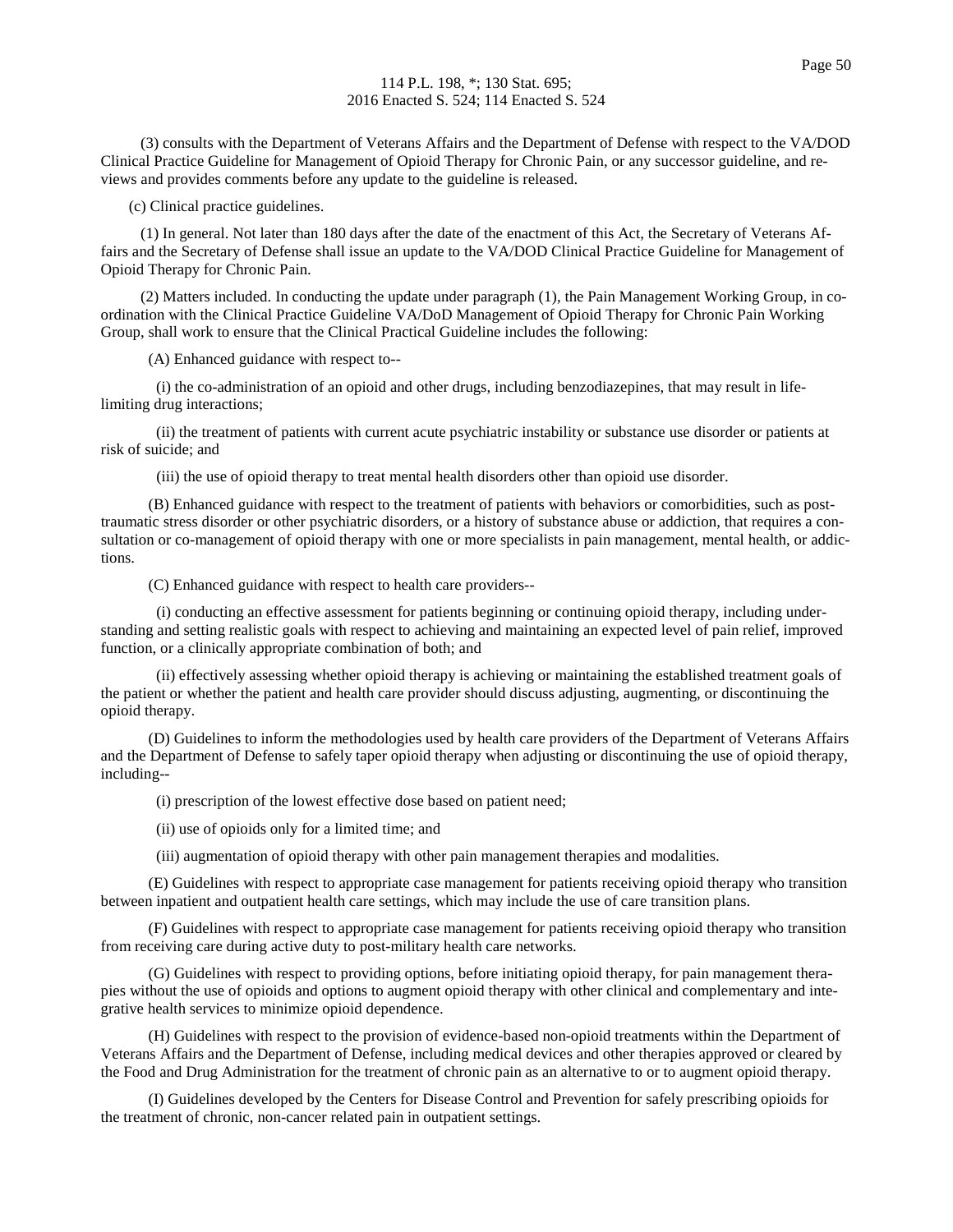(3) Rule of construction. Nothing in this subsection shall be construed to prevent the Secretary of Veterans Affairs and the Secretary of Defense from considering all relevant evidence, as appropriate, in updating the VA/DOD Clinical Practice Guideline for Management of Opioid Therapy for Chronic Pain, as required under paragraph (1), or from ensuring that the final clinical practice guideline updated under such paragraph remains applicable to the patient populations of the Department of Veterans Affairs and the Department of Defense.

[\*913] Sec. 913. Review, investigation, and report on use of opioids in treatment by Department of Veterans Affairs

(a) Comptroller general report.

 (1) In general. Not later than two years after the date of the enactment of this Act, the Comptroller General of the United States shall submit to the Committee on Veterans' Affairs of the Senate and the Committee on Veterans' Affairs of the House of Representatives a report on the Opioid Safety Initiative of the Department of Veterans Affairs and the opioid prescribing practices of health care providers of the Department.

(2) Elements. The report submitted under paragraph (1) shall include the following:

 (A) An assessment of the implementation and monitoring by the Veterans Health Administration of the Opioid Safety Initiative of the Department, including examining, as appropriate, the following:

 (i) How the Department monitors the key clinical outcomes of such safety initiative (for example, the percentage of unique veterans visiting each medical center of the Department that are prescribed an opioid or an opioid and benzodiazepine concurrently) and how the Department uses that information--

(I) to improve prescribing practices; and

(II) to identify high prescribing or otherwise inappropriate prescribing practices by health care providers.

 (ii) How the Department monitors the use of the Opioid Therapy Risk Report tool of the Department (as developed through such safety initiative) and compliance with such tool by medical facilities and health care providers of the Department, including any findings by the Department of prescription rates or prescription practices by medical facilities or health care providers that are inappropriate.

 (iii) The implementation of academic detailing programs within the Veterans Integrated Service Networks of the Department and how such programs are being used to improve opioid prescribing practices.

 (iv) Recommendations on such improvements to the Opioid Safety Initiative of the Department as the Comptroller General considers appropriate.

(B) Information made available under the Opioid Therapy Risk Report tool with respect to--

(i) deaths resulting from sentinel events involving veterans prescribed opioids by a health care provider;

 (ii) overall prescription rates and, if applicable, indications used by health care providers for prescribing chronic opioid therapy to treat non-cancer, non-palliative, and non-hospice care patients;

 (iii) the prescription rates and indications used by health care providers for prescribing benzodiazepines and opioids concomitantly;

 (iv) the practice by health care providers of prescribing opioids to treat patients without any pain, including to treat patients with mental health disorders other than opioid use disorder; and

 (v) the effectiveness of opioid therapy for patients receiving such therapy, including the effectiveness of longterm opioid therapy.

 (C) An evaluation of processes of the Department in place to oversee opioid use among veterans, including procedures to identify and remedy potential over-prescribing of opioids by health care providers of the Department.

 (D) An assessment of the implementation by the Secretary of Veterans Affairs of the VA/DOD Clinical Practice Guideline for Management of Opioid Therapy for Chronic Pain, including any figures or approaches used by the Department to assess compliance with such guidelines by medical centers of the Department and identify any medical centers of the Department operating action plans to improve compliance with such guidelines.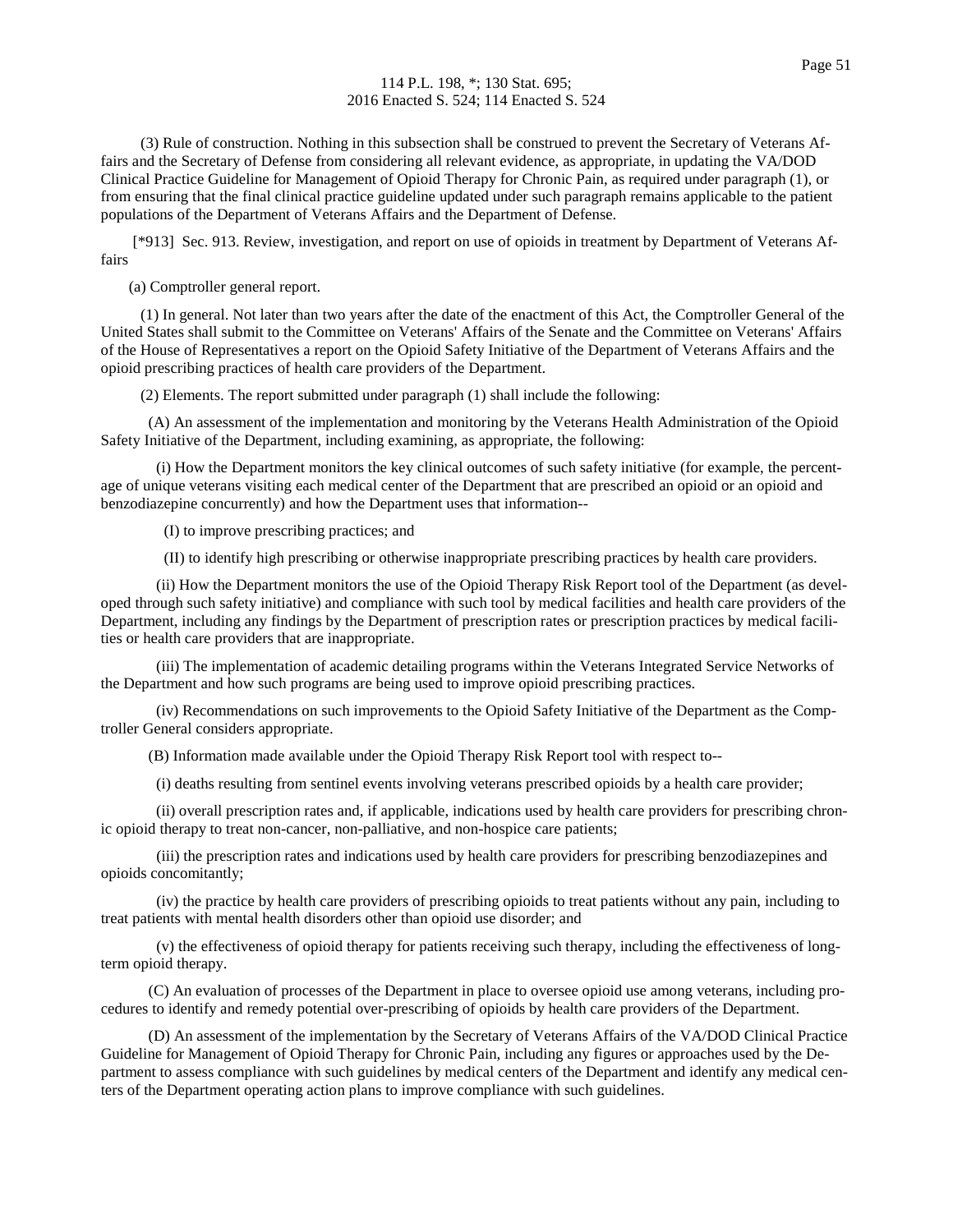(E) An assessment of the data that the Department has developed to review the opioid prescribing practices of health care providers of the Department, as required by this subtitle, including a review of how the Department identifies the practices of individual health care providers that warrant further review based on prescribing levels, health conditions for which the health care provider is prescribing opioids or opioids and benzodiazepines concurrently, or other practices of the health care provider.

(b) Semi-annual progress report on implementation of comptroller general recommendations. Not later than 180 days after the date of the submittal of the report required under subsection (a), and not less frequently than annually thereafter until the Comptroller General of the United States determines that all recommended actions are closed, the Secretary of Veterans Affairs shall submit to the Committee on Veterans' Affairs of the Senate and the Committee on Veterans' Affairs of the House of Representatives a progress report detailing the actions by the Secretary to address any outstanding findings and recommendations by the Comptroller General of the United States under subsection (a) with respect to the Veterans Health Administration.

(c) Annual report on opioid therapy and prescription rates. Not later than one year after the date of the enactment of this Act, and not less frequently than annually for the following five years, the Secretary shall submit to the Committee on Veterans' Affairs of the Senate and the Committee on Veterans' Affairs of the House of Representatives a report on opioid therapy and prescription rates for the one-year period preceding the date of the submission of the report. Each such report shall include each of the following:

 (1) The number of patients and the percentage of the patient population of the Department who were prescribed benzodiazepines and opioids concurrently by a health care provider of the Department.

 (2) The number of patients and the percentage of the patient population of the Department without any pain who were prescribed opioids by a health care provider of the Department, including those who were prescribed benzodiazepines and opioids concurrently.

 (3) The number of non-cancer, non-palliative, and non-hospice care patients and the percentage of such patients who were treated with opioids by a health care provider of the Department on an inpatient-basis and who also received prescription opioids by mail from the Department while being treated on an inpatient-basis.

 (4) The number of non-cancer, non-palliative, and non-hospice care patients and the percentage of such patients who were prescribed opioids concurrently by a health care provider of the Department and a health care provider that is not a health care provider of the Department.

 (5) With respect to each medical facility of the Department, the collected and reviewed information on opioids prescribed by health care providers at the facility to treat non-cancer, non-palliative, and non-hospice care patients, including--

 (A) the prescription rate at which each health care provider at the facility prescribed benzodiazepines and opioids concurrently to such patients and the aggregate of such prescription rate for all health care providers at the facility;

 (B) the prescription rate at which each health care provider at the facility prescribed benzodiazepines or opioids to such patients to treat conditions for which benzodiazepines or opioids are not approved treatment and the aggregate of such prescription rate for all health care providers at the facility;

 (C) the prescription rate at which each health care provider at the facility prescribed or dispensed mail-order prescriptions of opioids to such patients while such patients were being treated with opioids on an inpatient-basis and the aggregate of such prescription rate for all health care providers at the facility; and

 (D) the prescription rate at which each health care provider at the facility prescribed opioids to such patients who were also concurrently prescribed opioids by a health care provider that is not a health care provider of the Department and the aggregate of such prescription rates for all health care providers at the facility.

 (6) With respect to each medical facility of the Department, the number of times a pharmacist at the facility overrode a critical drug interaction warning with respect to an interaction between opioids and another medication before dispensing such medication to a veteran.

(d) Investigation of prescription rates. If the Secretary determines that a prescription rate with respect to a health care provider or medical facility of the Department conflicts with or is otherwise inconsistent with the standards of appropriate and safe care, the Secretary shall--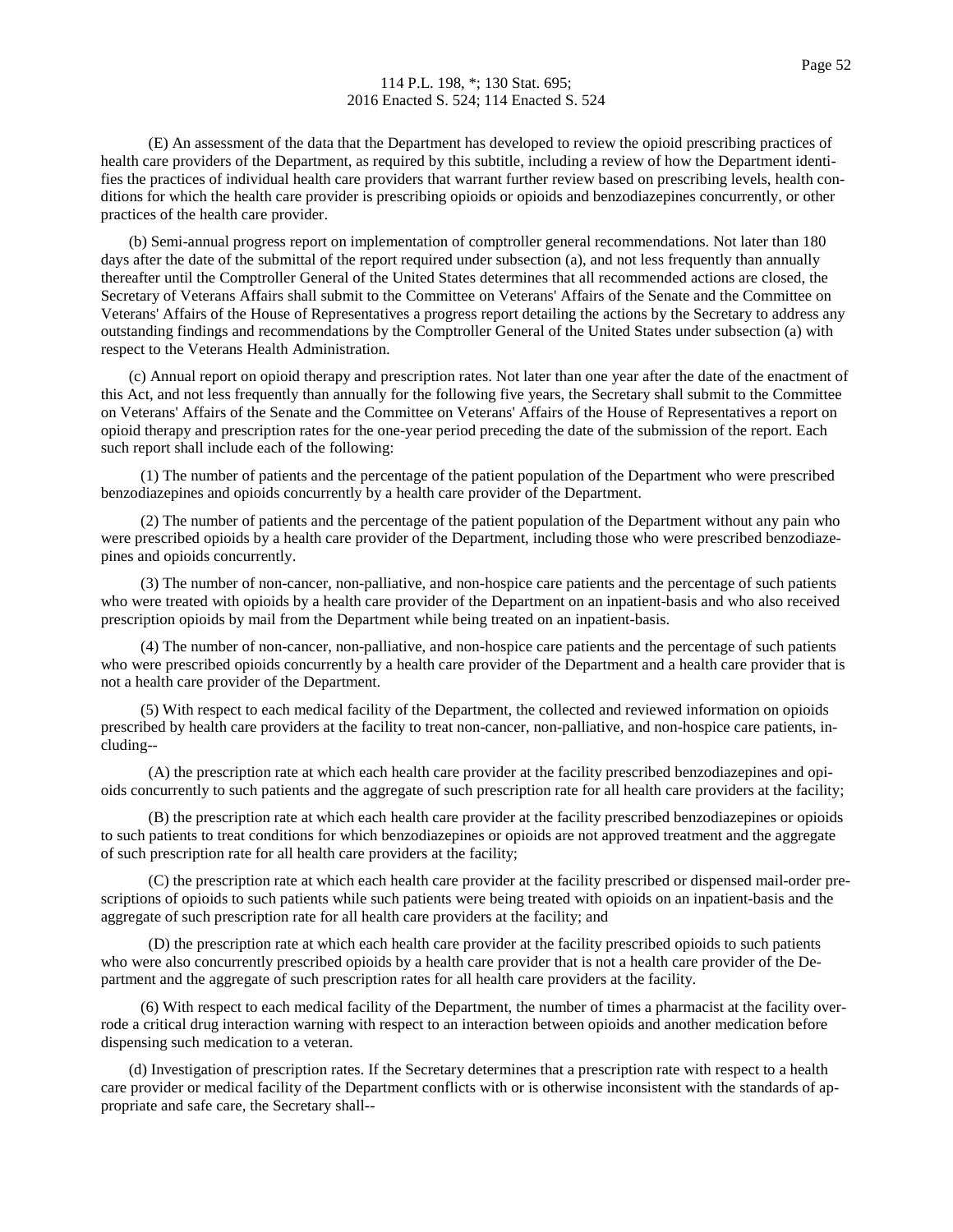(1) immediately notify the Committee on Veterans' Affairs of the Senate and the Committee on Veterans' Affairs of the House of Representatives of such determination, including information relating to such determination, prescription rate, and health care provider or medical facility, as the case may be; and

 (2) through the Office of the Medical Inspector of the Veterans Health Administration, conduct a full investigation of the health care provider or medical facility, as the case may be.

(e) Prescription rate defined. In this section, the term "prescription rate" means, with respect to a health care provider or medical facility of the Department, each of the following:

 (1) The number of patients treated with opioids by the health care provider or at the medical facility, as the case may be, divided by the total number of pharmacy users of that health care provider or medical facility.

 (2) The average number of morphine equivalents per day prescribed by the health care provider or at the medical facility, as the case may be, to patients being treated with opioids.

 (3) Of the patients being treated with opioids by the health care provider or at the medical facility, as the case may be, the average number of prescriptions of opioids per patient.

[\*914] Sec. 914. Mandatory disclosure of certain veteran information to State controlled substance monitoring programs

Section 5701(l) of title 38, United States Code, is amended by striking "may" and inserting "shall".

[\*915] Sec. 915. Elimination of copayment requirement for veterans receiving opioid antagonists or education on use of opioid antagonists

(a) Copayment for opioid antagonists. Section 1722A(a) of title 38, United States Code, is amended by adding at the end the following new paragraph:

 "(4) Paragraph (1) does not apply to opioid antagonists furnished under this chapter to a veteran who is at high risk for overdose of a specific medication or substance in order to reverse the effect of such an overdose. ".

(b) Copayment for education on use of opioid antagonists. Section  $1710(g)(3)$  of such title is amended--

(1) by striking "with respect to home health services" and inserting "with respect to the following:"

"(A) Home health services "; and

(2) by adding at the end the following subparagraph:

 "(B) Education on the use of opioid antagonists to reverse the effects of overdoses of specific medications or substances. ".

Subtitle B--Patient advocacy

[\*921] Sec. 921. Community meetings on improving care furnished by Department of Veterans Affairs

(a) Community meetings.

 (1) Medical centers. Not later than 90 days after the date of the enactment of this Act, and not less frequently than once every 90 days thereafter, the Secretary shall ensure that each medical facility of the Department of Veterans Affairs hosts a community meeting open to the public on improving health care furnished by the Secretary.

 (2) Community-based outpatient clinics. Not later than one year after the date of the enactment of this Act, and not less frequently than annually thereafter, the Secretary shall ensure that each community-based outpatient clinic of the Department hosts a community meeting open to the public on improving health care furnished by the Secretary.

(b) Attendance by Director of veterans integrated service network or designee.

 (1) In general. Each community meeting hosted by a medical facility or community-based outpatient clinic under subsection (a) shall be attended by the Director of the Veterans Integrated Service Network in which the medical facility or community-based outpatient clinic, as the case may be, is located. Subject to paragraph (2), the Director may delegate such attendance only to an employee who works in the Office of the Director.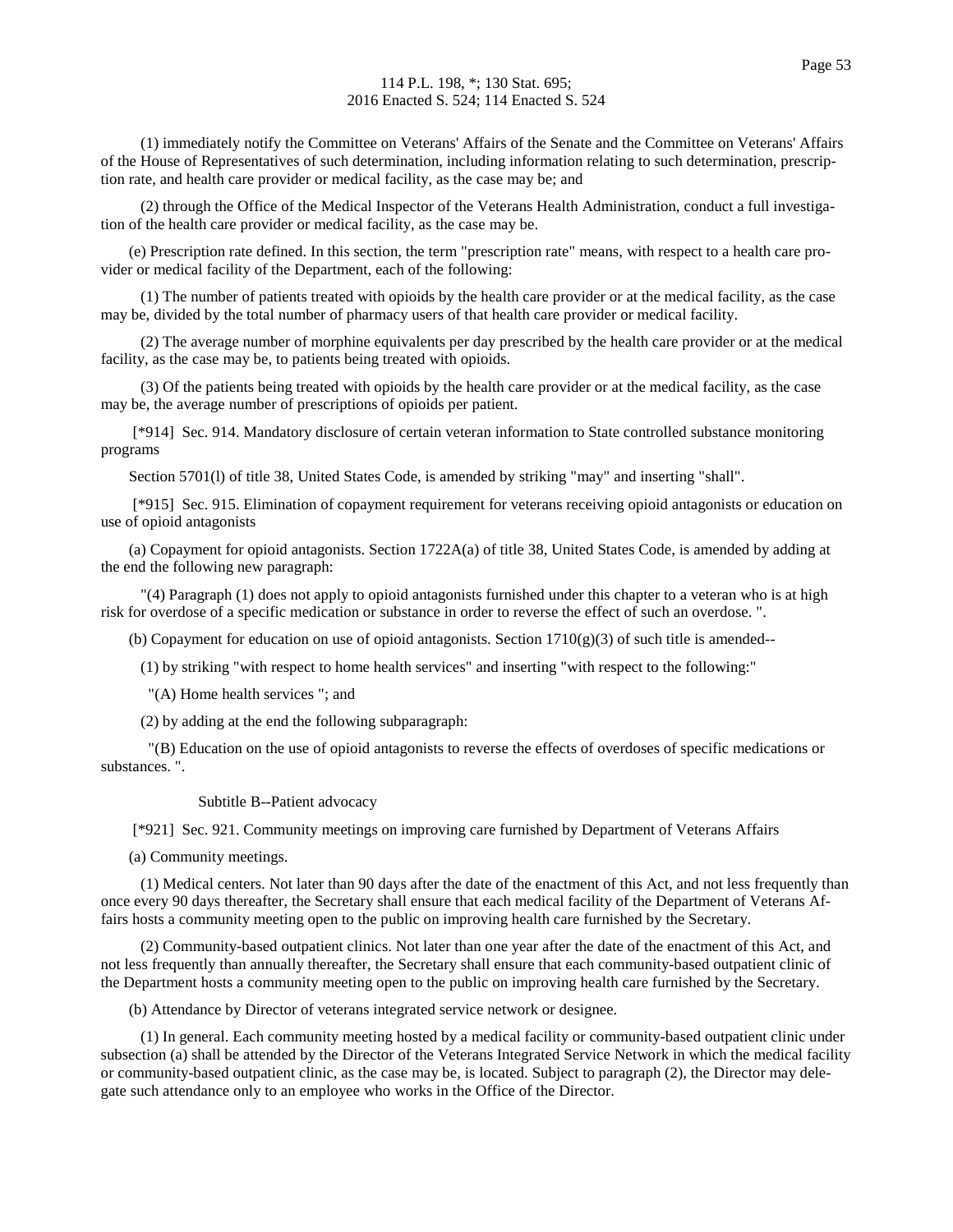(2) Attendance by director. Each Director of a Veterans Integrated Service Network shall personally attend not less than one community meeting under subsection (a) hosted by each medical facility located in the Veterans Integrated Service Network each year.

(c) Notice. The Secretary shall notify the Committee on Veterans' Affairs of the Senate, the Committee on Veterans' Affairs of the House of Representatives, and each Member of Congress (as defined in section 902) who represents the area in which the medical facility is located of a community meeting under subsection (a) by not later than 10 days before such community meeting occurs.

[\*922] Sec. 922. Improvement of awareness of patient advocacy program and patient bill of rights of Department of Veterans Affairs

Not later than 90 days after the date of the enactment of this Act, the Secretary of Veterans Affairs shall, in as many prominent locations as the Secretary determines appropriate to be seen by the largest percentage of patients and family members of patients at each medical facility of the Department of Veterans Affairs--

 (1) display the purposes of the Patient Advocacy Program of the Department and the contact information for the patient advocate at such medical facility; and

(2) display the rights and responsibilities of--

(A) patients and family members of patients at such medical facility; and

 (B) with respect to community living centers and other residential facilities of the Department, residents and family members of residents at such medical facility.

[\*923] Sec. 923. Comptroller General report on patient advocacy program of Department of Veterans Affairs

(a) In general. Not later than two years after the date of the enactment of this Act, the Comptroller General of the United States shall submit to the Committee on Veterans' Affairs of the Senate and the Committee on Veterans' Affairs of the House of Representatives a report on the Patient Advocacy Program of the Department of Veterans Affairs (in this section referred to as the "Program").

(b) Elements. The report required by subsection (a) shall include the following:

(1) A description of the Program, including--

(A) the purpose of the Program;

(B) the activities carried out under the Program; and

(C) the sufficiency of the Program in achieving the purpose of the Program.

 (2) An assessment of the sufficiency of staffing of employees of the Department responsible for carrying out the Program.

(3) An assessment of the sufficiency of the training of such employees.

(4) An assessment of--

(A) the awareness of the Program among veterans and family members of veterans; and

(B) the use of the Program by veterans and family members of veterans.

 (5) Such recommendations and proposals for improving or modifying the Program as the Comptroller General considers appropriate.

(6) Such other information with respect to the Program as the Comptroller General considers appropriate.

[\*924] Sec. 924. Establishment of Office of Patient Advocacy of the Department of Veterans Affairs

(a) In general. Subchapter I of chapter 73 of title 38, United States Code, is amended by adding at the end the following new section:

"Sec. 7309A. Office of Patient Advocacy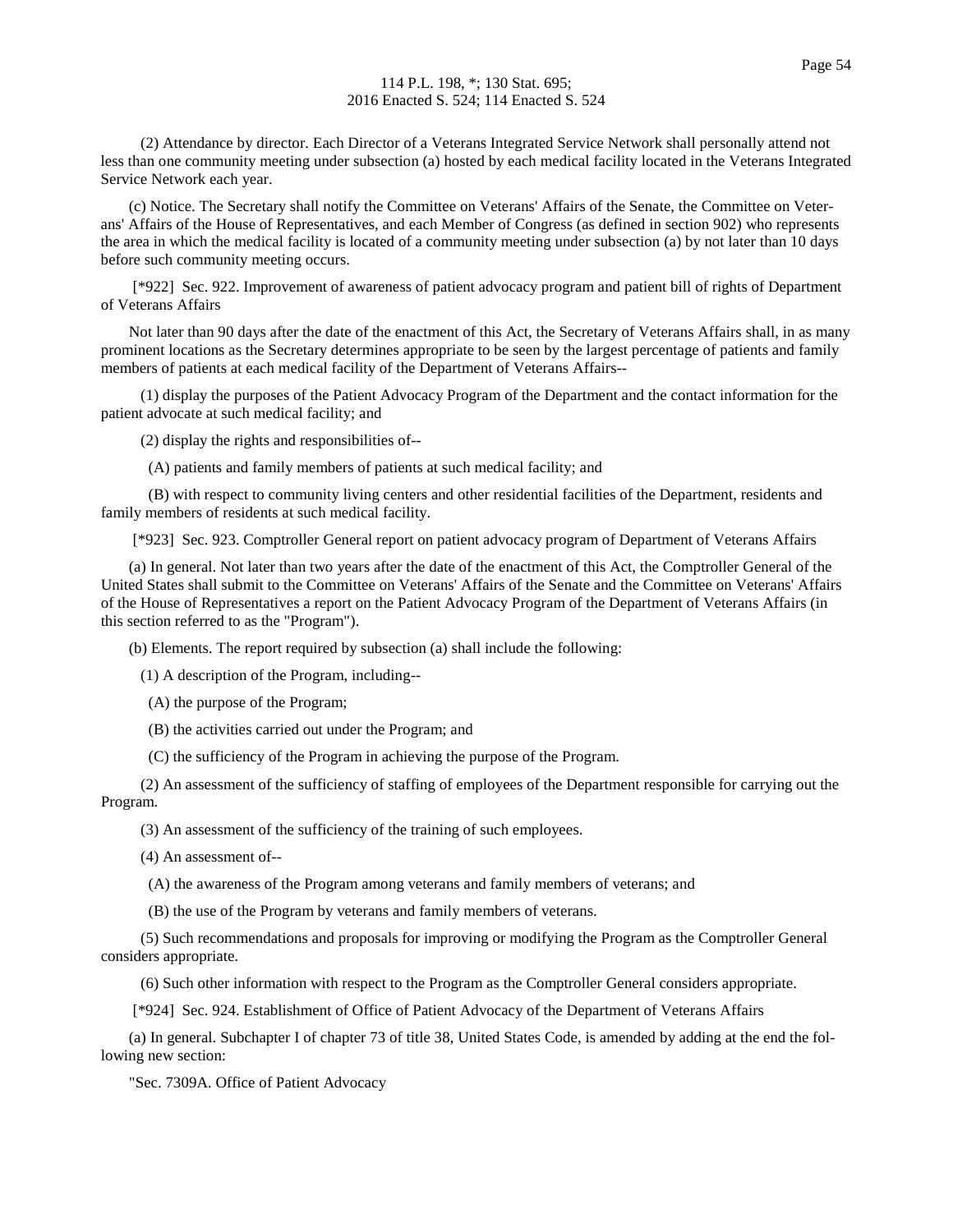"(a) Establishment. There is established in the Department within the Office of the Under Secretary for Health an office to be known as the "Office of Patient Advocacy" (in this section referred to as the "Office").

"(b) Head.

"(1) The Director of the Office of Patient Advocacy shall be the head of the Office.

 "(2) The Director of the Office of Patient Advocacy shall be appointed by the Under Secretary for Health from among individuals qualified to perform the duties of the position and shall report directly to the Under Secretary for Health.

"(c) Function.

"(1) The function of the Office is to carry out the Patient Advocacy Program of the Department.

 "(2) In carrying out the Patient Advocacy Program of the Department, the Director shall ensure that patient advocates of the Department--

 "(A) advocate on behalf of veterans with respect to health care received and sought by veterans under the laws administered by the Secretary;

"(B) carry out the responsibilities specified in subsection (d); and

"(C) receive training in patient advocacy.

"(d) Patient advocacy responsibilities. The responsibilities of each patient advocate at a medical facility of the Department are the following:

 "(1) To resolve complaints by veterans with respect to health care furnished under the laws administered by the Secretary that cannot be resolved at the point of service or at a higher level easily accessible to the veteran.

 "(2) To present at various meetings and to various committees the issues experienced by veterans in receiving such health care at such medical facility.

"(3) To express to veterans their rights and responsibilities as patients in receiving such health care.

"(4) To manage the Patient Advocate Tracking System of the Department at such medical facility.

 "(5) To compile data at such medical facility of complaints made by veterans with respect to the receipt of such health care at such medical facility and the satisfaction of veterans with such health care at such medical facility to determine whether there are trends in such data.

 "(6) To ensure that a process is in place for the distribution of the data compiled under paragraph (5) to appropriate leaders, committees, services, and staff of the Department.

 "(7) To identify, not less frequently than quarterly, opportunities for improvements in the furnishing of such health care to veterans at such medical facility based on complaints by veterans.

 "(8) To ensure that any significant complaint by a veteran with respect to such health care is brought to the attention of appropriate staff of the Department to trigger an assessment of whether there needs to be a further analysis of the problem at the facility-wide level.

"(9) To support any patient advocacy programs carried out by the Department.

 "(10) To ensure that all appeals and final decisions with respect to the receipt of such health care are entered into the Patient Advocate Tracking System of the Department.

 "(11) To understand all laws, directives, and other rules with respect to the rights and responsibilities of veterans in receiving such health care, including the appeals processes available to veterans.

 "(12) To ensure that veterans receiving mental health care, or the surrogate decision-makers for such veterans, are aware of the rights of veterans to seek representation from systems established under section 103 of the Protection and Advocacy for Mentally Ill Individuals Act of 1986 (42 U.S.C. 10803) to protect and advocate the rights of individuals with mental illness and to investigate incidents of abuse and neglect of such individuals.

"(13) To fulfill requirements established by the Secretary with respect to the inspection of controlled substances.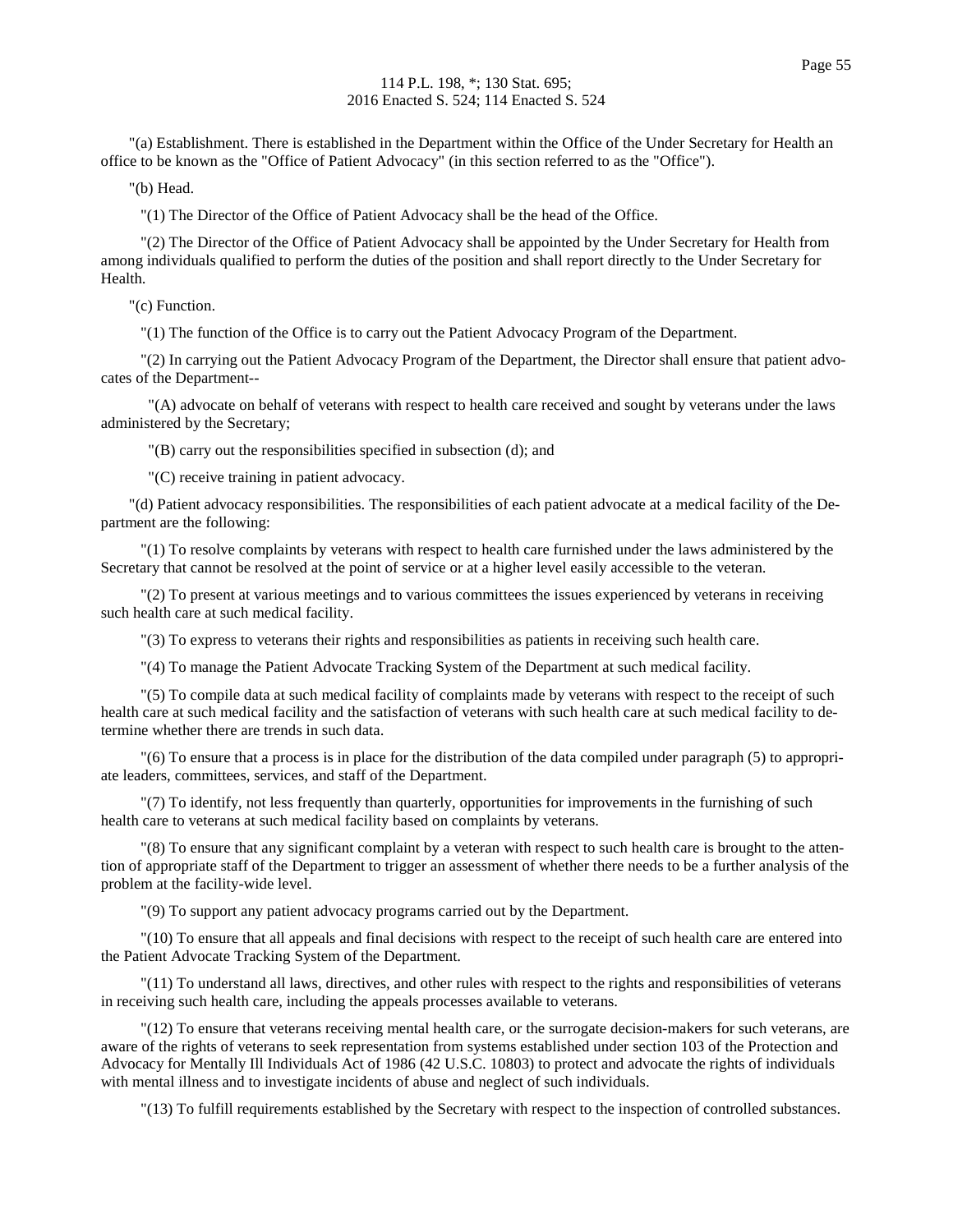"(14) To document potentially threatening behavior and report such behavior to appropriate authorities.

 $\mathcal{C}(e)$  Training. In providing training to patient advocates under subsection  $(c)(2)(C)$ , the Director shall ensure that such training is consistent throughout the Department.

"(f) Controlled substance defined. In this section, the term "controlled substance" has the meaning given that term in section 102 of the Controlled Substances Act (21 U.S.C. 802). ".

(b) Clerical amendment. The table of sections at the beginning of chapter 73 of such title is amended by inserting after the item relating to section 7309 the following new item:

"7309A. Office of Patient Advocacy. ".

(c) Date fully operational. The Secretary of Veterans Affairs shall ensure that the Office of Patient Advocacy established under section 7309A of title 38, United States Code, as added by subsection (a), is fully operational not later than the date that is one year after the date of the enactment of this Act.

Subtitle C--Complementary and integrative health

[\*931] Sec. 931. Expansion of research and education on and delivery of complementary and integrative health to veterans

(a) Establishment. There is established a commission to be known as the "Creating Options for Veterans' Expedited Recovery" or the "COVER Commission" (in this section referred to as the "Commission"). The Commission shall examine the evidence-based therapy treatment model used by the Secretary of Veterans Affairs for treating mental health conditions of veterans and the potential benefits of incorporating complementary and integrative health treatments available in non-Department facilities (as defined in section 1701 of title 38, United States Code).

(b) Duties. The Commission shall perform the following duties:

 (1) Examine the efficacy of the evidence-based therapy model used by the Secretary for treating mental health illnesses of veterans and identify areas to improve wellness-based outcomes.

(2) Conduct a patient-centered survey within each of the Veterans Integrated Service Networks to examine--

 (A) the experience of veterans with the Department of Veterans Affairs when seeking medical assistance for mental health issues through the health care system of the Department;

 (B) the experience of veterans with non-Department facilities and health professionals for treating mental health issues;

 (C) the preference of veterans regarding available treatment for mental health issues and which methods the veterans believe to be most effective;

 (D) the experience, if any, of veterans with respect to the complementary and integrative health treatment therapies described in paragraph (3);

 (E) the prevalence of prescribing prescription medication among veterans seeking treatment through the health care system of the Department as remedies for addressing mental health issues; and

 (F) the outreach efforts of the Secretary regarding the availability of benefits and treatments for veterans for addressing mental health issues, including by identifying ways to reduce barriers to gaps in such benefits and treatments.

 (3) Examine available research on complementary and integrative health treatment therapies for mental health issues and identify what benefits could be made with the inclusion of such treatments for veterans, including with respect  $to--$ 

(A) music therapy;

(B) equine therapy;

(C) training and caring for service dogs;

(D) yoga therapy;

(E) acupuncture therapy;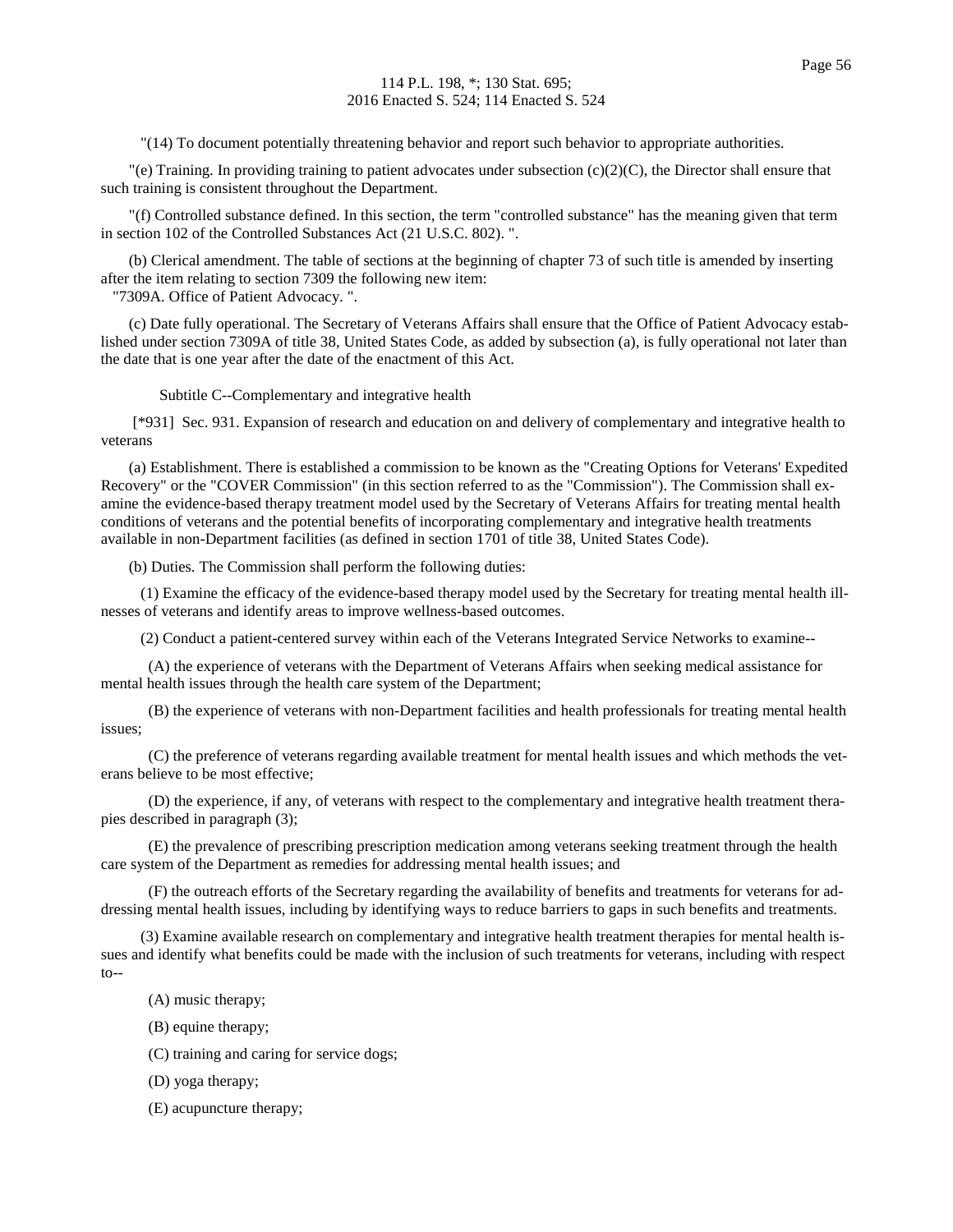(F) meditation therapy;

(G) outdoor sports therapy;

(H) hyperbaric oxygen therapy;

(I) accelerated resolution therapy;

(J) art therapy;

(K) magnetic resonance therapy; and

(L) other therapies the Commission determines appropriate.

 (4) Study the sufficiency of the resources of the Department to ensure the delivery of quality health care for mental health issues among veterans seeking treatment within the Department.

(5) Study the current treatments and resources available within the Department and assess--

(A) the effectiveness of such treatments and resources in decreasing the number of suicides per day by veterans;

(B) the number of veterans who have been diagnosed with mental health issues;

 (C) the percentage of veterans using the resources of the Department who have been diagnosed with mental health issues;

(D) the percentage of veterans who have completed counseling sessions offered by the Department; and

 (E) the efforts of the Department to expand complementary and integrative health treatments viable to the recovery of veterans with mental health issues as determined by the Secretary to improve the effectiveness of treatments offered by the Department.

(c) Membership.

(1) In general. The Commission shall be composed of 10 members, appointed as follows:

 (A) Two members appointed by the Speaker of the House of Representatives, at least one of whom shall be a veteran.

 (B) Two members appointed by the minority leader of the House of Representatives, at least one of whom shall be a veteran.

(C) Two members appointed by the majority leader of the Senate, at least one of whom shall be a veteran.

(D) Two members appointed by the minority leader of the Senate, at least one of whom shall be a veteran.

(E) Two members appointed by the President, at least one of whom shall be a veteran.

(2) Qualifications. Members of the Commission shall be individuals who--

 (A) are of recognized standing and distinction within the medical community with a background in treating mental health;

(B) have experience working with the military and veteran population; and

 (C) do not have a financial interest in any of the complementary and integrative health treatments reviewed by the Commission.

(3) Chairman. The President shall designate a member of the Commission to be the Chairman.

(4) Period of appointment. Members of the Commission shall be appointed for the life of the Commission.

 (5) Vacancy. A vacancy in the Commission shall be filled in the manner in which the original appointment was made.

 (6) Appointment deadline. The appointment of members of the Commission in this section shall be made not later than 90 days after the date of the enactment of this Act.

(d) Powers of commission.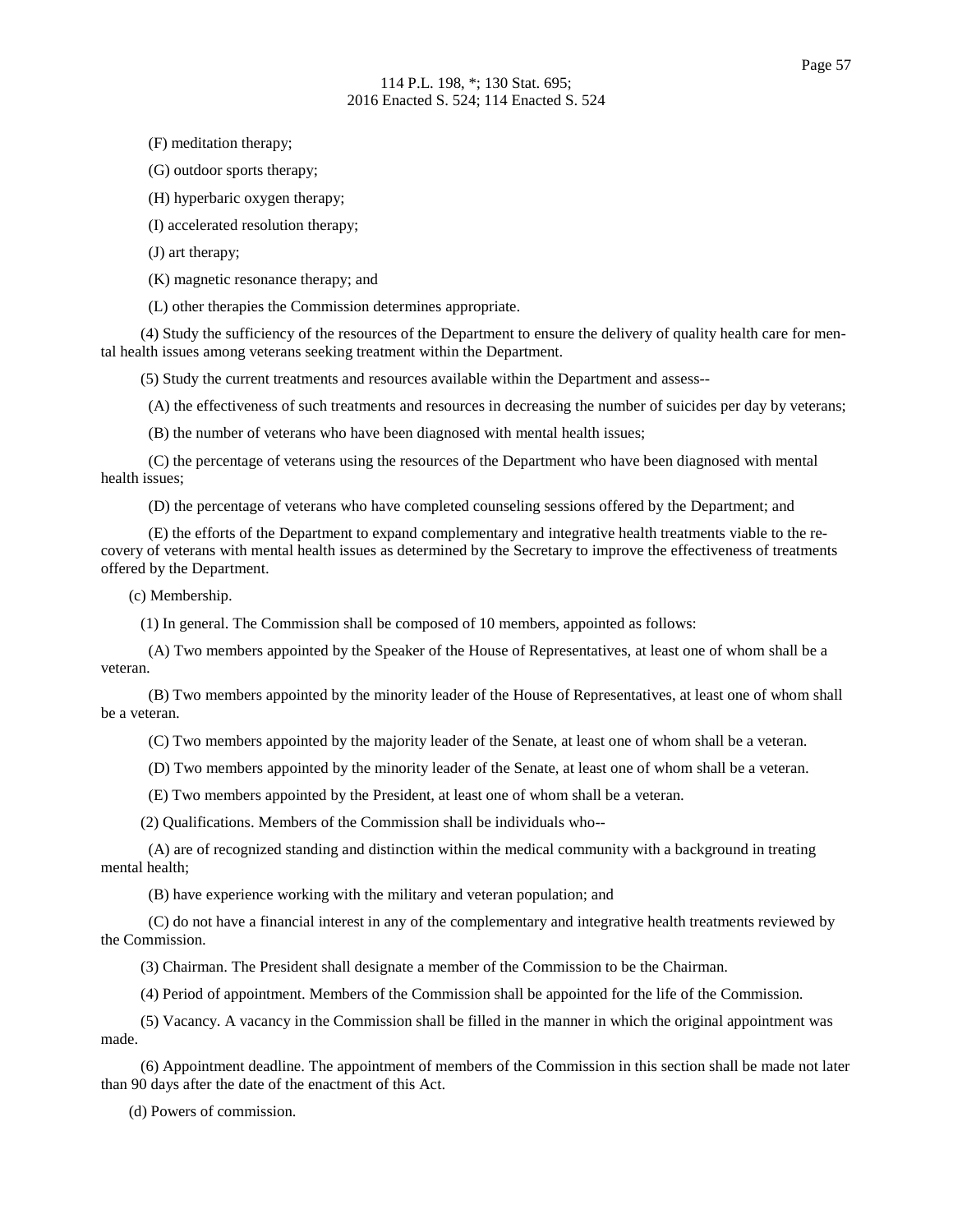(1) Meetings.

 (A) Initial meeting. The Commission shall hold its first meeting not later than 30 days after a majority of members are appointed to the Commission.

 (B) Meeting. The Commission shall regularly meet at the call of the Chairman. Such meetings may be carried out through the use of telephonic or other appropriate telecommunication technology if the Commission determines that such technology will allow the members to communicate simultaneously.

 (2) Hearings. The Commission may hold such hearings, sit and act at such times and places, take such testimony, and receive evidence as the Commission considers advisable to carry out the responsibilities of the Commission.

 (3) Information from federal agencies. The Commission may secure directly from any department or agency of the Federal Government such information as the Commission considers necessary to carry out the duties of the Commission.

 (4) Information from nongovernmental organizations. In carrying out its duties, the Commission may seek guidance through consultation with foundations, veteran service organizations, nonprofit groups, faith-based organizations, private and public institutions of higher education, and other organizations as the Commission determines appropriate.

 (5) Commission records. The Commission shall keep an accurate and complete record of the actions and meetings of the Commission. Such record shall be made available for public inspection and the Comptroller General of the United States may audit and examine such record.

 (6) Personnel records. The Commission shall keep an accurate and complete record of the actions and meetings of the Commission. Such record shall be made available for public inspection and the Comptroller General of the United States may audit and examine such records.

 (7) Compensation of members; travel expenses. Each member shall serve without pay but shall receive travel expenses to perform the duties of the Commission, including per diem in lieu of substances, at rates authorized under subchapter I of chapter 57 of title 5, United States Code.

 (8) Staff. The Chairman, in accordance with rules agreed upon the Commission, may appoint and fix the compensation of a staff director and such other personnel as may be necessary to enable the Commission to carry out its functions, without regard to the provisions of title 5, United States Code, governing appointments in the competitive service, without regard to the provision of chapter 51 and subchapter III of chapter 53 of such title relating to classification and General Schedule pay rates, except that no rate of pay fixed under this paragraph may exceed the equivalent of that payable for a position at level IV of the Executive Schedule under section 5315 of title 5, United States Code.

(9) Personnel as federal employees.

 (A) In general. The executive director and any personnel of the Commission are employees under section 2105 of title 5, United States Code, for purpose of chapters 63, 81, 83, 84, 85, 87, 89, and 90 of such title.

 (B) Members of the commission. Subparagraph (A) shall not be construed to apply to members of the Commission.

 (10) Contracting. The Commission may, to such extent and in such amounts as are provided in appropriations Acts, enter into contracts to enable the Commission to discharge the duties of the Commission under this Act.

 (11) Expert and consultant service. The Commission may procure the services of experts and consultants in accordance with section 3109 of title 5, United States Code, at rates not to exceed the daily rate paid to a person occupying a position at level IV of the Executive Schedule under section 5315 of title 5, United States Code.

 (12) Postal service. The Commission may use the United States mails in the same manner and under the same conditions as departments and agencies of the United States.

 (13) Physical facilities and equipment. Upon the request of the Commission, the Administrator of General Services shall provide to the Commission, on a reimbursable basis, the administrative support services necessary for the Commission to carry out its responsibilities under this Act. These administrative services may include human resource management, budget, leasing accounting, and payroll services.

(e) Report.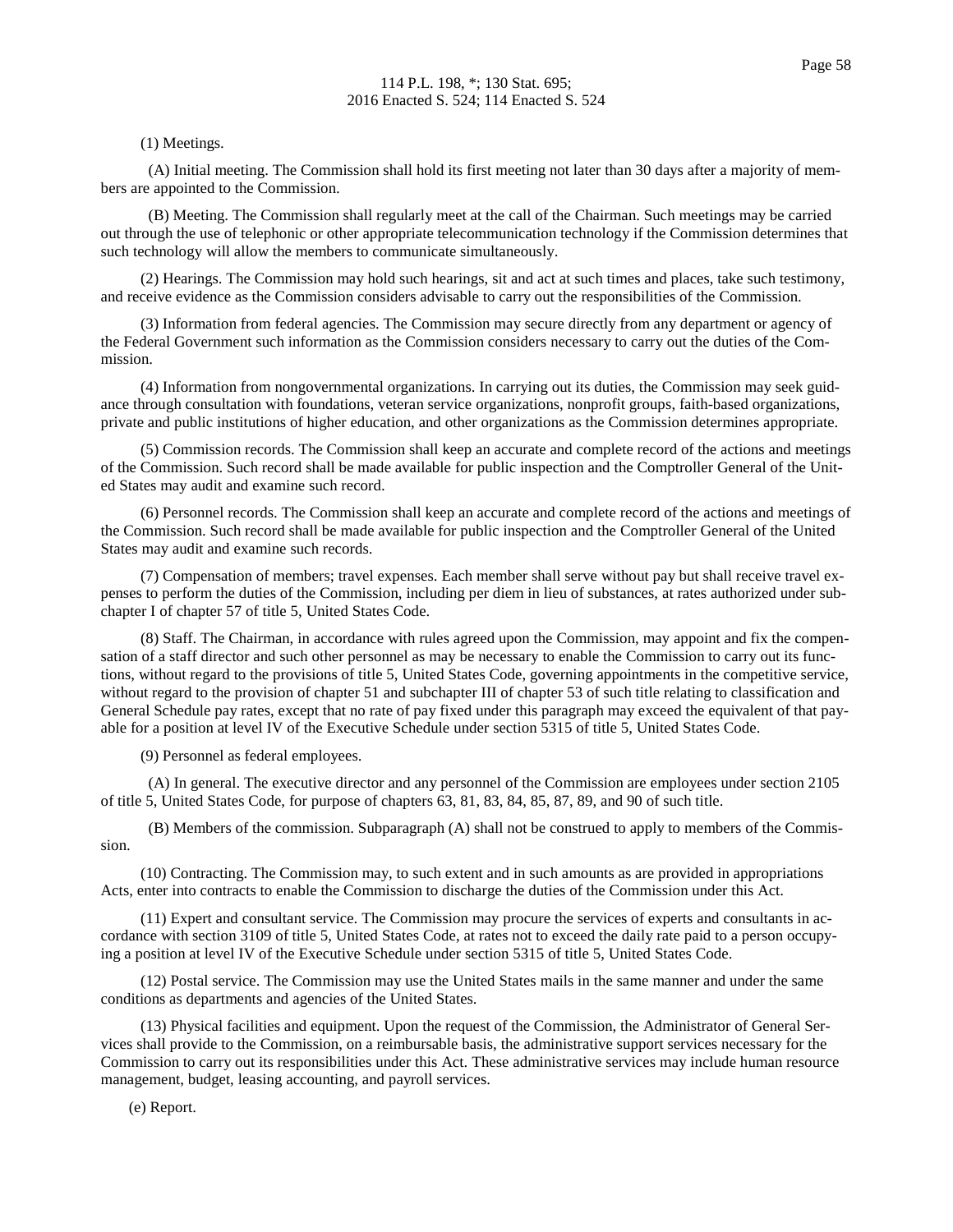(1) Interim reports.

 (A) In general. Not later than 60 days after the date on which the Commission first meets, and each 30-day period thereafter ending on the date on which the Commission submits the final report under paragraph (2), the Commission shall submit to the Committees on Veterans' Affairs of the House of Representatives and the Senate and the President a report detailing the level of cooperation the Secretary of Veterans Affairs (and the heads of other departments or agencies of the Federal Government) has provided to the Commission.

 (B) Other reports. In carrying out its duties, at times that the Commission determines appropriate, the Commission shall submit to the Committees on Veterans' Affairs of the House of Representatives and the Senate and any other appropriate entities an interim report with respect to the findings identified by the Commission.

 (2) Final report. Not later than 18 months after the first meeting of the Commission, the Commission shall submit to the Committee on Veterans' Affairs of the House of Representatives and the Senate, the President, and the Secretary of Veterans Affairs a final report on the findings of the Commission. Such report shall include the following:

 (A) Recommendations to implement in a feasible, timely, and cost-efficient manner the solutions and remedies identified within the findings of the Commission pursuant to subsection (b).

 (B) An analysis of the evidence-based therapy model used by the Secretary of Veterans Affairs for treating veterans with mental health care issues, and an examination of the prevalence and efficacy of prescription drugs as a means for treatment.

 (C) The findings of the patient-centered survey conducted within each of the Veterans Integrated Service Networks pursuant to subsection (b)(2).

 (D) An examination of complementary and integrative health treatments described in subsection (b)(3) and the potential benefits of incorporating such treatments in the therapy models used by the Secretary for treating veterans with mental health issues.

 (3) Plan. Not later than 90 days after the date on which the Commission submits the final report under paragraph (2), the Secretary of Veterans Affairs shall submit to the Committees on Veterans' Affairs of the House of Representatives and the Senate a report on the following:

 (A) An action plan for implementing the recommendations established by the Commission on such solutions and remedies for improving wellness-based outcomes for veterans with mental health care issues.

 (B) A feasible timeframe on when the complementary and integrative health treatments described in subsection (b)(3) can be implemented Department-wide.

 (C) With respect to each recommendation established by the Commission, including any complementary and integrative health treatment, that the Secretary determines is not appropriate or feasible to implement, a justification for such determination and an alternative solution to improve the efficacy of the therapy models used by the Secretary for treating veterans with mental health issues.

(f) Termination of commission. The Commission shall terminate 30 days after the Commission submits the final report under subsection (e)(2).

[\*932] Sec. 932. Expansion of research and education on and delivery of complementary and integrative health to veterans

(a) Development of plan to expand research, education, and delivery. Not later than 180 days after the date of the enactment of this Act, the Secretary of Veterans Affairs shall develop a plan to expand materially and substantially the scope of the effectiveness of research and education on, and delivery and integration of, complementary and integrative health services into the health care services provided to veterans.

(b) Elements. The plan required by subsection (a) shall provide for the following:

(1) Research on the following:

 (A) The effectiveness of various complementary and integrative health services, including the effectiveness of such services integrated with clinical services.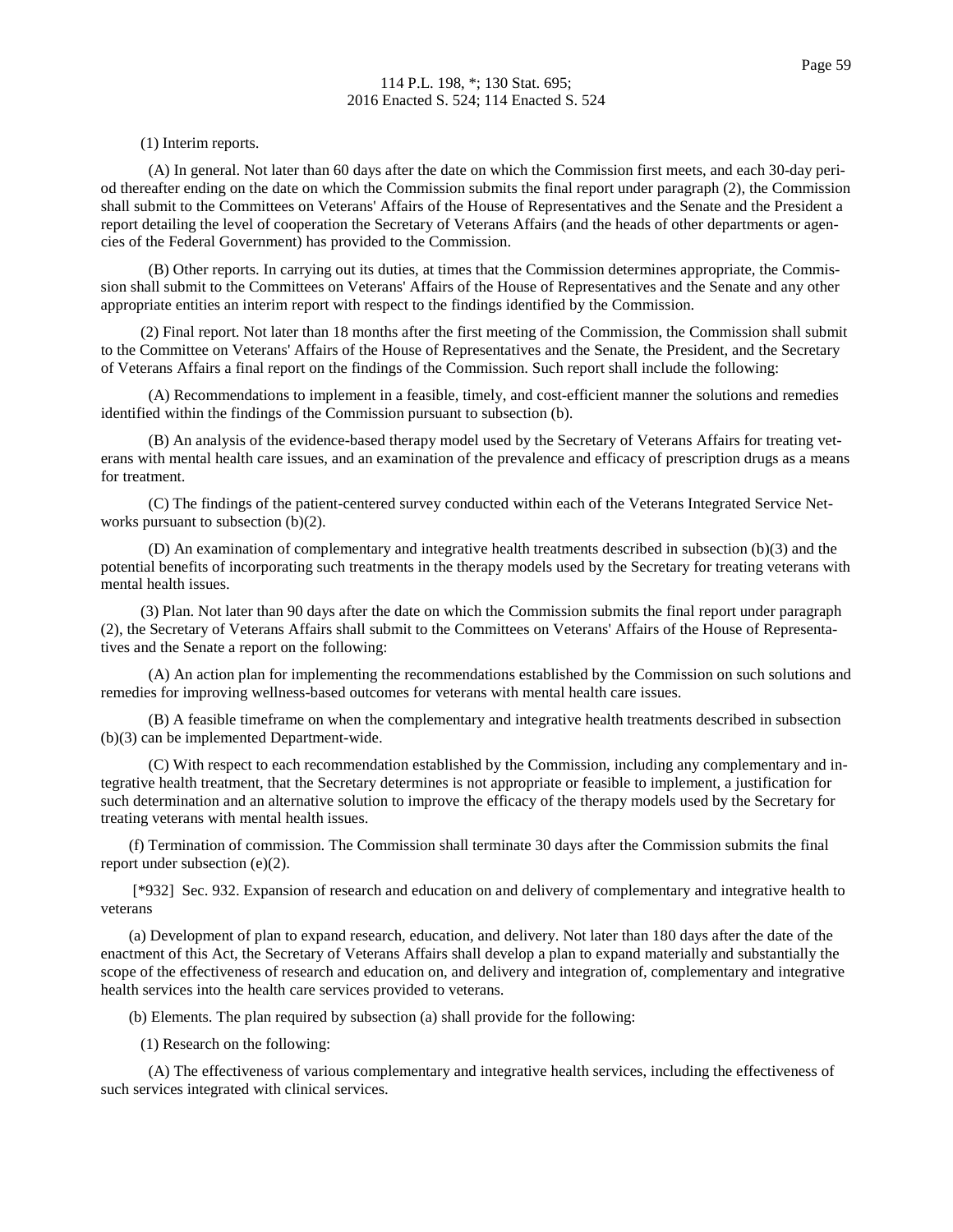#### Page 60

## 114 P.L. 198, \*; 130 Stat. 695; 2016 Enacted S. 524; 114 Enacted S. 524

 (B) Approaches to integrating complementary and integrative health services into other health care services provided by the Department of Veterans Affairs.

(2) Education and training for health care professionals of the Department on the following:

(A) Complementary and integrative health services selected by the Secretary for purposes of the plan.

(B) Appropriate uses of such services.

(C) Integration of such services into the delivery of health care to veterans.

 (3) Research, education, and clinical activities on complementary and integrative health at centers of innovation at medical centers of the Department.

 (4) Identification or development of metrics and outcome measures to evaluate the effectiveness of the provision and integration of complementary and integrative health services into the delivery of health care to veterans.

 (5) Integration and delivery of complementary and integrative health services with other health care services provided by the Department.

(c) Consultation.

(1) In general. In carrying out subsection (a), the Secretary shall consult with the following:

 (A) The Director of the National Center for Complementary and Integrative Health of the National Institutes of Health.

(B) The Commissioner of Food and Drugs.

 (C) Institutions of higher education, private research institutes, and individual researchers with extensive experience in complementary and integrative health and the integration of complementary and integrative health practices into the delivery of health care.

(D) Nationally recognized providers of complementary and integrative health.

 (E) Such other officials, entities, and individuals with expertise on complementary and integrative health as the Secretary considers appropriate.

 (2) Scope of consultation. The Secretary shall undertake consultation under paragraph (1) in carrying out subsection (a) with respect to the following:

(A) To develop the plan.

 (B) To identify specific complementary and integrative health practices that, on the basis of research findings or promising clinical interventions, are appropriate to include as services to veterans.

 (C) To identify barriers to the effective provision and integration of complementary and integrative health services into the delivery of health care to veterans, and to identify mechanisms for overcoming such barriers.

[\*933] Sec. 933. Pilot program on integration of complementary and integrative health and related issues for veterans and family members of veterans

(a) Pilot program.

 (1) In general. Not later than 180 days after the date on which the Secretary of Veterans Affairs receives the final report under section 931(e)(2), the Secretary shall commence a pilot program to assess the feasibility and advisability of using complementary and integrative health and wellness-based programs (as defined by the Secretary) to complement the provision of pain management and related health care services, including mental health care services, to veterans.

(2) Matters addressed. In carrying out the pilot program, the Secretary shall assess the following:

 (A) Means of improving coordination between Federal, State, local, and community providers of health care in the provision of pain management and related health care services to veterans.

 (B) Means of enhancing outreach, and coordination of outreach, by and among providers of health care referred to in subparagraph (A) on the pain management and related health care services available to veterans.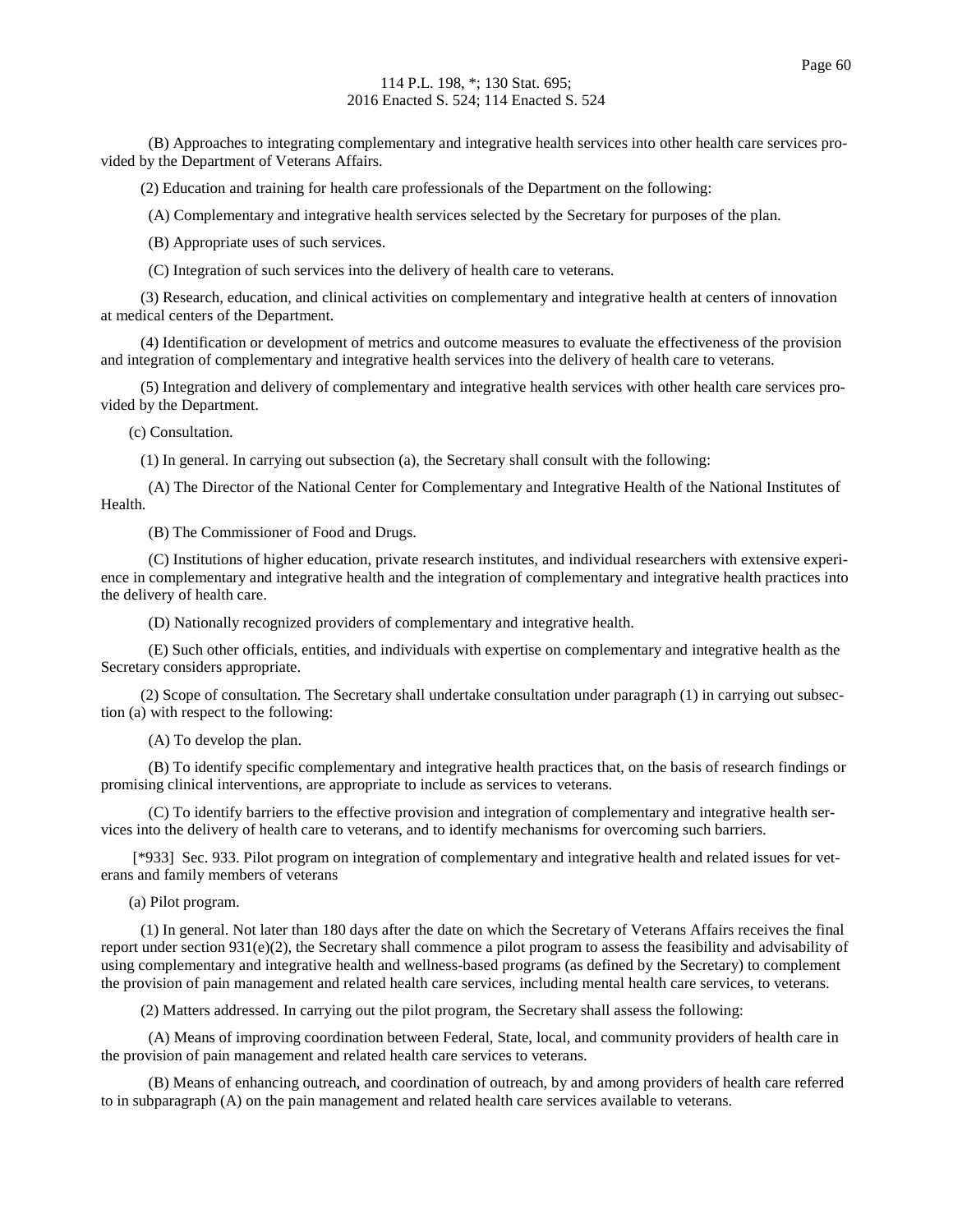(C) Means of using complementary and integrative health and wellness-based programs of providers of health care referred to in subparagraph (A) as complements to the provision by the Department of Veterans Affairs of pain management and related health care services to veterans.

(D) Whether complementary and integrative health and wellness-based programs described in subparagraph (C)-

(i) are effective in enhancing the quality of life and well-being of veterans;

 (ii) are effective in increasing the adherence of veterans to the primary pain management and related health care services provided such veterans by the Department;

 (iii) have an effect on the sense of well-being of veterans who receive primary pain management and related health care services from the Department; and

 (iv) are effective in encouraging veterans receiving health care from the Department to adopt a more healthy lifestyle.

(b) Duration. The Secretary shall carry out the pilot program under subsection (a)(1) for a period of three years.

(c) Locations.

-

(1) Facilities. The Secretary shall carry out the pilot program under subsection  $(a)(1)$  at facilities of the Department providing pain management and related health care services, including mental health care services, to veterans. In selecting such facilities to carry out the pilot program, the Secretary shall select not fewer than 15 geographically diverse medical centers of the Department, of which not fewer than two shall be polytrauma rehabilitation centers of the Department.

 (2) Medical centers with prescription rates of opioids that conflict with care standards. In selecting the medical centers under paragraph (1), the Secretary shall give priority to medical centers of the Department at which there is a prescription rate of opioids that conflicts with or is otherwise inconsistent with the standards of appropriate and safe care.

(d) Provision of services. Under the pilot program under subsection  $(a)(1)$ , the Secretary shall provide covered services to covered veterans by integrating complementary and integrative health services with other services provided by the Department at the medical centers selected under subsection (c).

(e) Covered veterans. For purposes of the pilot program under subsection (a)(1), a covered veteran is any veteran who--

(1) has a mental health condition diagnosed by a clinician of the Department;

(2) experiences chronic pain;

(3) has a chronic condition being treated by a clinician of the Department; or

 (4) is not described in paragraph (1), (2), or (3) and requests to participate in the pilot program or is referred by a clinician of the Department who is treating the veteran.

(f) Covered services.

 (1) In general. For purposes of the pilot program, covered services are services consisting of complementary and integrative health services as selected by the Secretary.

(2) Administration of services. Covered services shall be administered under the pilot program as follows:

 (A) Covered services shall be administered by professionals or other instructors with appropriate training and expertise in complementary and integrative health services who are employees of the Department or with whom the Department enters into an agreement to provide such services.

 (B) Covered services shall be included as part of the Patient Aligned Care Teams initiative of the Office of Patient Care Services, Primary Care Program Office, in coordination with the Office of Patient Centered Care and Cultural Transformation.

(C) Covered services shall be made available to--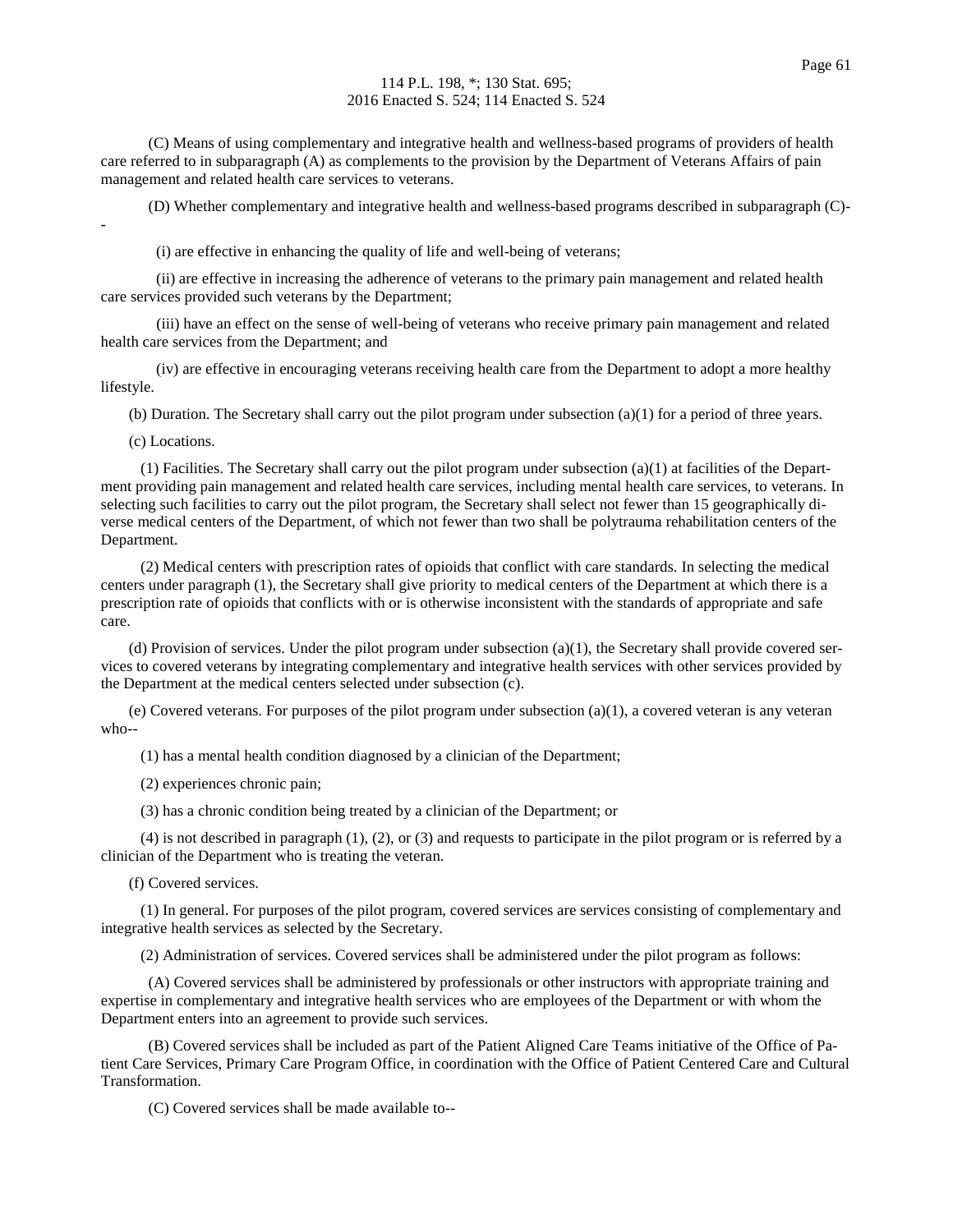(i) covered veterans who have received conventional treatments from the Department for the conditions for which the covered veteran seeks complementary and integrative health services under the pilot program; and

(ii) covered veterans who have not received conventional treatments from the Department for such conditions.

(g) Reports.

 (1) In general. Not later than 30 months after the date on which the Secretary commences the pilot program under subsection (a)(1), the Secretary shall submit to the Committee on Veterans' Affairs of the Senate and the Committee on Veterans' Affairs of the House of Representatives a report on the pilot program.

(2) Elements. The report under paragraph (1) shall include the following:

(A) The findings and conclusions of the Secretary with respect to the pilot program under subsection (a)(1), including with respect to--

 (i) the use and efficacy of the complementary and integrative health services established under the pilot program;

 (ii) the outreach conducted by the Secretary to inform veterans and community organizations about the pilot program; and

 (iii) an assessment of the benefit of the pilot program to covered veterans in mental health diagnoses, pain management, and treatment of chronic illness.

 (B) Identification of any unresolved barriers that impede the ability of the Secretary to incorporate complementary and integrative health services with other health care services provided by the Department.

 (C) Such recommendations for the continuation or expansion of the pilot program as the Secretary considers appropriate.

Subtitle D--Fitness of health care providers

[\*941] Sec. 941. Additional requirements for hiring of health care providers by Department of Veterans Affairs

As part of the hiring process for each health care provider considered for a position at the Department of Veterans Affairs after the date of the enactment of the Act, the Secretary of Veterans Affairs shall require from the medical board of each State in which the health care provider has or had a medical license--

 (1) information on any violation of the requirements of the medical license of the health care provider during the 20-year period preceding the consideration of the health care provider by the Department; and

 (2) information on whether the health care provider has entered into any settlement agreement for a disciplinary charge relating to the practice of medicine by the health care provider.

[\*942] Sec. 942. Provision of information on health care providers of Department of Veterans Affairs to State medical boards

Notwithstanding section 552a of title 5, United States Code, with respect to each health care provider of the Department of Veterans Affairs who has violated a requirement of the medical license of the health care provider, the Secretary of Veterans Affairs shall provide to the medical board of each State in which the health care provider is licensed detailed information with respect to such violation, regardless of whether such board has formally requested such information.

[\*943] Sec. 943. Report on compliance by Department of Veterans Affairs with reviews of health care providers leaving the Department or transferring to other facilities

Not later than 180 days after the date of the enactment of this Act, the Secretary of Veterans Affairs shall submit to the Committee on Veterans' Affairs of the Senate and the Committee on Veterans' Affairs of the House of Representatives a report on the compliance by the Department of Veterans Affairs with the policy of the Department--

 (1) to conduct a review of each health care provider of the Department who transfers to another medical facility of the Department, resigns, retires, or is terminated to determine whether there are any concerns, complaints, or allegations of violations relating to the medical practice of the health care provider; and